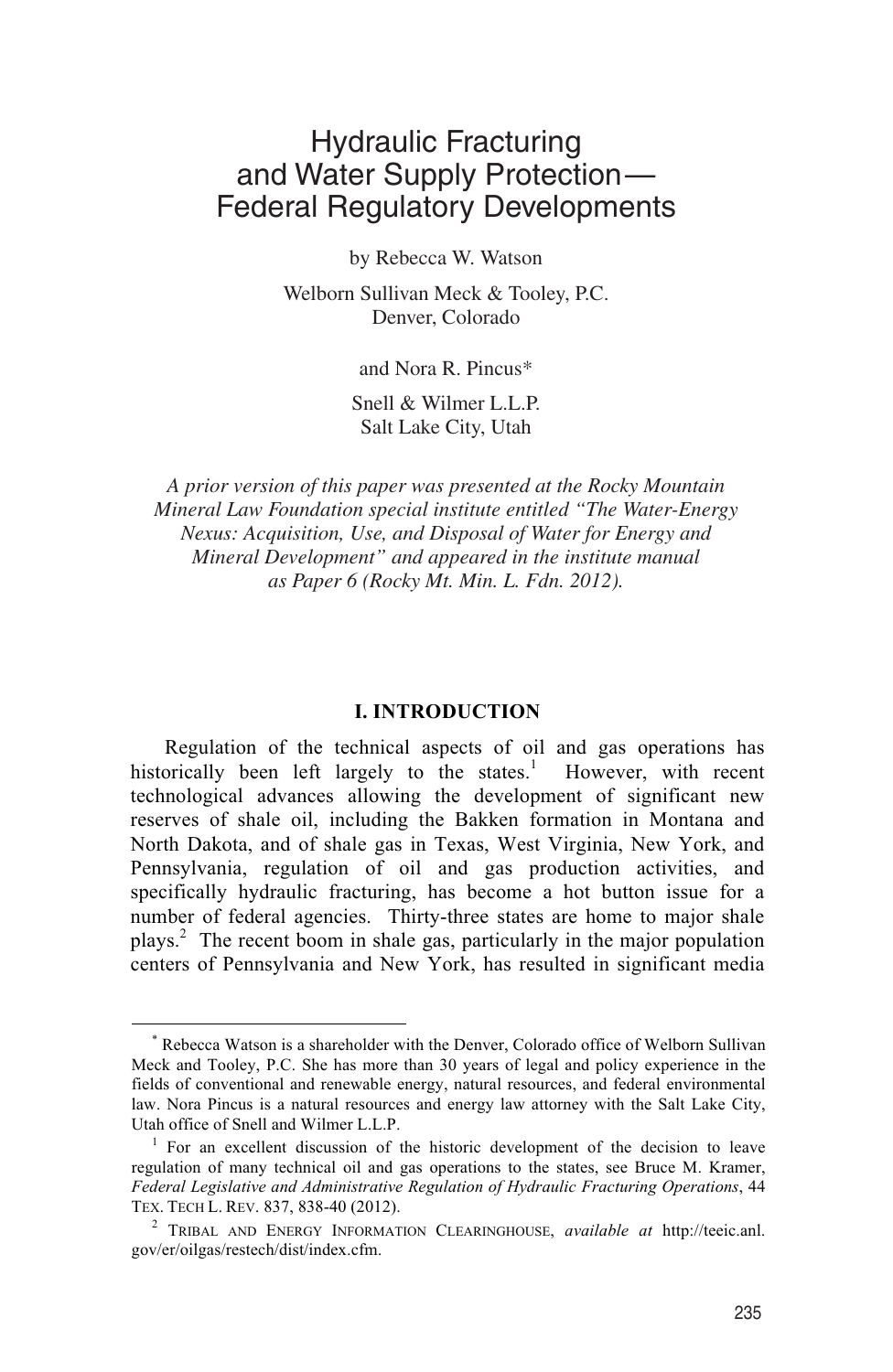attention being paid to the hydraulic fracturing process and concerns that the process negatively impacts water quality. $3$  In response, the federal government is showing an increased will to enact regulations aimed at regulating oil and gas exploration and production activities, with a focus on hydraulic fracturing, or "fracing."<sup>4</sup> This has led to a groundswell of new and proposed federal statutory and administrative enactments from a number of different, and in many cases surprising, sources. Not surprisingly, the oil and gas industry and states are objecting loudly to this regulatory power grab.

Some thirty years ago, a similar heated debate about the proper role for state versus federal regulation arose in the surface coal mining industry. In the 1970s and 1980s, surface coal mining became a hot-button environmental issue with environmental groups arguing for federal regulation of surface stripmining. At that time, regulation of surface coal mining was largely left to the states.<sup>5</sup> The lack of "one size fits all" regulation of surface coal mining led to "a mosaic of diverse standards and, oftentimes, timidity in enforcement."<sup>6</sup> With the increasing number of large scale surface coal mines, in the context of the 1970s era "boom" in federal environmental regulation, Congress, after years of struggle, took regulatory aim at the surface coal mining industry with the enactment of the Surface Mining Control and Reclamation Act of 1977 ("SMCRA").<sup>7</sup> The aim of SMCRA was to include states in the regulation of coal mining, but to do so in the context of a robust federal regulatory scheme and oversight. SMCRA's implementation was not without controversy, and involved a decade-long debate involving principles of federalism and the proper role of the federal government in the development of natural resources.

<sup>&</sup>lt;sup>3</sup> Some recent examples of public media attention include the Oscar-nominated documentary Gasland, chronicling claims of frac-related groundwater contamination and the scientific and regulatory framework surrounding fracing, and a recent *New York Times* series of op-ed pieces addressing natural gas production and hydraulic fracturing. *See Drilling Down Series*,http://www.nytimes.com/interactive/us/DRILLING\_DOWN\_ SERIES.html?ref=opinion. Further, the Global Language Monitor, a company that tracks trends in language usage, named "fracking" its number three "new" word based on its frequency in appearing in the media. *See* GLOBAL LANGUAGE MONITOR, http://www.languagemonitor.com/tag/fracking/. 4

 $<sup>4</sup>$  It should be noted that, as of yet, there have been no verified reports of groundwater</sup> contamination occurring as a result of the hydraulic fracturing process itself when fracing activities are carried out properly. However, there have been instances of groundwater contamination from associated oil and gas activities, such as bad cement lining jobs, poor water handling procedures, and instances where water handlers have broken the law outright by dumping produced water.

Terry D. Edgmon & Donald C. Menzel, *The Regulation of Coal Surface Mining in the Federal System*, 21 Nat. Res. J. 245 (1981). 6 *Id.* 

<sup>7</sup> 30 U.S.C. §§ 1201 *et seq.*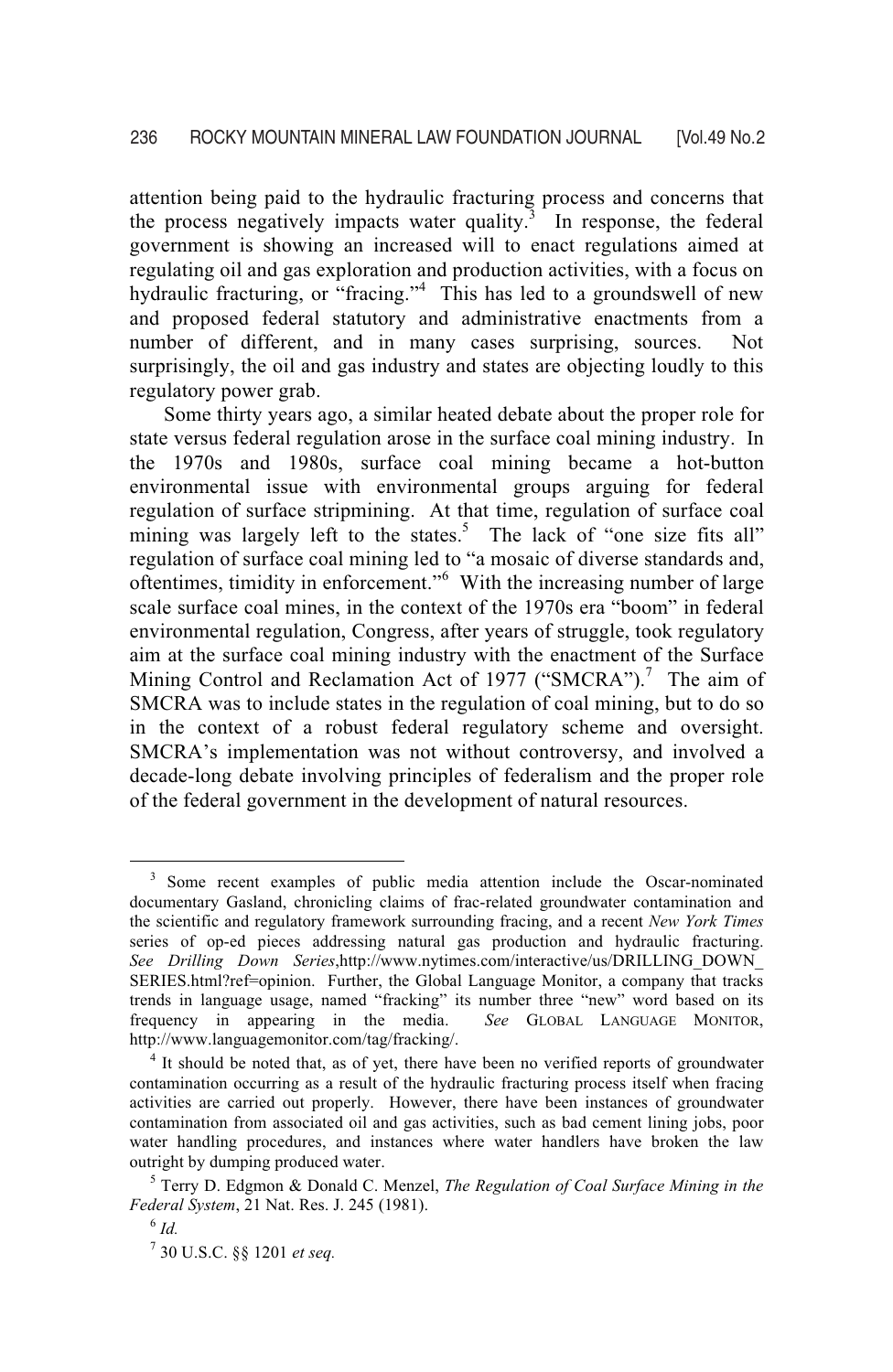The current tension between state and federal regulation of hydraulic fracturing activities bears many similarities to the controversy surrounding regulation of surface coal mining. As with the surface coal mining debate, many within the environmental community are calling for a strong federal regulatory scheme for hydraulic fracturing, while many within the oil and gas industry argue that regulation of such activities is better left to the states.<sup>8</sup> In a recent New York Times op-ed piece, former White House counselor for energy and climate change Jody Freeman argued that oil and gas exploration and production activities should be regulated in the same way the federal government regulates surface coal mining.<sup>9</sup>

Rather than revisit many of the existing statutes and regulations that exempt or exclude oil and gas activities, such as the Safe Drinking Water Act's hydraulic fracturing exclusion and the Resource Conservation and Recovery Act's and the Comprehensive Environmental Response, Compensation, and Liability Act's exemptions for oil and gas exploration and production wastes, discussed in detail in Section II, current recent federal regulatory efforts are largely grounded in new sources of authority or undertaken through agencies not traditionally involved in regulation of natural resource development or environmental issues. Advocates for increased federal regulation of hydraulic fracturing argue that state-by-state regulation of the process is ineffective and that a uniform federal system of oversight is necessary to provide the public with access to information and ensure that the oil and gas industry is engaging in uniform practices.

Is this new-found federal interest in regulation of oil and gas only a reflection of the campaign against fracing and the concerns of citizens unused to oil and gas, or is it also a recognition of the new role that gas plays in the U.S. energy future? Whether this move to federal regulation of oil and gas is a temporary and predictable reaction to vocal public concerns or heightened media coverage over groundwater contamination, or signifies a complete re-working of the regulatory framework for oil and gas production, remains to be seen.

# **II. EXISTING FEDERAL REGULATION**

Widely used for decades in the oil and natural gas industries, hydraulic fracturing is a process by which water, sand, grains, ceramics and/or chemicals are injected underground into a wellbore at a rate sufficient to increase downhole pressure, causing the geologic formation to fracture and release natural gas and oil. Water is the primary component of hydraulic

 $\frac{1}{8}$ <sup>8</sup> Jennifer Dlouhy, "Energy Execs: States Should Regulate Hydraulic Fracturing," HOUSTON CHRONICLE, June 1, 2011, http://www.chron.com/business/energy/article/Energyexecs-States-should-regulate-fracturing-1689187.php.

 $9$  Jody Freeman, "The Wise Way to Regulate Gas Drilling," N.Y. TIMES, July 5, 2012, http://www.nytimes.com/2012/07/06/opinion/the-wise-way-to-regulate-hydraulicfracturing.html.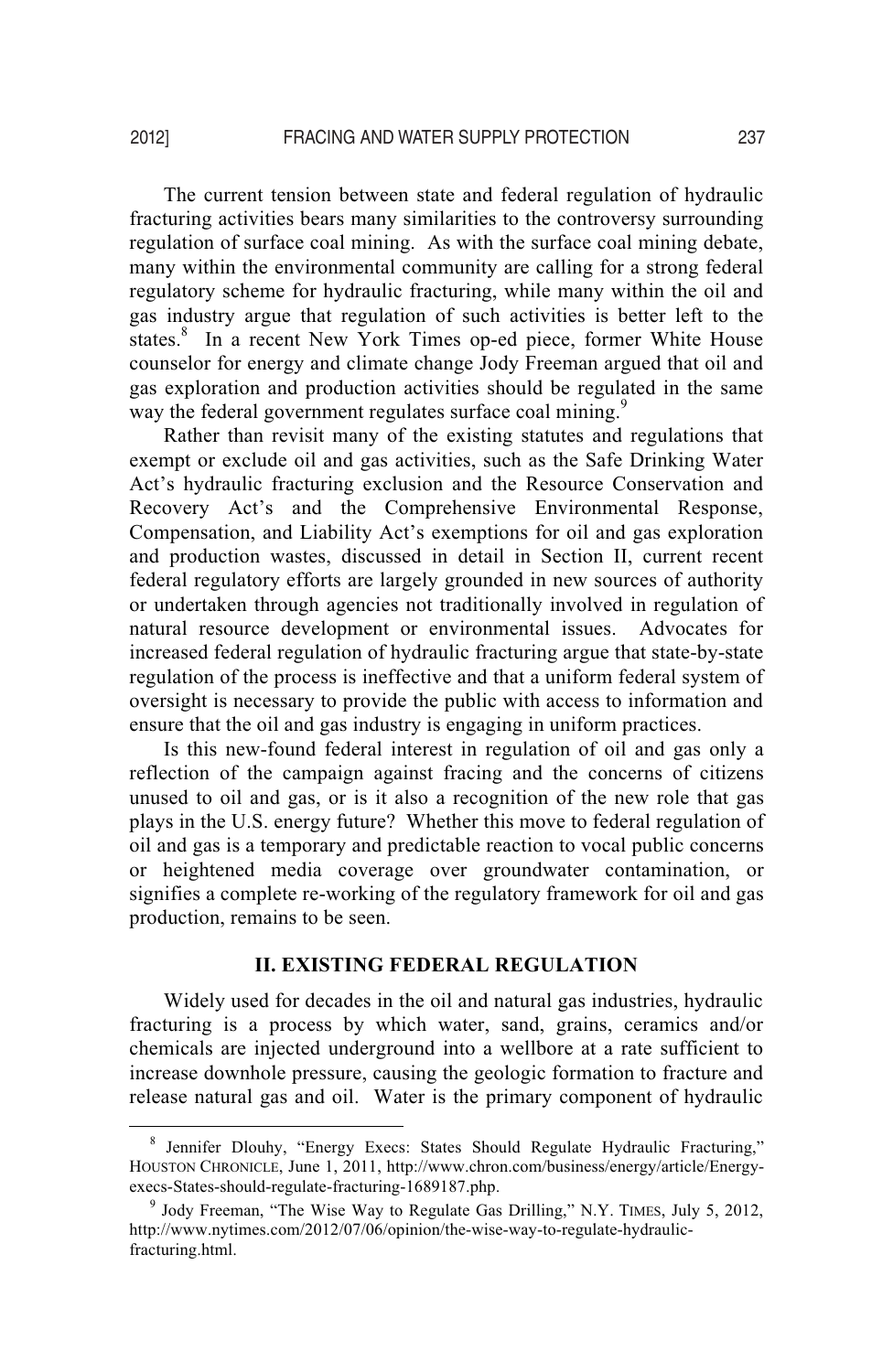fracturing fluids, generally accounting for approximately 99 percent of the fracturing fluid volume. Fracing is estimated to be used in 9 out of 10 natural gas wells worldwide and has been utilized commercially since the late  $1940s$ <sup>10</sup> Although the process has been used commercially for some time,<sup>11</sup> federal regulation of hydraulic fracturing is a relatively new phenomenon. Historically, there has been little regulation specific to the hydraulic fracturing process itself and ancillary regulation of the process has occurred primarily at the state level through state oil and gas conservation commissions.<sup>12</sup>

For the last century, "state governments have routinely regulated development and production of oil and gas to conserve these resources and protect the correlative rights of private landowners."<sup>13</sup> This regulatory authority largely applied even to oil and gas operations undertaken on federal lands, as discussed in more detail *infra*. State governments obtain the power to regulate oil and gas matters through their police powers, which are inherent in the states and recognized by the Tenth Amendment to the United States Constitution. Much of the regulation specific to oil and gas operations developed in order to protect correlative rights, $14$  a matter almost exclusively regulated by state oil and gas commissions and their own spacing unit regulations. As discussed by Professor Kramer in *Federal Legislative and Administrative Regulation of Hydraulic Fracturing Operations*, in the early years of oil and gas production, the federal government initially envisioned an active role in regulation of oil and gas development. However, with the early failure of several federal regulatory and legislative efforts, many states enacted their own oil and gas conservation statutes "that delegated to state agencies broadened powers to regulate the oil and gas industry."<sup>15</sup>

This traditional division of regulatory authority has, until recently, remained largely untouched, with the states retaining primary authority over oil and gas development. While some statutes enacted during the

 <sup>10</sup> Steven E. Ingebritsen, Ward E. Sanford & Christopher E. Neuzil, *Groundwater in Geologic Processes* 167 (2d ed. 2006). For a comprehensive discussion of the history of hydraulic fracturing and description of the technical aspects of the process, see Terry W. Robinson, *Environmental Concerns of Hydraulically Fracturing a Natural Gas Well*, 32 UTAH ENVT'L L. REV. 67, 68-77 (2012).

<sup>&</sup>lt;sup>11</sup> Angela C. Cupas, *The Not-So-Safe Drinking Water Act: Why We Must Regulate Hydraulic Fracturing at the Federal Level*, 33 WM. & MARY ENVTL. L. & POL'Y REV. 605, 609 (2009).

<sup>&</sup>lt;sup>12</sup> *See* Kramer, *supra* note 1, at 1-2 (interesting discussion of the political forces leading to the decision by the federal government to leave interstate regulation of oil and gas largely to the states).<br><sup>13</sup> David G. Ebner, "State and Local Regulation of Activities on Federal Oil and Gas

Leases," in 2 *Law of Fed. Oil & Gas Leases* § 24.01 (2012). 14 *Id.* at 24-3. 15 *See* Kramer, *supra* note 1, at 2.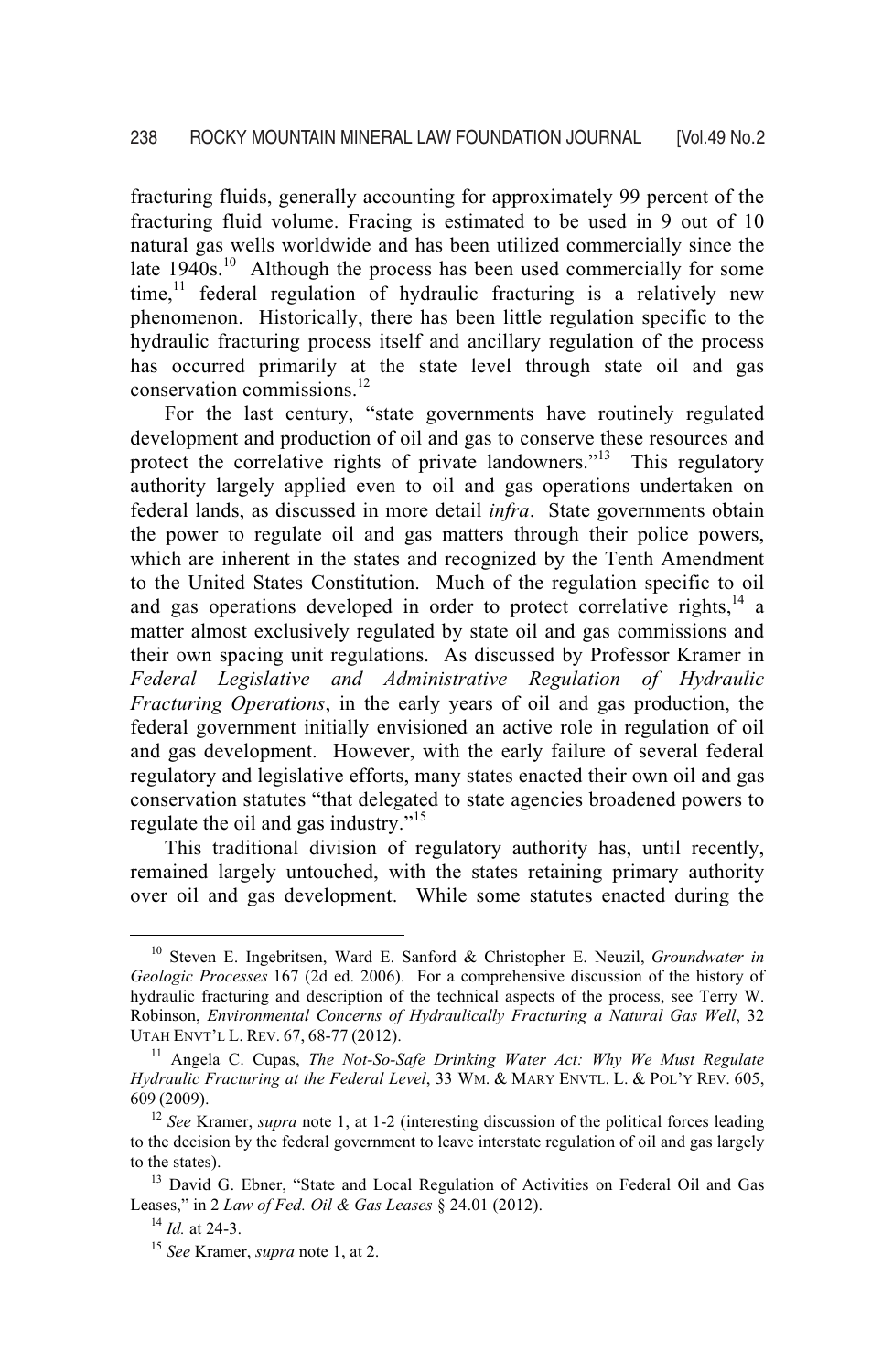heyday of federal environmental regulation of the late 1960s and 1970s, such as the Clean Water Act and Safe Drinking Water Act discussed in detail below, apply to certain components of the oil and gas development and hydraulic fracturing processes, in contrast to the current flood of new federal regulation, these statutes were not drafted with oil and gas production or fracing in mind and in many cases have significant exemptions and exclusions relating to exploration and production ("E&P") activities.

Many of these existing federal statutes and regulations have not traditionally been applied to hydraulic fracturing or other E&P activities. However, certain federal agencies are beginning to use their existing powers under these older regulations in new ways to regulate hydraulic fracturing and associated activities. These agencies, particularly the Environmental Protection Agency ("EPA"), are beginning to re-assert themselves in the regulation of oil and gas both through new regulatory enactments, discussed in detail below at section III, and through asserting already-existing authority in new ways, while at the same time leaving the traditional oil and gas exemptions and exceptions untouched.

#### **A. The Clean Water Act and Safe Drinking Water Act**

The Clean Water Act ("CWA")<sup>16</sup> and the Safe Drinking Water Act  $("SDWA")<sup>17</sup>$  are the two major pieces of federal legislation that have historically been implicated by hydraulic fracturing activities. The SDWA regulates underground injection of fluids into U.S. "drinking water," while the CWA regulates the discharge of certain fluids into "waters of the United States," currently defined to mean surface waters. Because the hydraulic fracturing process primarily involves injection of fluid into the subsurface, most of the provisions of the CWA do not apply to the process itself, but are rather triggered through surface disposal of flowback fluids. In contrast, the SDWA specifically applies to groundwater resources, but only protects U.S. drinking water and contains a significant exclusion applicable to hydraulic fracturing.

#### **1. The Safe Drinking Water Act**

 The SDWA, enacted in 1974, "was established to protect the quality of drinking water in the U.S." and "focuses on all waters actually or potentially designed for drinking use, whether from above ground or underground sources."<sup>18</sup> The SDWA provides "two distinct regulatory

 <sup>16 33</sup> U.S.C. §§ 1251 *et seq.* 

<sup>17 42</sup> U.S.C. §§ 300f *et seq.* 

<sup>&</sup>lt;sup>18</sup> EPA, "Summary of the Safe Drinking Water Act," http://www.epa.gov/lawsregs/ laws/sdwa.html.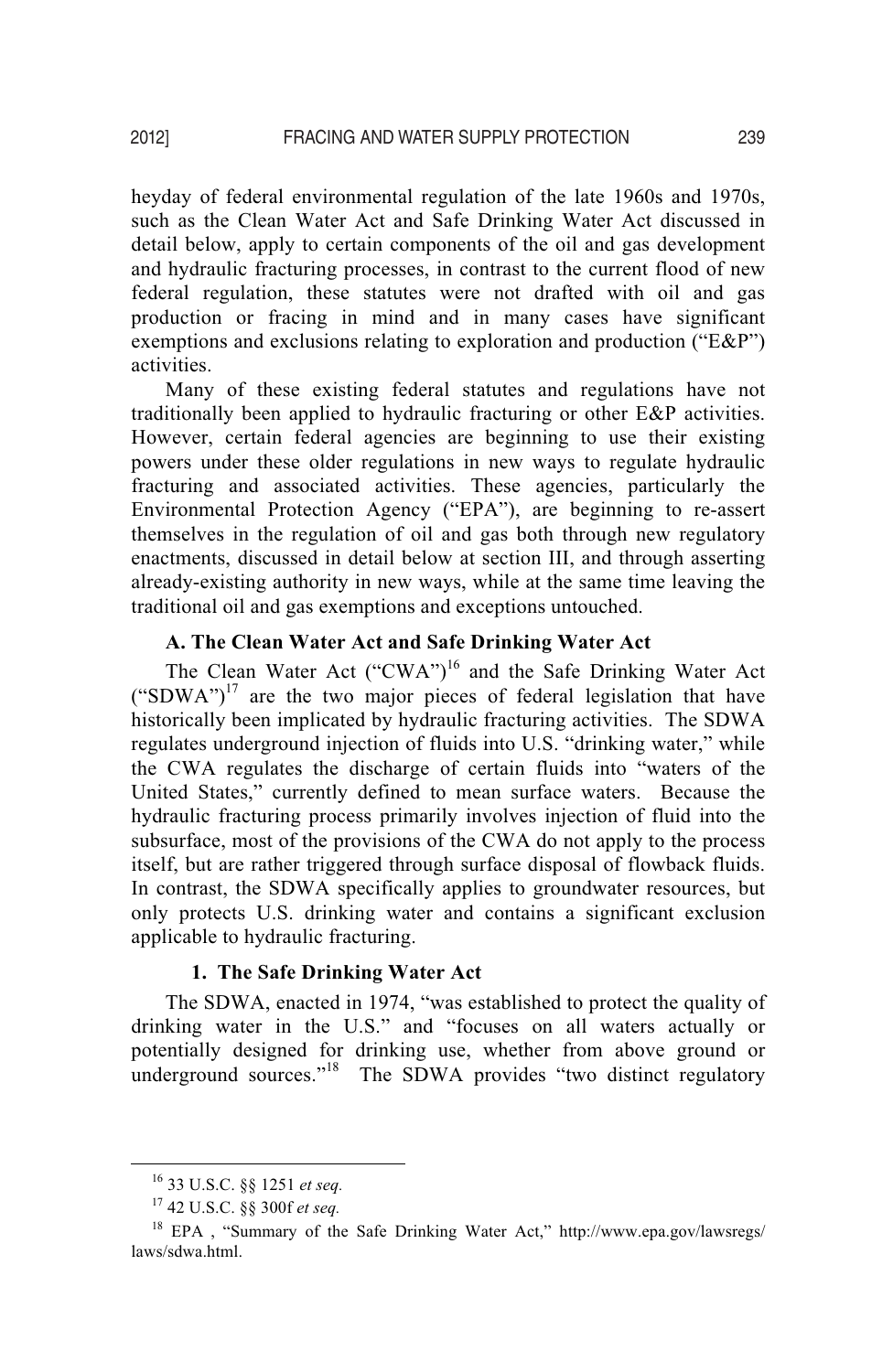schemes for ensuring the safety of public drinking water."<sup>19</sup> The first applies to "public water systems," both surface and groundwater, primarily through "EPA-set regulations concerning maximum contaminant levels in drinking water, as well as monitoring and reporting requirements."<sup>20</sup> The second regulatory scheme applies only to groundwater resources and is implemented through two primary mechanisms: (1) provisions specific to certain aquifers that are the "sole or principal" drinking water source for a particular population;<sup>21</sup> and (2) through the Underground Injection Control ("UIC") program."<sup>22</sup> It is this latter provision that is directly related to the hydraulic fracturing process.

#### **a. SDWA Underground Water Protections**

The "sole or principal" aquifer provision provides a triggering device for the protection of certain aquifers under which no federally assisted projects may be undertaken that would create a significant hazard to public health by contaminating the aquifer through its recharge zone.<sup>23</sup> The second major component of the SDWA's groundwater protection scheme is the UIC program. The UIC program employs a permit system under which all underground injections are prohibited unless authorized or exempted from the regulation. Like the Clean Water Act's National Pollutant Discharge Elimination System, discussed further *infra*,<sup>24</sup> the SDWA gives EPA the power to set national standards governing the maximum acceptable levels of water contaminants in public water systems, $^{25}$  and states are permitted to maintain their own regulatory scheme provided it meets EPA requirements and the state obtains EPA approval for its program. The state program must also have adequate inspection, monitoring, record-keeping, and administrative reporting programs.<sup>26</sup>

Under the UIC program, EPA has adopted classifications for underground injection wells.<sup>27</sup> Typically, the administration of UIC Class II injection permits—which address oil and gas related injection wells—is delegated by EPA to state oil and gas conservation commissions. However, hydraulic fracturing, which does not permanently dispose of a fluid underground, has not historically been regulated by the SDWA. In

 <sup>19</sup> Rebecca Jo Reser & David T. Ritter, *State and Federal Legislation and Regulation of Hydraulic Fracturing*, 57 THE ADVOC. 31 (State Bar of Tex. 2011).<br><sup>20</sup> 42 U.S.C. §§ 300g to 300g-9.

 $21$  42 U.S.C. § 300h-3(e).

<sup>22 42</sup> U.S.C. §§ 300h-1 to -3.

<sup>23</sup> *Id. See also* Lawrence Ng, *A Drastic Approach to Controlling Groundwater Pollution, 98 YALE L.J. 773, 781 (1989).*<br><sup>24</sup> 33 U.S.C. § 1342.

<sup>25 424</sup> U.S.C. § 300h(b).

 $26$  42 U.S.C. § 300h(b)(1).

 $27$  40 C.F.R. pts.144-148.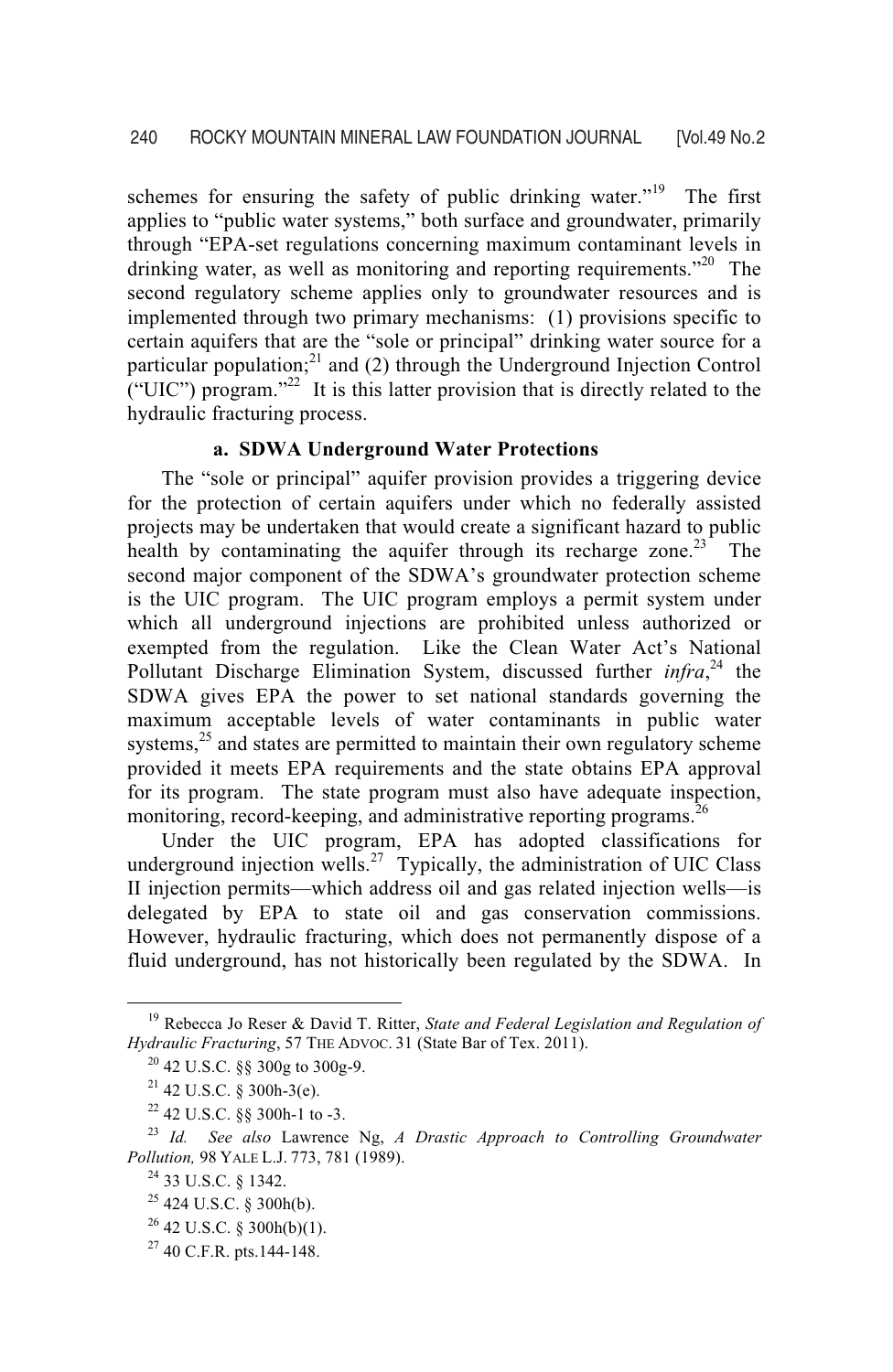1995, Clinton Administration EPA Administrator Carol Browner<sup>28</sup> clarified EPA's position that hydraulic fracturing is not within the definition of "underground injection" because, in EPA's view, that term referred only to those wells whose primary function is to permanently place fluids underground. $^{29}$ 

# **b. Prelude to the Hydraulic Fracturing Controversy**

#### **i. The** *LEAF* **Cases**

EPA's position that hydraulic fracturing was not subject to regulation under the SDWA's UIC program resulted in two rounds of litigation within the Eleventh Circuit, both related to a challenge to EPA's approval of Alabama's UIC program in the context of coalbed methane ("CBM") development. This litigation is the essential background to the current fracing controversy. Challenges were brought by an environmental organization called the Legal Environmental Assistance Foundation, Inc. ("LEAF"). LEAF argued that EPA's approval of Alabama's delegated UIC program was improper because Alabama did not regulate hydraulic fracturing under its UIC program.<sup>30</sup> EPA took the position, consistent with EPA Administrator Browner's, that "underground injection" did not include wells using hydraulic fracturing because "the principal purpose of these wells is not the underground emplacement of fluids; their principal function is methane gas production."<sup>31</sup> EPA reasoned that, because the hydraulic fracturing activities at issue would take place in what would ultimately become CBM) production wells, the "principal function" of these wells was CBM production and not permanent injection of fluids into the subsurface.

On appeal, the Eleventh Circuit rejected the EPA's position, holding that the plain meaning of the SDWA term "underground injection" applies to all underground injection of fluids, regardless of whether the principal function of the injection is permanent placement of the fluids into the subsurface. The court rejected EPA's proffered "principal function" test, holding that it was not entitled to deference under *Chevron v. NRDC*<sup>32</sup>

<sup>&</sup>lt;sup>28</sup> Interestingly, Carol Browner later became President Obama's first Energy Coordinator, or so-called "Energy Czar." Frances Romero, "Energy Czar: Carol Browner," TIME (Dec. 15, 2008), *available at*http://www.time.com/time/politics/article/ 0,8599,1866567,00.html. 29 S. Marvin Rogers, *History of Litigation Concerning Hydraulic Fracturing to Produce* 

*Coalbed Methane* (2009), *available at* http://www.iogcc.state.ok.us/Websites/iogcc/Images/ Marvin%20Rogers%20Paper%20of%20History%20of%20LEAF%20Case%20Jan.%20200 9.pdf<br><sup>30</sup> LEAF v. EPA (*LEAF I*), 118 F.3d 1467 (11th Cir. 1997).<br><sup>31</sup> *Id.* at 1471.<br><sup>32</sup> Chevron, U.S.A., Inc. v. NRDC, 467 U.S. 837 (1984). Under the *Chevron* test, an

administrative agency's statutory interpretation is entitled to deference if a two-part test is met: "First, always, is the question of whether Congress has directly spoken to the precise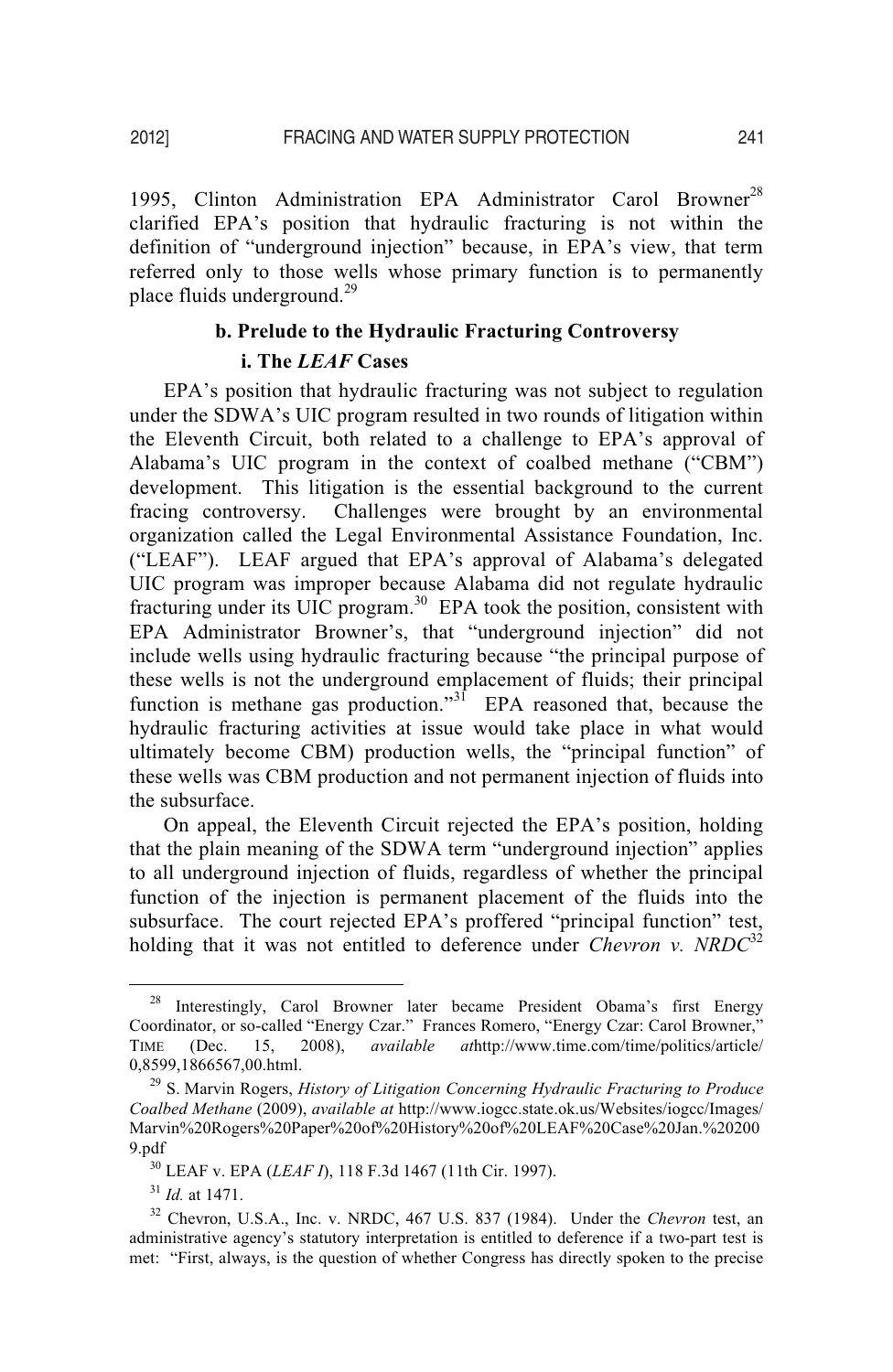because the statute was clear on its face and patently applied to all underground injection activities, regardless of function. Thus, the court held that "underground injection" entails "the subsurface emplacement of fluids by forcing them into cavities and passages in the ground through a well."<sup>33</sup> The court concluded that hydraulic fracturing falls within the definition of "underground injection" "as it involves the subsurface emplacement of fluids by forcing them into cracks in the ground through a well."<sup>34</sup> As such, the court concluded that all underground injection activities are governed by the SDWA and, thus, based on the plain meaning of "underground injection," a Class II UIC permit was required for hydraulic fracturing operations.

Following the court's decision in *LEAF I*, EPA remained obstinate and did not immediately move to disqualify Alabama's UIC program or require its amendments be amended to include permitting for hydraulic fracturing operations.<sup>35</sup> In fact, LEAF was forced to seek a writ of mandamus to compel EPA's compliance with the court's order, to which the State of Alabama responded by itself submitting a revised UIC program to  $EPA$ <sup>36</sup> The revised Alabama plan did not include a UIC permit requirement for hydraulic fracturing operations and instead sought to bring the UIC program under the SDWA's provisions for "alternative demonstration."<sup>37</sup> The alternative demonstration provisions are significantly more flexible requirements than the generally applicable UIC program requirements. However, the alternative demonstration provisions only apply to two types of UIC programs: (1) those relating to the underground injection of brine or other fluids that are brought to the surface in connection with oil or natural gas production or natural gas storage operations and (2) those relating to underground injection activities for the "secondary or tertiary recovery of natural gas."<sup>38</sup>

 $\overline{a}$ 

question at issue. If the intent of Congress is clear, that is the end of the matter; for the court, as well as the agency, must give effect to the unambiguously expressed intent of Congress. . . . If, however, the court determines Congress has not directly addressed the precise question at issue," the court must proceed to the second step wherein "the question for the court is whether the agency's answer is based on a permissible construction of the statute." 467 U.S. at 843. If the agency's interpretation is reasonable, a reviewing court may not substitute its own construction of the statutory provision for that of the agency. *Id.* 844-45. Conversely, deference is not owed to an agency interpretation that is contrary to clear congressional intent. *Id.* 

<sup>&</sup>lt;sup>33</sup> *LEAF I*, 118 F.3d at 1475. For a very thorough discussion of the *LEAF* decision and a subsequent related appeal, *see* Kramer, *supra* note 1, at 12-17.

<sup>&</sup>lt;sup>34</sup> *LEAF I*, 118 F.3d at 1474-75.<br><sup>35</sup> LEAF v. EPA (*LEAF II*), 276 F.3d 1253, 1256 (11th Cir. 2001).<br><sup>36</sup> *Id.* at 1256.<br><sup>37</sup> *Id.* The SDWA's alternative demonstration provision can be found at 42 U.S.C. § 300h-4(a). 38 *LEAF II*, 276 F.3d at 1256.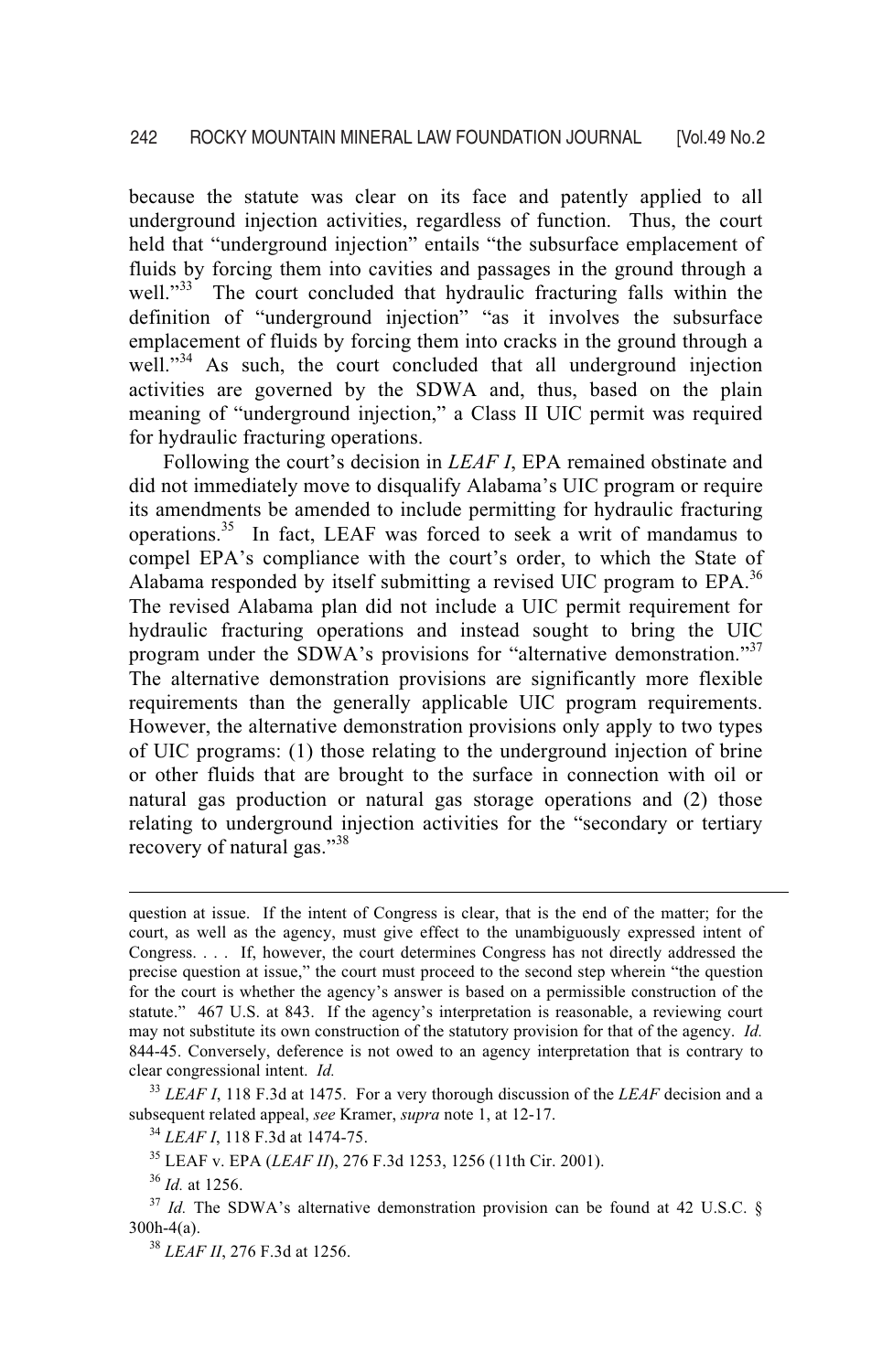LEAF opposed Alabama's proposed revision, arguing that fracing did not fit within any of the alternative demonstration categories. Nonetheless, EPA approved the Alabama UIC program, once again taking the position that the SDWA did not cover hydraulic fracturing operations.<sup>39</sup> EPA found that the alternative demonstration provision related to secondary or tertiary recovery of natural gas applied to fracing operations.<sup>40</sup> EPA's reasoning was that hydraulic fracturing operations, while "not technically identical to secondary or tertiary recovery of natural gas, is an 'analogous process," and therefore covered by the alternative [demonstration provisions of the  $SDWA$ <sup>1</sup>.<sup>\*41</sup>

LEAF responded by once again bringing suit, arguing that application of the secondary or tertiary recovery provision to hydraulic fracturing was contrary to the plain statutory language.42 Applying the *Chevron* test, the court determined that EPA's interpretation of the "secondary or tertiary recovery" provision was entitled to deference. The alternative demonstration provision procedure is available to state UIC programs that "relate[] to . . . any underground injection for the secondary or tertiary recovery of oil or natural gas." Therefore, although the statute was silent as to hydraulic fracturing, the court held that the EPA's interpretation of the statute was entitled to deference because hydraulic fracturing, while not identical to secondary or tertiary recovery of oil and gas, does "relate to" such operations.<sup>43</sup> Because Congress had not spoken directly to the subject, the court held that EPA's interpretation was reasonable and the court upheld EPA's decision to use the alternative demonstration program to approve the Alabama UIC program.<sup>44</sup>

The *LEAF* litigation led neither to widespread litigation regarding state UIC programs nor any EPA-initiated re-evaluation of UIC programs and hydraulic fracturing. However, it did illustrate the need for congressional clarification of the issue.

#### **ii. The Post-***LEAF* **EPA Response**

Following the 2001 *LEAF* decision, EPA began to study the hydraulic fracturing process in the context of CBM wells. During the study, EPA and several major well completion and stimulation contractors entered into a voluntary memorandum of agreement ("MOA") wherein the companies "agree[d] to eliminate diesel fuel in hydraulic fracturing fluids injected into [CBM] production wells in underground sources of drinking water (USDWs) and, if necessary, select replacements that will not cause

 <sup>39</sup> *Id.* 

<sup>40</sup> *Id.* at 1257. 41 *Id.*  $42$  *Id*.

<sup>43</sup> *Id.* at 1258-59. 44 *Id*. at 1259-61.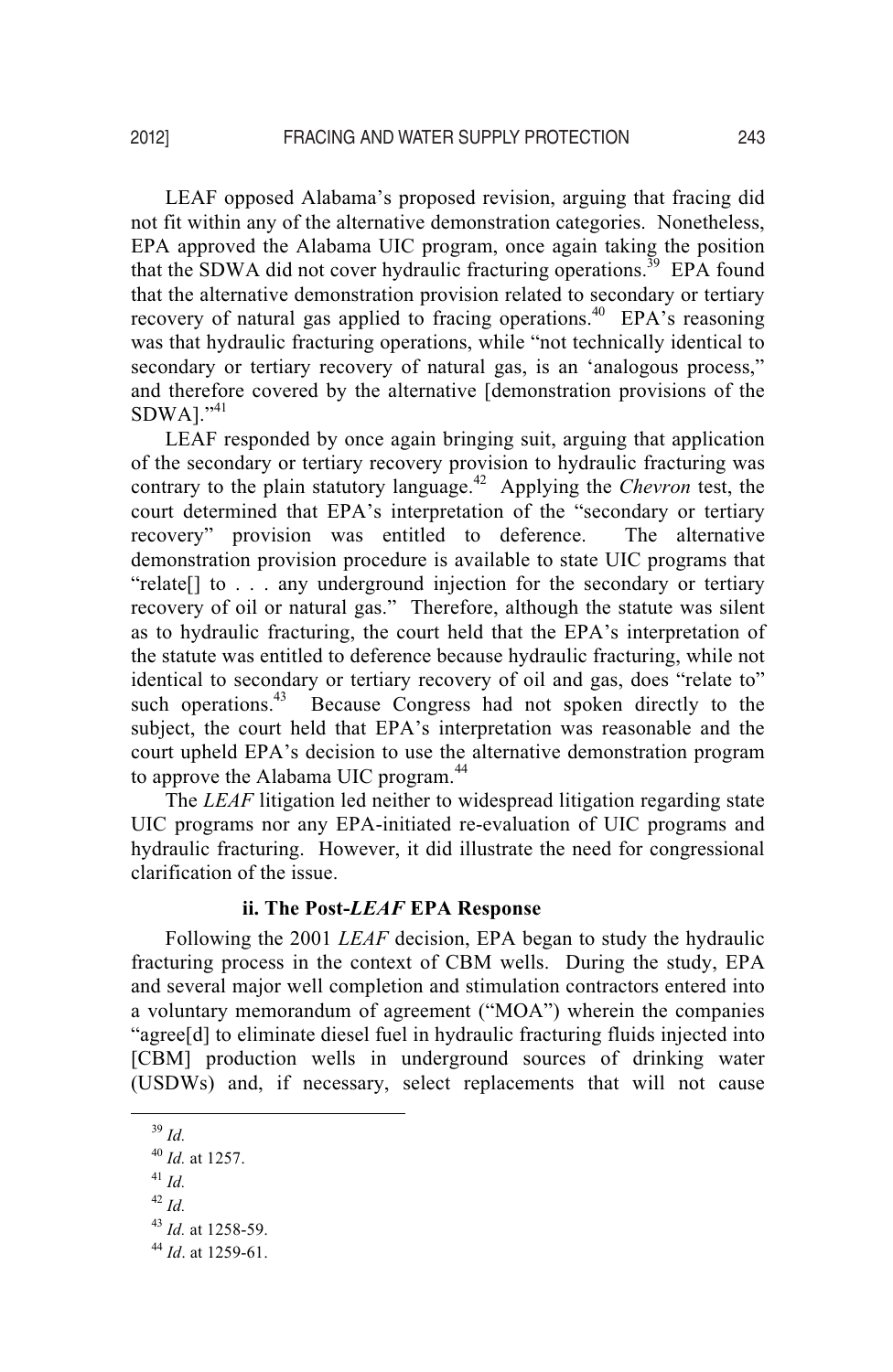hydraulic fracturing fluids to endanger USDWs."<sup>45</sup> Specifically, the MOA states that "[t]he Companies agree to eliminate diesel fuel in hydraulic fracturing fluids injected into *CBM production wells* in USDWs within 30 days of signing this agreement."<sup>46</sup>

EPA published its CBM study in 2004. The primary finding of the study was that hydraulic fracturing of CBM wells posed "little or no threat" to drinking water.<sup>47</sup> However, the study noted that frac fluids might affect groundwater quality through "direct injection of fracturing fluids into a USDW in which the coal is located, or injection of fracturing fluids into a coal seam that is already in hydraulic communication with a USDW."<sup>48</sup> Alternatively, the study considered the possibility that groundwater contamination might occur through "creation of a hydraulic connection between the coalbed formation and an adjacent USDW."49 The study found that there was no confirmed evidence of groundwater contamination from any properly conducted hydraulic fracturing of a CBM well and that certain physical characteristics of groundwater minimize the likelihood that chemicals utilized in the hydraulic fracturing process would adversely affect USDWs. The study did identify certain chemicals used in hydraulic fracturing, including diesel fuel, as "constituents of potential concern."<sup>50</sup> The study made particular note of the MOA, stating that it was designed to eliminate diesel fuel from the chemical constituents of hydraulic fracturing fluids.

While numerous industry groups and the EPA continue to cite the study for the proposition that there is very little danger to groundwater associated with the hydraulic fracturing process, the study has done relatively little to calm the opposition and fears of those who believe it causes widespread groundwater contamination. Over the eight years since its publication, the study has faced substantial criticism from opponents of the fracing process who argue with both the methodologies utilized and the conclusions reached by the study.<sup>51</sup>

 $^{45}$  A MEMORANDUM OF AGREEMENT BETWEEN THE UNITED STATES ENVIRONMENTAL PROTECTION AGENCY AND BJ SERVICES COMPANY, HALLIBURTON ENERGY SERVICES, INC., AND SCHLUMBERGER TECHNOLOGY CORPORATION 2 (Dec. 12, 2003), http://www.epa.gov/ ogwdw/uic/pdfs/moa\_uic\_hyd-fract.pdf.<br><sup>46</sup> *Id.* at 5 (emphasis added).<br><sup>47</sup> EPA, EVALUATION OF IMPACTS TO UNDERGROUND SOURCES OF DRINKING WATER BY

HYDRAULIC FRACTURING OF COALBED METHANE RESERVOIRS, EPA Doc. No. 816-R-04- 003, at ES-16 (2004), *available at* http://water.epa.gov/type/groundwater/uic/class2/ hydraulicfracturing/wells\_coalbedmethanestudy.cfm. 48 *Id.* at ES-48. 49 *Id.* 

<sup>&</sup>lt;sup>50</sup> *Id.* at fig. ES-5. <br><sup>51</sup> *See, e.g.*, Dr. Michael Economides, "EPA's Fracking Hysteria," FORBES (Aug. 8, 2010).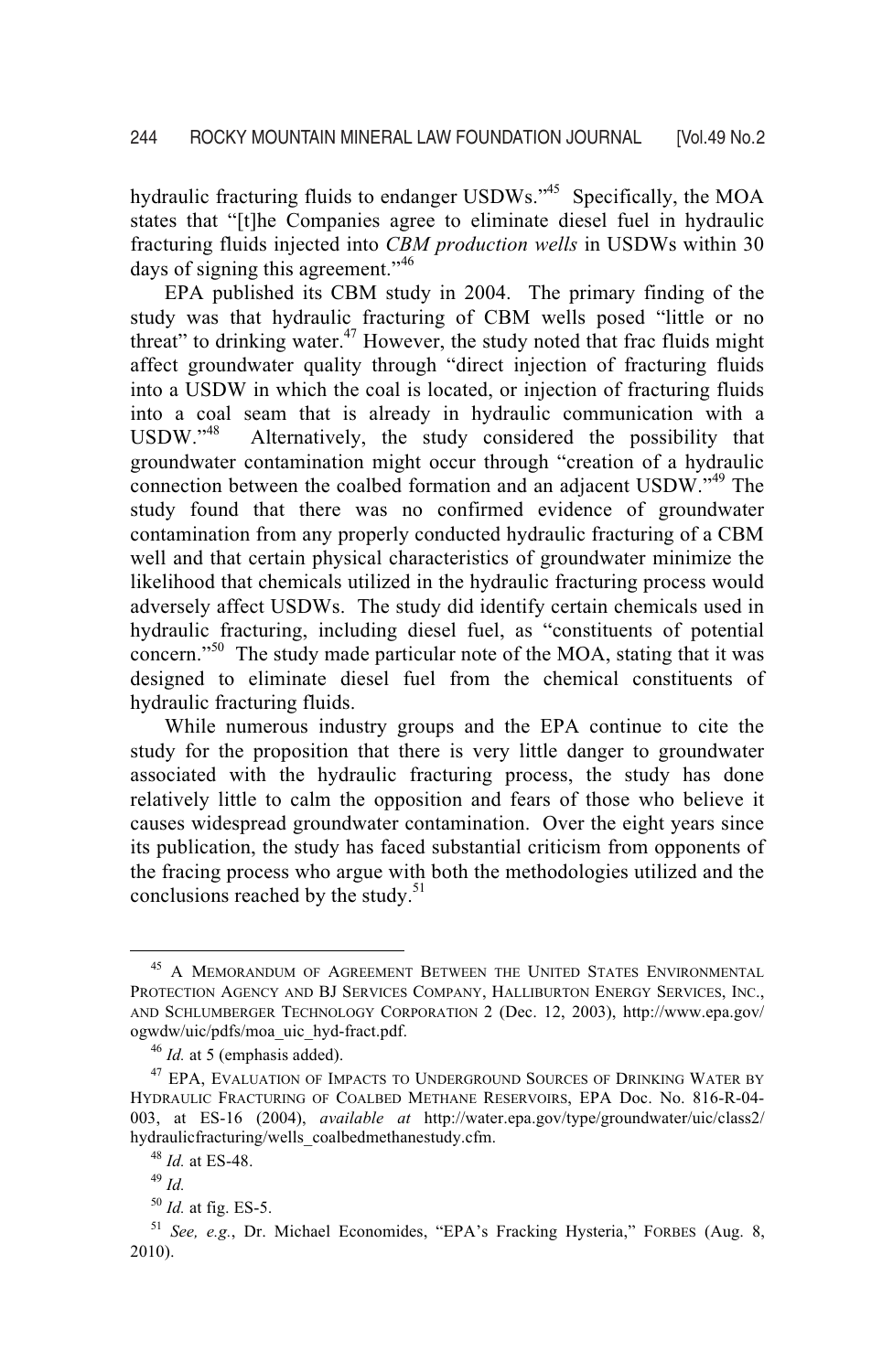#### **c. Energy Policy Act of 2005**

In light of *LEAF* and the 2004 EPA study, Congress, over the strong opposition of environmental groups, passed the Energy Policy Act of  $2005$ <sup>52</sup> which amended the SDWA's definition of "underground injection" to specifically exclude "the underground injection of fluids or propping agents (other than diesel fuels) pursuant to hydraulic fracturing operations."<sup>53</sup> The SDWA was amended as follows:

The term "underground injection"—

(A) means the subsurface emplacement of fluids by well injection; and (B) excludes—

 (i) the underground injection of natural gas for purposes of storage; and

(ii) the underground injection of fluids or propping agents (other than diesel fuels) pursuant to hydraulic fracturing operations related to oil, gas, or geothermal production activities. $54$ 

Thus, under the SDWA as amended, state UIC programs must only require a permit for hydraulic fracturing operations if diesel fuels are to be used. The Energy Policy Act's exemption of most hydraulic fracturing activities has been derisively referred to as "the Halliburton Loophole," in reference to the supposed lobbying efforts of Halliburton—a major well completion services provider—where Vice President Cheney once served as CEO.

#### **d. EPA Hydraulic Fracturing Diesel Rulemaking**

Neither the SDWA, the Energy Policy Act itself, nor any EPA regulations define what chemical constituents and substances constitute "diesel fuel," and there is not an accepted industry-wide definition of that term. This led to confusion within EPA and the oil and gas industry regarding compliance with the requirement that fracing operations utilizing diesel fuel must obtain a UIC permit.<sup>55</sup> For example, a 2010 congressional investigation found that drilling service companies have injected at least 32 million gallons of diesel fuel underground, in some instances without compliance with the SDWA UIC permit requirement.<sup>56</sup> In response to this

 <sup>52 42</sup> U.S.C. § 300(h).

<sup>53</sup> As pointed out by Kramer, *supra* note 1, at 19, there was some back and forth between the House and Senate versions of the bill that would become the Energy Policy Act, with the initial House version excluding all hydraulic fracturing from the SDWA's definition of "underground injection." Substantial portions of the proposed exemption were removed from the Senate version, only to be largely returned to the bill during reconciliation of the House and Senate bills, accompanied by a specific reference to diesel fuel constituting an exception from the general hydraulic fracturing exemption.<br><sup>54</sup> Energy Policy Act of 2005 § 322 (amending 42 U.S.C. § 300h(d)).

<sup>55</sup> Mike Soraghan, "Fracking Companies Injected 32M Gallons of Diesel, House Probe Finds," N.Y. TIMES, Jan. 31, 2011, *available at* http://www.nytimes.com/gwire/2011/01/31/ 31greenwire-fracking-companies-injected-32m-gallons-of-die-24135.html?pagewanted=all. 56 *Id.*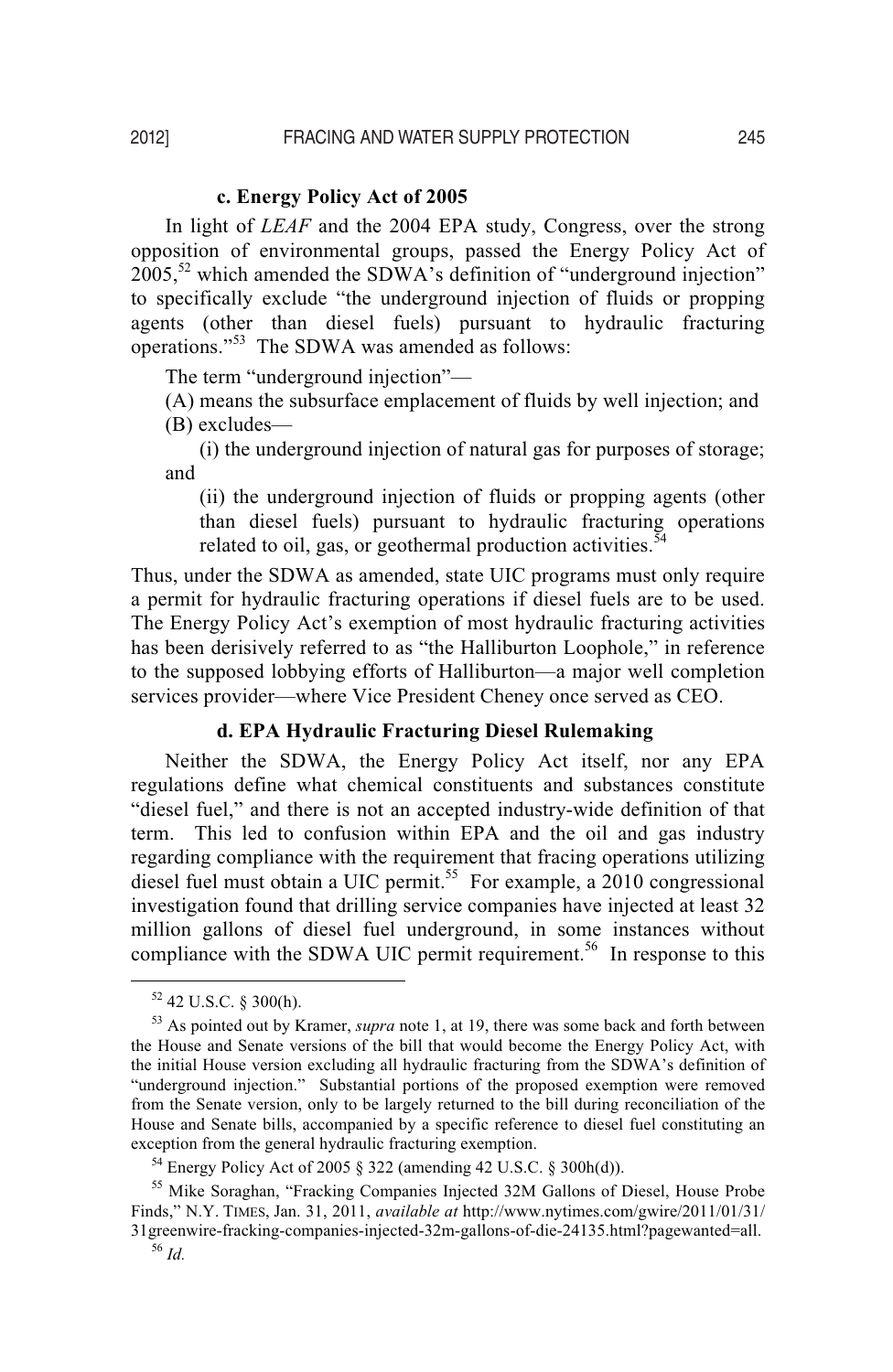congressional pressure, EPA has now begun efforts to provide some parameters for fracing operations using diesel fuels.

First, in a surprise move to resolve these issues, in late 2010, without notice, EPA published on its website guidance about hydraulic fracturing with diesel fuel, indicating that such operations required a Class II UIC permit. Industry groups protested, arguing that EPA's action amounted to adoption of new rules without proper notice and comment<sup>57</sup> and filed a legal challenge,<sup>58</sup> which was settled in February 2012.<sup>59</sup> The settlement agreement requires EPA to remove the language referencing Class II UIC permits from the website and go through formal rulemaking. $60$ 

On May 4, 2012, EPA commenced formal rulemaking and published draft permitting guidance for using diesel fuel in oil and gas hydraulic fracturing.<sup>61</sup> The purpose of the draft guidance is to clarify the means of compliance with the 2005 Amendments to the Safe Drinking Water Act and provide the EPA and those seeking permits with technical information regarding how to comply with the Energy Policy Act's requirement that hydraulic fracturing operations utilizing diesel fuels obtain a UIC permit.<sup>62</sup> "EPA's goal" in issuing the draft guidance "is to explain existing requirements in order to provide regulatory certainty, improve compliance with the SDWA requirements and strengthen environmental protections consistent with existing law." $^{63}$  Significantly, the proposal would apply only in states where EPA, not the state, is the UIC II permitting authority.

The draft guidance attempts to define "diesel fuels," for purposes of the UIC program, by reference to six chemical abstract services registry numbers.<sup> $64$ </sup> EPA acknowledges that "diesel fuels are described or defined in a variety of ways including use-based definitions, chemical and physical property-based definitions, and refining process-based definitions."65 Further,

<sup>&</sup>lt;sup>57</sup> Mike Soraghan, "EPA Pushes Back on Reports It Changed Fracking Rules,"<br>E&ENEWS (Jan. 20, 2011), http://www.eenews.net/public/eenewspm/2011/01/20/3.

<sup>&</sup>lt;sup>58</sup> *Id.* <sup>59</sup> Settlement Agreement, Independent Petroleum Ass'n of Am. v. EPA, No. 10-1233, doc. no. 1360150 (D.C. Cir. 2012), http://www.eenews.net/assets/2012/02/24/document\_ gw\_01.pdf.

<sup>60</sup> *Id.* 

<sup>&</sup>lt;sup>61</sup> EPA. "Permitting Guidance for Oil and Gas Hydraulic Fracturing Activities Using Diesel Fuels—Draft: Underground Injection Control Program Guidance # 84" (May 2012) (Draft UIC Permitting Guidance), *available at* http://water.epa.gov/type/groundwater/ uic/class2/hydraulicfracturing/upload/hfdieselfuelsguidance508.pdf. Subsequent citations will be to the pagination provided in the PDF. *See also* 77 Fed. Reg. 27451 (May 10, 2012).<br><sup>62</sup> *See* Draft UIC Permitting Guidance, *supra* note 61. <sup>63</sup> *Id*. at 2.

<sup>64</sup> *Id.*

<sup>65</sup> *Id.* at 7.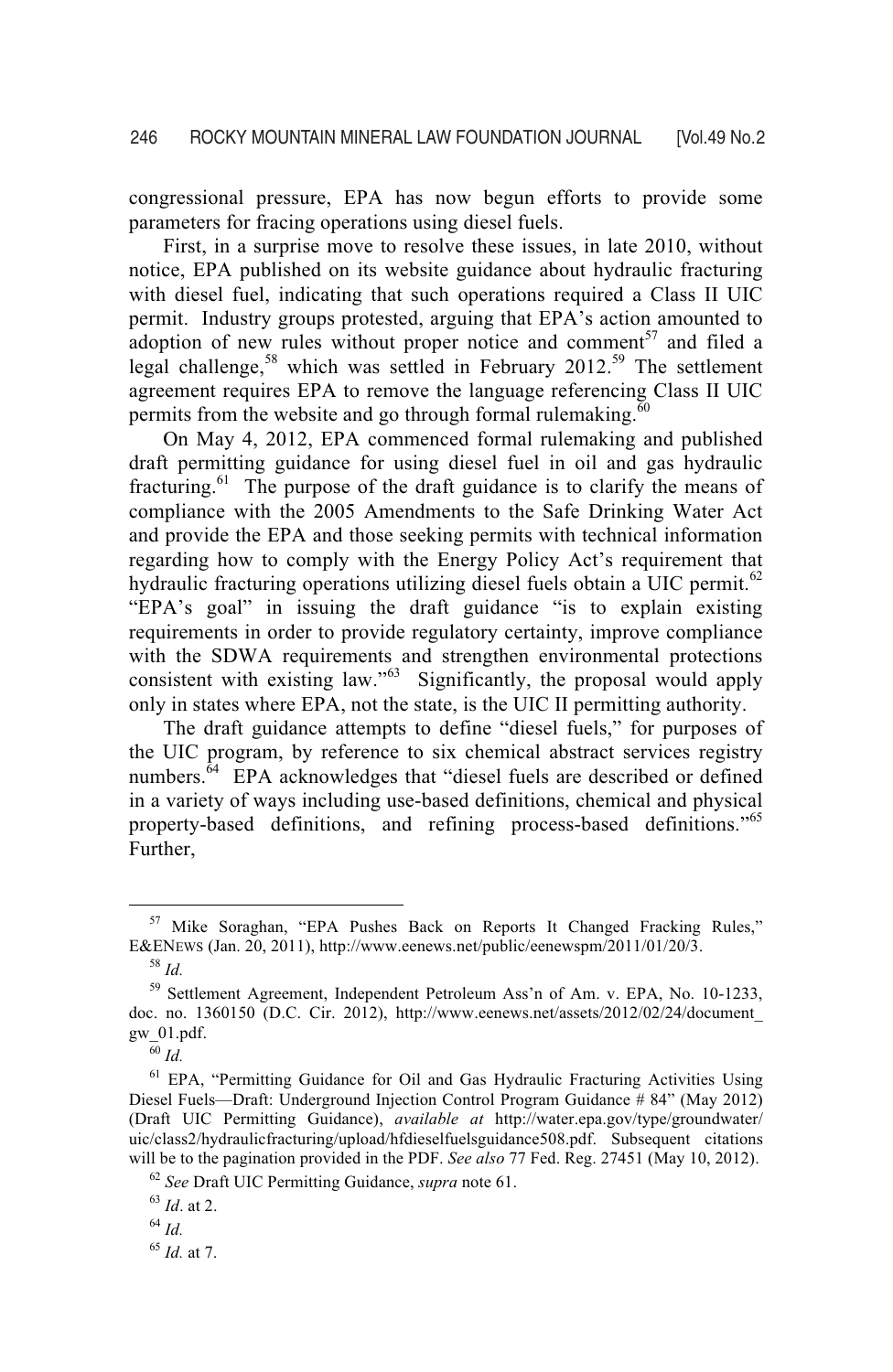Diesel fuels include a variety of complex substances refined from petroleum or crude oil that are known to contain varying amounts of constituents or impurities that result from the refining process or that are intentionally included to enhance desired properties, such as longterm storage and thermal stability. The properties of diesel fuel(s) depend on the refining practice. Additionally, the exact make up of diesel fuels may differ from one refinery to another.<sup>66</sup>

Based on a literature search and discussions with states, industry and others as to how to define "diesel fuels," EPA determined that the best method to describe the term is by reference to six chemical identification numbers commonly associated with substances identified as "diesel fuels." "EPA selected these six [chemical identification numbers] because either the primary name, or common synonyms, contain the term 'diesel fuel' and they meet the chemical and physical description of 'diesel fuel.'"<sup>67</sup>

The draft guidance also describes the existing legal requirements under the UIC Class II regulations. These include recommendations for permitting multiple wells on a single UIC permit, application of well closure requirements after fracing operations cease, diesel fuel specific considerations for permit applications, and application of the Class II well construction requirements to diesel fuel fraced wells.<sup>68</sup> The federal well integrity provision has raised alarms with states that fear this could become a federal regulatory floor even in states with UIC II primacy. The draft guidance also includes diesel fuel specific recommendations for permitting fracing under 40 C.F.R.  $\S$  144.52(a)(9), which provides approved UIC programs discretion to tailor permit requirements as needed to ensure that USDWs are protected. $69$ 

In response to requests by oil and gas industry groups, nongovernmental environmental organizations and individuals,<sup>70</sup> EPA extended the comment period on the proposed guidance by 45 days, closing it on August 23, 2012.<sup>71</sup> Pending finalization of the rules, EPA will continue to make decisions about permitting hydraulic fracturing operations that use diesel fuels on a case-by-case basis.

In another relatively new exercise of authority, EPA has recently begun utilizing its emergency powers under the SDWA to regulate hydraulic fracturing. Under section 1431 of the SDWA, EPA has long had

 <sup>66</sup> *Id.* 

<sup>67</sup> *Id.* at 9-10. 68 *Id.* at 12-23. 69 *Id.* 

 $70$  EPA administrator telephone conversation with author, July 13, 2012.

 $71$  77 Fed. Reg. 40354 (July 9, 2012).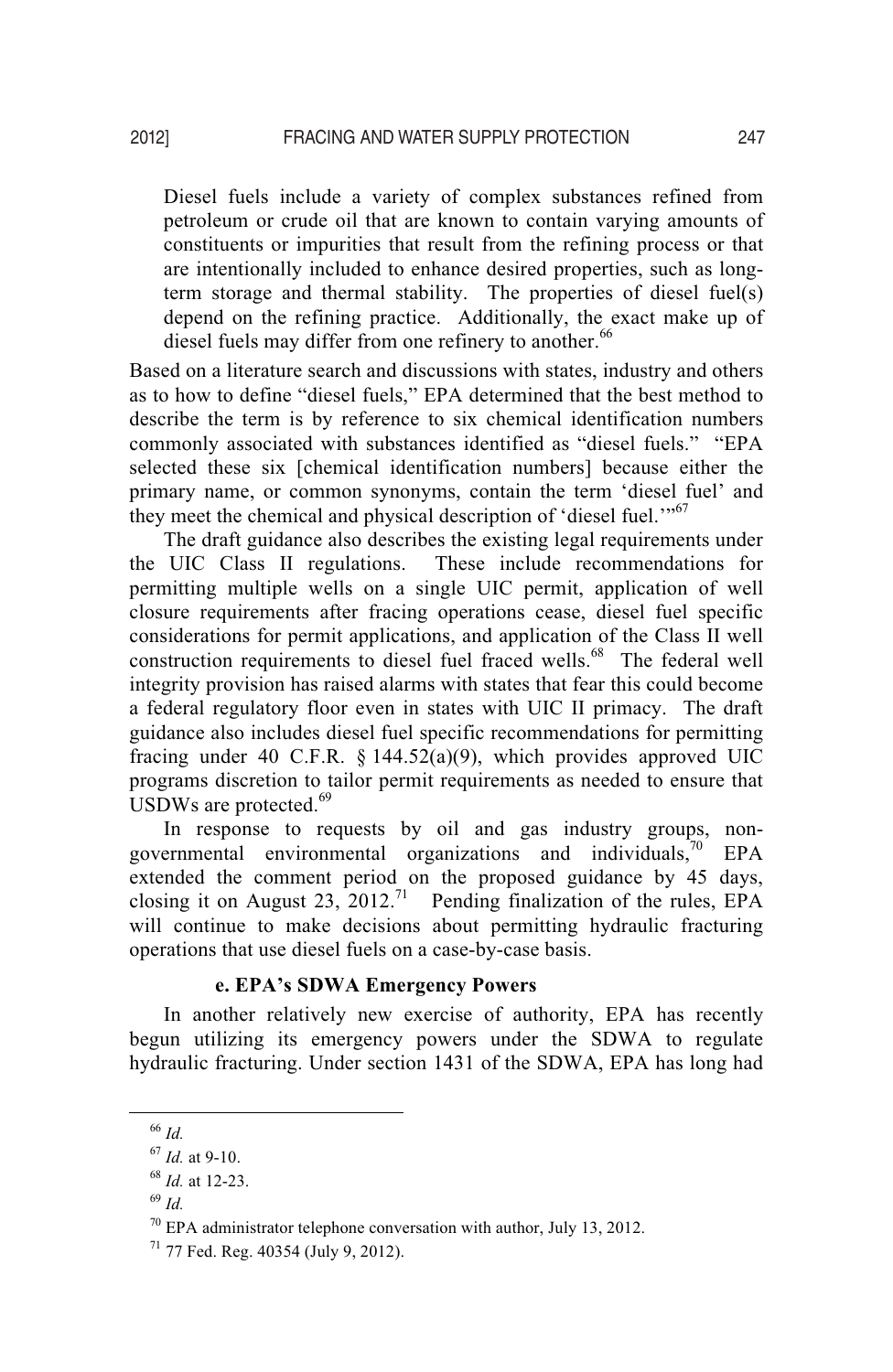the power to issue emergency orders to protect the public health if it determines that a contaminant in an underground drinking water source "may" present an imminent and substantial threat to the health of persons.<sup>72</sup> However, prior to the last several years, EPA has never used this authority to regulate hydraulic fracturing. But, beginning in 2010, EPA has issued several administrative orders related to hydraulic fracturing operations.

In December 2010, EPA issued an emergency administrative order to Range Resources Corporation and Range Production Company finding, among other things, that certain contaminants found in two domestic water wells "may present an imminent and substantial endangerment to the health of persons" and are "likely to be due to impacts from gas development and production activities in the area. $173$  The findings of fact concluded that the contamination was related to Range's hydraulic fracturing activities, located within approximately 2,000 feet of the domestic wells. Range strongly disputed the findings and, in January 2011, EPA brought an enforcement action against Range. However in March 2012, after aggressively fighting to keep the emergency order in place, EPA dropped the enforcement action without explanation.<sup>7</sup>

Similarly, EPA has used its emergency authority to issue administrative orders to three operators, Samson Hydrocarbons Company, Murphy Exploration and Production Company, and Pioneer Natural Resources USA, Inc., alleging contamination in the East Poplar oilfield, located within the Fort Peck Indian Reservation in Montana.<sup>75</sup> Although it

 $72$  42 U.S.C. § 300i(a). This provision applies to all hydraulic fracturing activities,

regardless of whether or not they utilize diesel fuels.<br><sup>73</sup> Emergency Administrative Order, *In re* Range Res. Corp. & Range Prod. Co., No. SDWA-06-2010-1208,  $\P$  27, 41 (Dec. 7, 2010).

 $^{74}$  Barry Shlachter, "EPA Drops Action Against Range Resources over Parker County Water Wells," FORT WORTH STAR TELEGRAM, Mar. 31, 2010, *available at*http://www.startelegram.com/2012/03/30/3849362/epa-drops-action-against-range.html. The *Range* case is also interesting because it involved a regulatory/jurisdictional skirmish between the Texas Railroad Commission (the Texas state agency charged with administration of oil and gas matters) and the EPA. In response to the EPA's emergency order, the Railroad Commission held a hearing to consider whether the operation of Range's wells caused or contributed to the contamination of certain water wells. The Railroad Commission invited EPA to participate in the proceedings, but it declined to do so. The Railroad Commission ultimately found that Range's operations did not lead to any well contamination. However, this finding notwithstanding, EPA proceeded with its enforcement action. *See* Reser & Ritter, *supra* note 19, at 35. Another interesting wrinkle in the Range case is the ancillary civil litigation that sprang from it: following commencement of the EPA enforcement action, the owners of the allegedly contaminated wells filed suit in state district court seeking \$6.5 million to compensate for the contamination on tort theories. Range counterclaimed on defamation grounds, seeking \$4.5 million in damages. The state court case is still proceeding, although no trial date has been set. *See* Shlachter, *supra* note 74. 75 Emergency Administrative Order, *In re* Samson Hydrocarbons Co.; Murphy

Exploration & Prod. Co. & Pioneer Natural Res. USA, Inc., No. SDWA-08-2011-0006 (Dec. 16, 2010).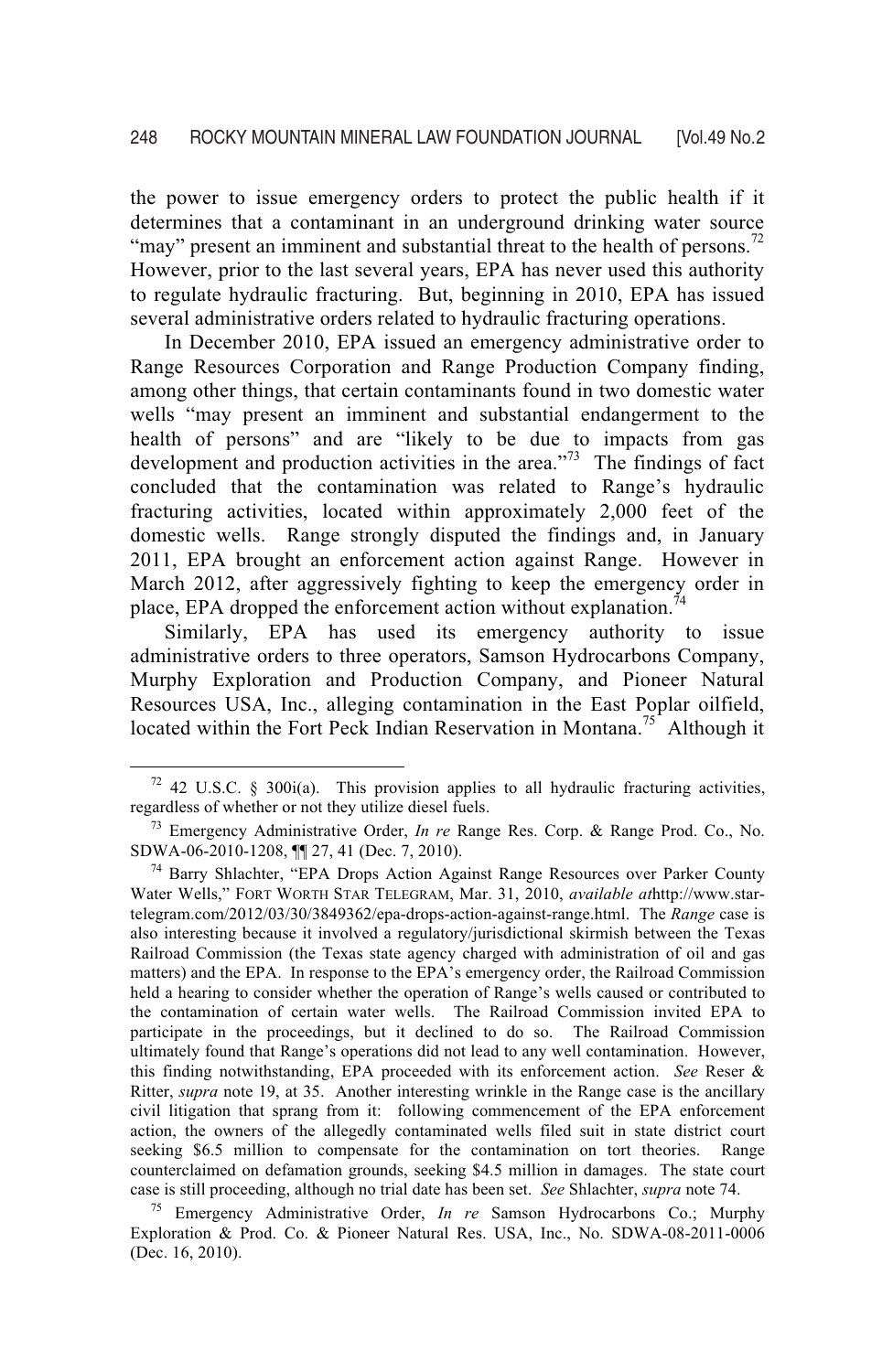is not clear from the text of the orders whether the alleged contamination is related to hydraulic fracturing, they do reference "secondary recovery injection wells."76 All three companies have disputed the factual findings contained in the orders and filed petitions for review of the orders with the Third Circuit Court of Appeals.<sup>77</sup>

# **2. The Clean Water Act**

Although the Clean Water Act and its regulations focus exclusively on surface waters, $78$  the CWA implicates the hydraulic fracturing process through regulation of disposal of flowback water (other than through underground injection). Historically, EPA has not used its CWA authority to regulate many of the technical aspects of oil and gas exploration and production. However, in recent years it has enacted several new rules and policies under the CWA aimed directly at oil and gas E&P activities and hydraulic fracturing.

#### **a. Produced Water and NPDES**

Among other things, the CWA prohibits the discharge of pollutants by "point sources" into the "waters of the U.S." unless the discharge complies with specific provisions of the CWA.<sup>79</sup> Any party seeking to discharge into "waters of the U.S." must obtain a National Pollutant Discharge Elimination System ("NPDES") permit from either the EPA or an authorized state agency (or on Indian lands, the authorized tribal agency).<sup>80</sup> As with the SDWA, states (and tribes) are generally delegated primary enforcement authority following the EPA's approval of the state (or tribal) NPDES program. EPA has approved NPDES programs in 45 states, with only Alaska, Idaho, Massachusetts, New Hampshire, and New Mexico not authorized to issue permits. If the EPA does not delegate authority to a tribal authority, EPA itself will administer issuance of NPDES permits.

After the hydraulic fracturing process is complete, a large portion of the frac water is recovered as flowback water. Produced water is water that is trapped underground in geologic formations and comes to the surface when oil and gas are produced. While flowback is not explicitly

<sup>&</sup>lt;sup>76</sup> *Id.* ¶ 8.<br><sup>77</sup> *Id. See also* Reser & Ritter, *supra* note 19, at 35.<br><sup>78</sup> See 40 C.F.R. §§ 122.2 and 230.3(s) for the definition of "waters of the U.S." As pointed out by Reser & Ritter, *supra* note 19, at n.17, the definition of "waters of the U.S." is a "labyrinthine term" that has been interpreted differently at different times by numerous courts and the EPA. The U.S. Supreme Court recently shed light on the definition of this term. *See* Solid Waste Agency of N. Cook Cnty. v. U.S. Army Corps of Eng'rs, 531 U.S. 159 (2001). *See also* EPA, *Draft Guidance on Identifying Waters Protected by the Clean Water Act* (EPA CWA Draft Guidance), http://water.epa.gov/lawsregs/guidance/ wetlands/upload/wous\_guidance\_4-2011.pdf.<br><sup>79</sup> *See* 33 U.S.C. §§ 1341- 1342.<br><sup>80</sup> 33 U.S.C. § 1342.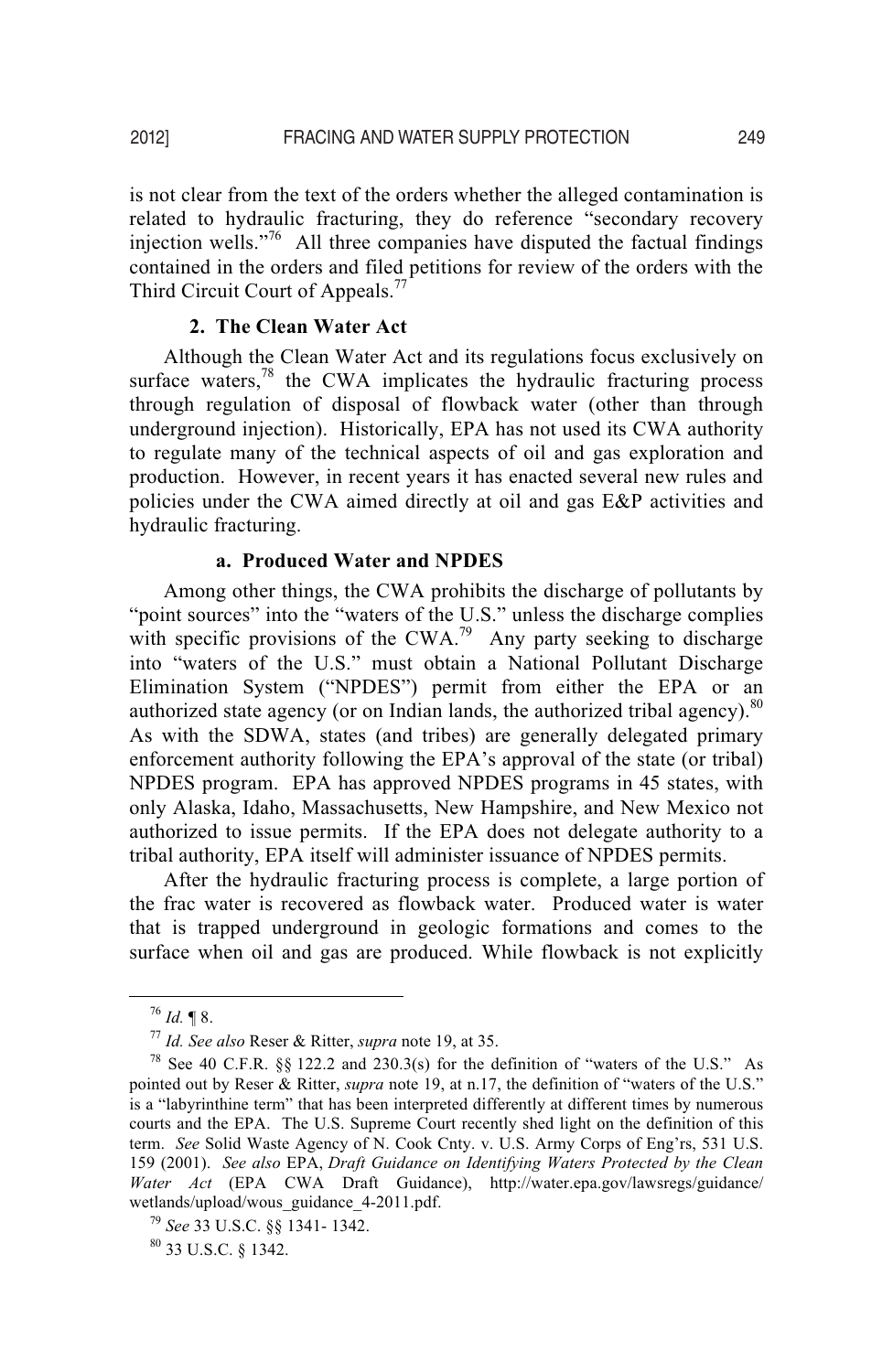regulated under federal statute or regulation, it is treated in the same manner as produced water.<sup>81</sup>

Flowback water generally contains whatever additives were used in the frac solution itself and any naturally occurring formation water, "as well as substances that dissolve into the water from the rock formation that is fractured. These substances can include salts, naturally occurring radioactive materials, and dissolved solids."<sup>82</sup> Flowback water is typically disposed of in one of two ways: underground injection—governed by the provisions of the SDWA discussed *supra*—or through surface treatment and discharge—governed by the CWA's NPDES requirements.<sup>83</sup> Thus, any operator seeking to directly discharge treated flowback water must do so under the parameters of the NPDES program and comply with the program's requirements to utilize the best technology available when treating the water and not exceed the water quality based effluent limits set by EPA.

In 2003, in *Northern Plains Resources Council v. Fidelity Exploration*  and Development Co. ("Fidelity")<sup>84</sup> the Ninth Circuit Court of Appeals directly addressed the circumstances under which an NPDES permit is required for discharge of produced water, holding that unaltered produced groundwater can constitute a "pollutant" requiring an NPDES permit for discharge. There, as part of its operations, Fidelity, a CBM producer in the Powder River Basin of Montana and Wyoming, discharged produced water directly into tributaries of the Tongue River. $85$  The Montana Department of Environmental Quality ("MDEQ"), the CWA delegated authority, took the position that Fidelity did not need an NPDES permit for the discharges because Montana state law exempts the discharge of unaltered groundwater from state water quality requirements.<sup>86</sup> Although Fidelity was

<sup>85</sup> *Id.* at 1158-59.<br><sup>86</sup> *Id.* at 1158. MCA § 75-5-401(1)(b) provides:

<sup>&</sup>lt;sup>81</sup> United States Department of Energy, Argonne National Laboratory, Environmental Science Division, *Produced Water Volumes and Management Practices in the United* 

*States, ANL/EVS/R-09/1, <i>available at http://www.ipd.anl.gov/anlpubs/2009/07/64622.pdf.* <sup>82</sup> Keith B. Hall, *Hydraulic Fracturing: What Are the Legal Issues*? 59 LA. BAR J. 250, 251 (2012).

 $83$  Often, however, rather than permanently disposing of flowback water, operators will recycle it and re-use it in subsequent fracing operations. "Companies have not yet developed the ability to recycle 100 percent of flowback, but they are increasing their recycle rates." *Id.* 

<sup>84 325</sup> F.3d 1155 (9th Cir. 2003).

Discharge to surface water of groundwater that is not altered from its ambient quality does not constitute a discharge requiring a permit under this part if: (i) the discharge does not contain industrial waste, sewage, or other wastes; (ii) the water discharged does not cause the receiving waters to exceed applicable standards for any parameters; and (iii) to the extent that the receiving waters in their ambient state exceed standards for any parameters, the discharge does not increase the concentration of the parameters.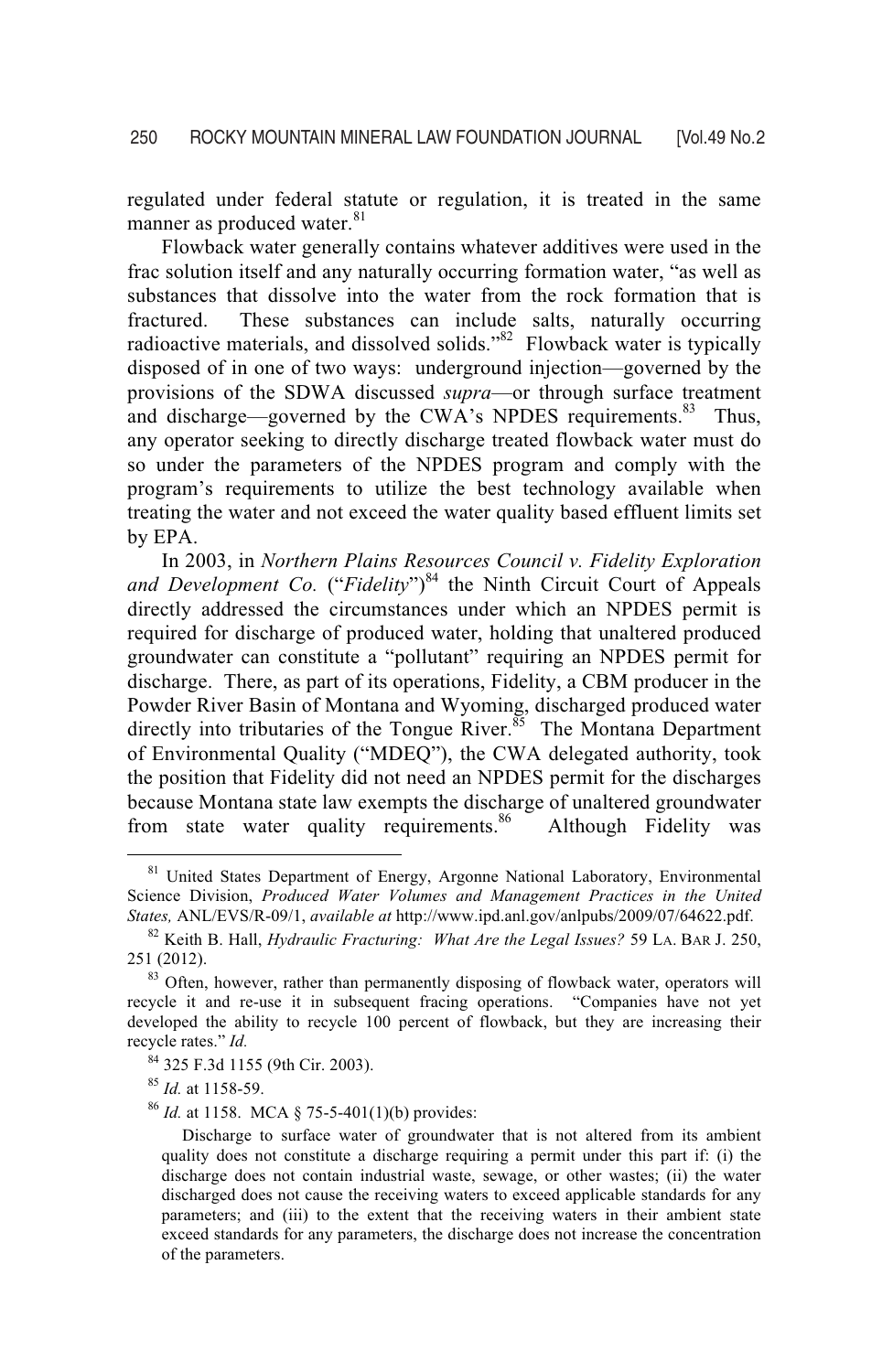discharging unaltered groundwater, the water was naturally high in sodium and total dissolved solids. The MDEQ informed Fidelity of its position, but warned that "the EPA, which provides state program oversight under the Federal Clean Water Act, does not agree with the Montana Water Quality Act permit Exclusion."<sup>87</sup> Fidelity filed a NPDES permit application in 1999 to cover its ongoing discharges.<sup>88</sup>

The Northern Plains Resource Council filed suit against Fidelity, the MDEQ and the EPA arguing that an NPDES permit was required. $89$  On appeal, the Ninth Circuit held that produced CBM water is a "pollutant" within the meaning of the CWA because it constitutes "industrial waste" and is "derived in association with oil or gas production," as included within the CWA definition of pollutant.<sup>90</sup> Further, the court concluded that the produced water was a pollutant because, under the CWA, "'pollution' is the 'man-made or man-induced alteration of the chemical, physical, biological, and radiological integrity of water.<sup>"91</sup> Accordingly, the Ninth Circuit held that an NPDES permit was required for all unaltered produced CBM water discharges.

The *Fidelity* case illustrates an interesting dichotomy in the state versus federal regulatory scheme. In the ground, the water holding CBM in place is regulated by the state, as water rights are largely—if not exclusively regulated by the states. However, once the water is produced, disposal of that water, either through underground injection or surface discharge, becomes a matter of federal regulation. $^{92}$ 

#### **b. Stormwater**

In 1987, Congress amended the CWA to require EPA to issue NPDES permits for stormwater discharge or runoff at parking lots and construction sites. The NPDES stormwater permit requirement is inapplicable to "discharges of stormwater runoff from . . . gas exploration, production, processing, or treatment operations or transmission facilities."<sup>93</sup> After attempts by EPA to apply the program to oil and gas construction sites, in the Energy Policy Act of 2005, Congress expanded the natural gas-related stormwater permit exceptions to include:

all field activities or operations associated with exploration, production, processing, or treatment operations, or transmission facilities, including activities necessary to prepare a site for drilling

<sup>87</sup> *Id.* at 1159. 88 *Id.* 

<sup>89</sup> *Id.* 

<sup>90</sup> *Id.* at 1161.<br><sup>91</sup> *Id.* (citing 33 U.S.C. § 1362(19)).<br><sup>92</sup> *Id.* 93 Water Quality Act of 1987, Pub. L. No. 100-4, § 401, 101 Stat. 7 (amending 33 U.S.C.  $$1342(1)(2)$ ).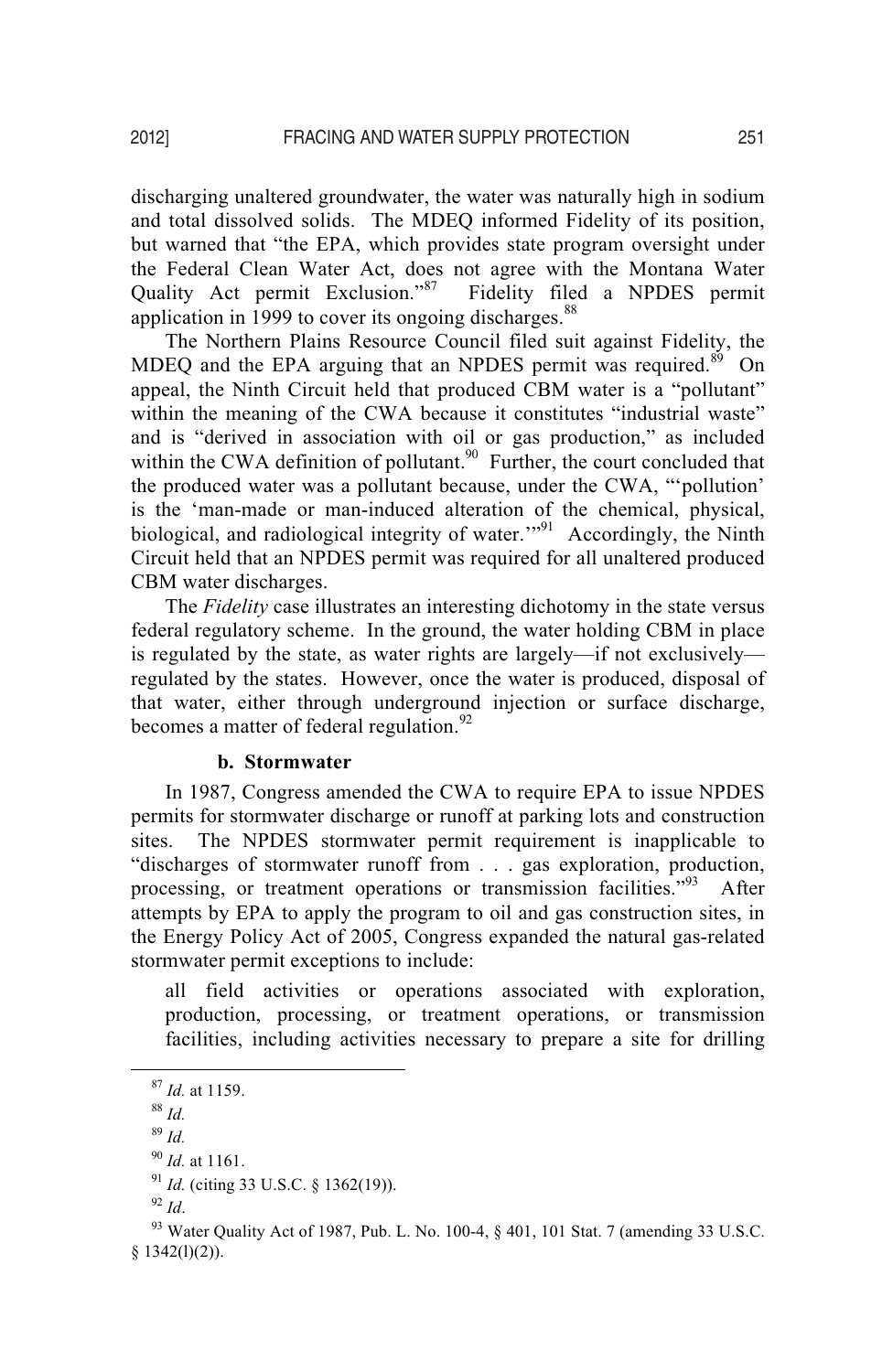and for the movement and placement of drilling equipment, whether or not such field activities or operations may be considered to be construction activities.<sup>94</sup>

EPA published a rule stating that construction activities at natural gas wells were not required to be undertaken pursuant to an NPDES permit.<sup>95</sup> Following a legal challenge to this rule brought by the Natural Resources Defense Council (NRDC), the Ninth Circuit Court of Appeals vacated the rule and reinstated the prior law, which required an NPDES stormwater discharge permit for construction related activities at natural gas production and treatment sites.<sup>96</sup>

# **c. Effluent Limitation Guidelines**

 The CWA directs EPA to promulgate Effluent Limitation Guidelines ("ELG"), which are technology-based regulations aimed at reducing pollutant discharges from certain categories of industrial waste that discharge directly into waters of the  $U.S.<sup>97</sup>$  The ELGs reflect pollutant reductions that can be achieved by using "technologies that represent the appropriate level of control," something that is determined by balancing the competing interests of reducing discharge of industrial waste and operating economically.98 The CWA requires EPA to biennially publish ELG plans after notice and comment, considering additional industries and discharges that should be subject to specific regulation.<sup>99</sup>

Beginning in 2007, EPA began a study<sup>100</sup> to determine whether ELGs should be set for the CBM industry as a proposed revision to the Oil and Gas Extraction Point Source Category.<sup>101</sup> A final proposed rule was published in 2008, and hundreds of adverse comments were received.<sup>102</sup> In 2009, EPA sent out an industry initial screening survey, and a second, more detailed screening survey was sent out six months later.<sup>103</sup> However, EPA did not reach a final conclusion on the proposed CBM ELGs in time for inclusion within the final 2010 ELGs.<sup>104</sup> EPA "plans to propose a

*Dep't of Envtl. Quality*, 234 P.3d 51 (Mont. 2010), held that the Montana implementation of

 <sup>94 33</sup> U.S.C. § 1362(24).

<sup>&</sup>lt;sup>95</sup> Amendments to the NPDES Regulations for Stormwater Discharges Associated with Oil and Gas Activities, 40 C.F.R. § 122.26(a)(2)(ii).<br><sup>96</sup> Nat. Res. Def. Council v. EPA, 526 F.3d 591 (9th Cir. 2008).<br><sup>97</sup> 33 U.S.C. §§ 1311-1313(a).

<sup>98</sup> *Id.* § 1314(b)-(c).<br><sup>99</sup> *Id.* § 1314(m)(1).<br><sup>100</sup> 73 Fed. Reg. 53218 (Sept. 15, 2008).<br><sup>101</sup> 40 C.F.R. pt. 435.<br><sup>102</sup> EPA, "Coalbed Methane Extraction," http://water.epa.gov/scitech/wastetech/guide/ cbm\_index.cfm.<br><sup>103</sup> 73 Fed. Reg. 40575 (July 15, 2008).<br><sup>104</sup> Interestingly, in 2010, the Montana Supreme Court, in *N. Cheyenne Tribe v. Mont.*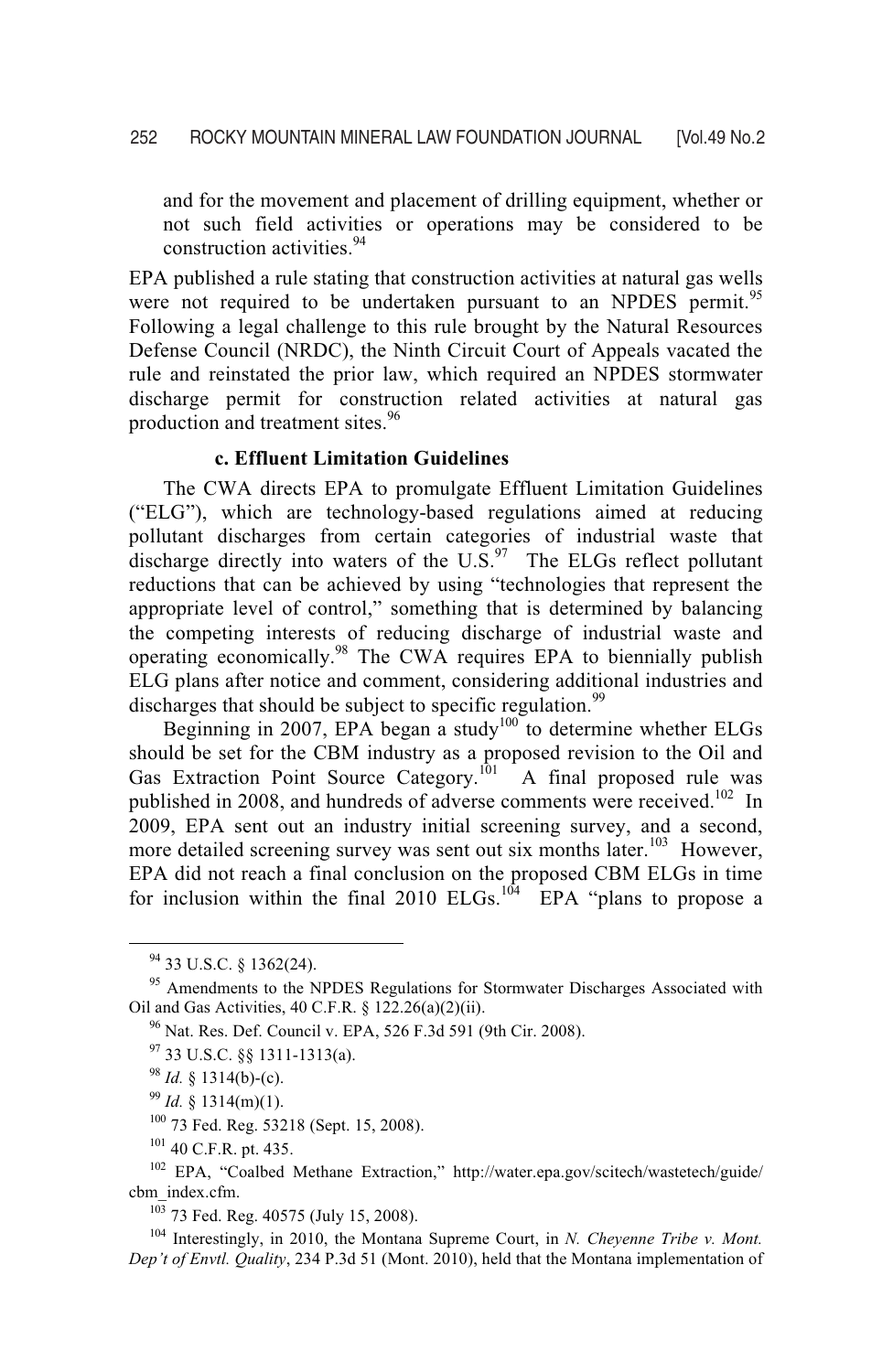[new] rulemaking for Coalbed Methane Extraction" beginning in 2013, and will rely on the information obtained through the comments received in response to the 2008 proposal as well as the industry surveys in crafting the proposed ELGs.<sup>105</sup>

Similarly, in 2010, EPA published notice that it would develop pretreatment standards for produced and flowback water from shale gas operations.<sup>106</sup> In the 2010 Plan, "after considering rulemakings already in development, the 2010 reviews, the preliminary Plan and public comments and input to determine what, if any, new rulemakings should be initiated," EPA decided that development of pretreatment standards for produced and flowback water from shale gas operations was necessary.<sup>107</sup> The Federal Register notice of the 2010 Plan does not include any specific comments on the kind of standards EPA is contemplating, and final regulations are not slated for release until 2014.

The announcement of EPA's plan to develop standards for flowback water from shale gas operations may signal a move on the part of EPA to focus regulatory authority for hydraulic fracturing on its CWA-granted powers, something it has not previously done.<sup>108</sup>

# **B. Oil and Gas Exclusions from RCRA and CERCLA**

Both the Resource Conservation and Recovery Act ("RCRA")<sup>109</sup> and the Comprehensive Environmental Response, Compensation, and Liability Act ("CERCLA")<sup>110</sup> specifically exclude oil and gas exploration and production waste.

#### **1. The Resource Conservation and Recovery Act, Subpart C**

RCRA empowers the EPA to regulate hazardous waste according to technical criteria outlined in subpart  $\overline{C}$  of the Act.<sup>111</sup> RCRA provides for

 $\overline{a}$ 

the CWA requires the Montana Department of En*v*ironmental Quality to impose technology-based effluent limitations in CBM related discharge permits on a case-by-case basis, even though no industry-wide effluent limitation guideline is available.

<sup>&</sup>lt;sup>105</sup> See EPA, "Coalbed Methane Extraction," *supra* note 102.<br><sup>106</sup> Notice of Final 2010 Effluent Guidelines Program Plan, 76 Fed. Reg. 66286 (Oct. 26, 2011).<br> $107$  *Id.* 

<sup>108</sup> For a good discussion of this subject, *see* Eric Waeckerlin, "Is EPA Shifting Towards Regulating Fracking Under the Clean Water Act?," Fracking Insider Blog (Mar. 11, 2011), *available at* http://www.frackinginsider.com/regulatory/is-epa-shifting-towards-fracking-

<sup>&</sup>lt;sup>109</sup> 42 U.S.C. §§ 6901 *et seq.* 

<sup>110 42</sup> U.S.C. §§ 9601 *et seq.*

<sup>&</sup>lt;sup>111</sup> RCRA defines "hazardous waste" as "a solid waste, or combination of solid wastes, which because of its quantity, concentration, or physical, chemical, or infectious characteristics may (a) cause, or significantly contribute to an increase in mortality or an increase in serious irreversible, or incapacitating reversible illness; or (b) pose a substantial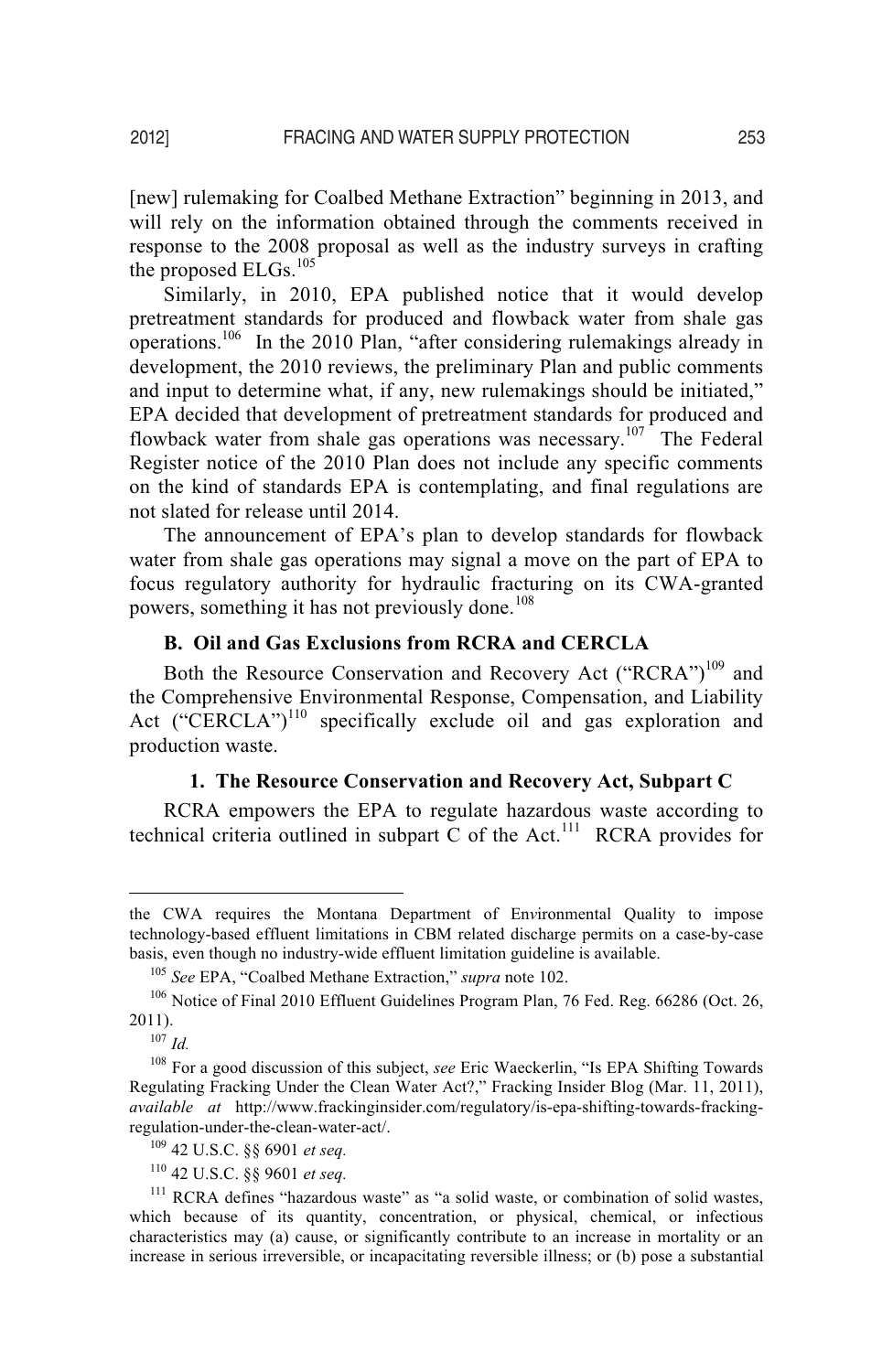"cradle to grave" regulation of "hazardous waste," defined as "waste with properties that make it dangerous or potentially harmful to human health or the environment." RCRA and associated regulations<sup>112</sup> outline a management system for hazardous wastes containing requirements for hazardous waste identification, transportation, treatment, storage, and disposal. $^{113}$ 

RCRA initially applied to E&P waste, but in 1980 its regulatory reach was significantly curtailed by the enactment of the Bevill and Bentsen amendments, which exempted "special wastes" from regulation under subpart C of the Act. The Bevill amendment exempted certain highvolume/low toxicity mining waste, fossil fuel combustion waste, and cement kiln dust.<sup> $114$ </sup> The Bentsen amendments provided a similar exemption for "drilling fluids, produced waters, and other wastes associated with the exploration, development, or production of crude oil or natural gas or geothermal energy."<sup>115</sup> According to a Congressional Report, the exemptions were enacted because Congress was "concerned ... about creating regulatory disincentives that would slow development of the Nation's energy resources."<sup>116</sup>

The Bentsen and Bevill amendments were intended to apply only until "further study and assessment of risk could be performed" and required EPA to complete full assessments of each exempted waste and submit a formal report on its findings to Congress.<sup>117</sup> Although all reports, with the exception of the cement kiln dust study, have been submitted to Congress, no action has been taken to amend either exemption, and the Bentsen and Bevill amendments are still in effect.<sup>118</sup>

As to E&P waste, EPA finished its required study in December 1987,<sup>119</sup> after having been sued by the Alaska Center for Environment for

 $\overline{a}$ 

present or potential hazard to human health or the environment when improperly treated, stored, transported, or disposed of, or otherwise managed." 42 U.S.C. § 6903(5).<br><sup>112</sup> 40 C.F.R. Parts 260-279.<br><sup>113</sup> *Id* 

<sup>&</sup>lt;sup>114</sup> Solid Waste Disposal Act of 1980, Pub. L. No. 96-482,  $\S$  3001(b)(3)(A) (codified as amended at 42 U.S.C. § 6921(b)(3)(A)).

<sup>&</sup>lt;sup>115</sup> Solid Waste Disposal Act of 1980, Pub. L. No. 96-482, § 3001(b)(2)(A) (codified as amended at 42 U.S.C. § 6921(b)(2)(A)).

<sup>&</sup>lt;sup>116</sup> U.S. Congress Office of Technology Assessment, *Managing Industrial Solid Waste From Manufacturing, Mining, Oil and Gas Production, and Utility Coal Combustion*, OTA-BP-O-82 (Washington, DC: U.S. Government Printing Office, Feb. 1992), *available at* http://www.fas.org/ota/reports/9225.pdf.

<sup>117 24</sup> U.S.C. § 6921(b)(2)(A), (3)(A). *See also* EPA, *Special Waste*, *available at* http://www.epa.gov/osw/nonhaz/industrial/special/index.htm.<br><sup>118</sup> *Special Waste*, *supra* note 117.<br><sup>119</sup> EPA, *Report to Congress: Management of Wastes from the Exploration,* 

*Development, and Production of Crude Oil, Natural Gas, and Geothermal Energy*, Report No. EPA/530-SW-88-003 (1987).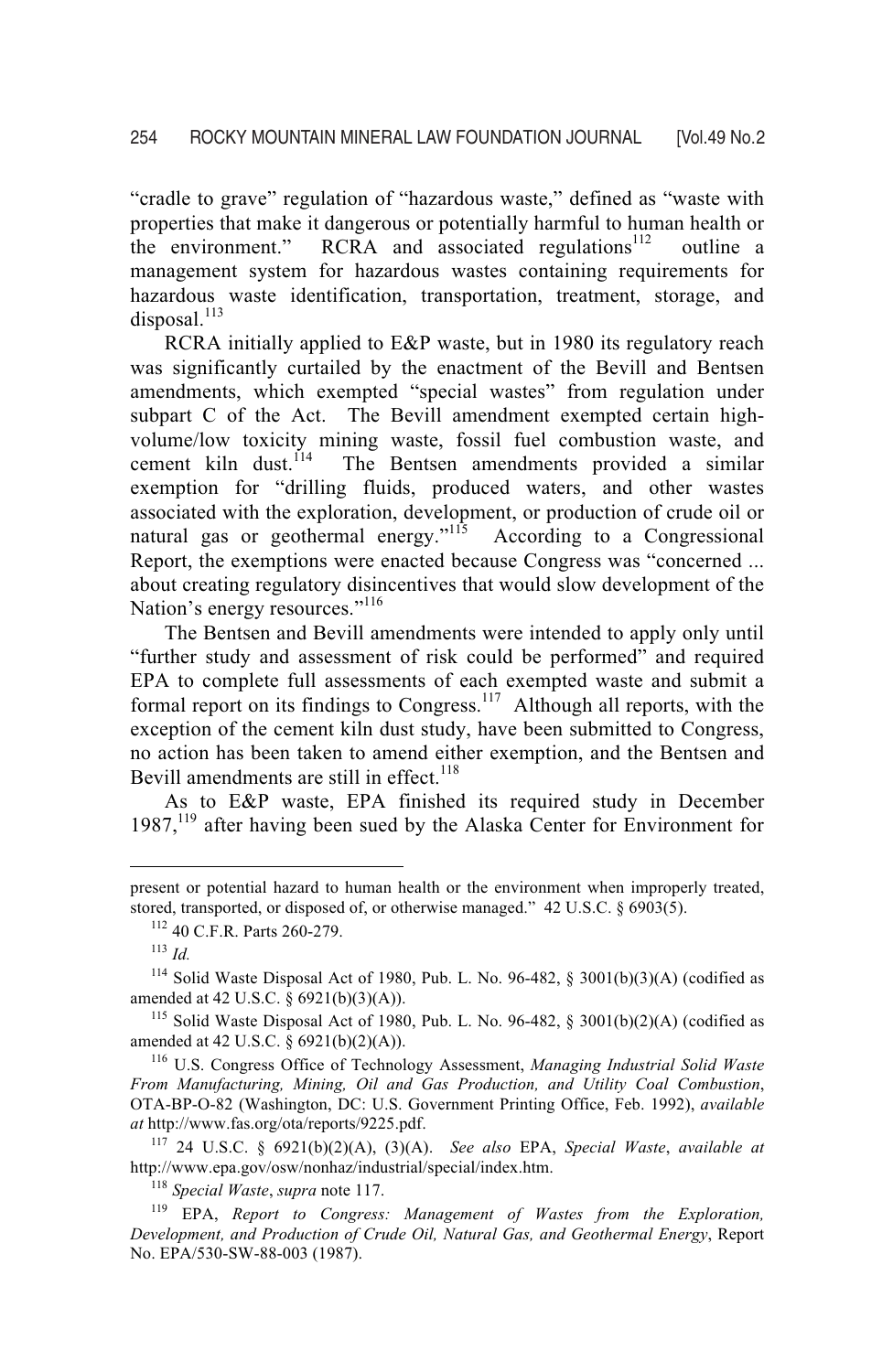failure to conduct the study and submit its findings to Congress.<sup>120</sup> The following year, EPA issued its Regulatory Determination for Oil, Gas, and Geothermal Exploration, Development and Production Wastes, stating that "EPA believes that regulation of oil and gas exploration and production wastes under RCRA Subtitle C is not warranted," and EPA planned to address threats to drinking water posed by these substances through a "three-pronged" strategy by which EPA would (1) improve existing federal programs under Subpart D of RCRA and the SDWA; (2) work with states to encourage changes and improvements to their regulations and enforcement; and (3) work with Congress to develop any additional statutory authorities that may be required.<sup>121</sup> This position was reasserted and further clarified by EPA in 2002 with the publication of a report entitled "Exemptions of Oil and Gas Exploration and Production Wastes from Federal Hazardous Waste Regulations."122

In the report, EPA provides an explanation of the E&P waste exemption, discusses the background leading to the exemption, and outlines the basic tools for determining the applicability of the exemption. The report provides that, "in general, the exempt status of an E&P waste depends on how the material was used or generated as waste, not necessarily whether the material is hazardous or toxic."<sup>123</sup> Thus, EPA suggested a basic rule of thumb for determining whether the E&P waste is exempt:

Has the waste come from down-hole, i.e., was it brought to the surface during oil and gas E&P operations?

Has the waste otherwise been generated by contact with the oil and gas production stream during the removal of produced water or other contaminants from the product?

If the answer to either question is yes, then the waste is likely considered exempt from RCRA Subtitle C regulations.<sup>124</sup>

Applying EPA's proposed guidance to hydraulic fracturing produced water and flowback, both would be considered exempt. However, the EPA report specifically states that unused hydraulic fracturing fluids are not exempt.

More recently, some environmental groups have been calling for Congress and EPA to reexamine RCRA's E&P waste exemption.<sup>125</sup> On

 $120$  *Id.* 

<sup>&</sup>lt;sup>121</sup> Regulatory Determination for Oil and Gas and Geothermal Exploration, Development and Production Wastes, 53 Fed. Reg. 25446 (July 6, 1988).

<sup>&</sup>lt;sup>122</sup> EPA, *Exemptions of Oil and Gas Exploration and Production Wastes from Federal Hazardous Waste Regulations* (2002), *available at* http://www.epa.gov/osw/nonhaz/ industrial/special/oil/oil-gas.pdf.

<sup>123</sup> *Id.* at 8. 124 *Id.*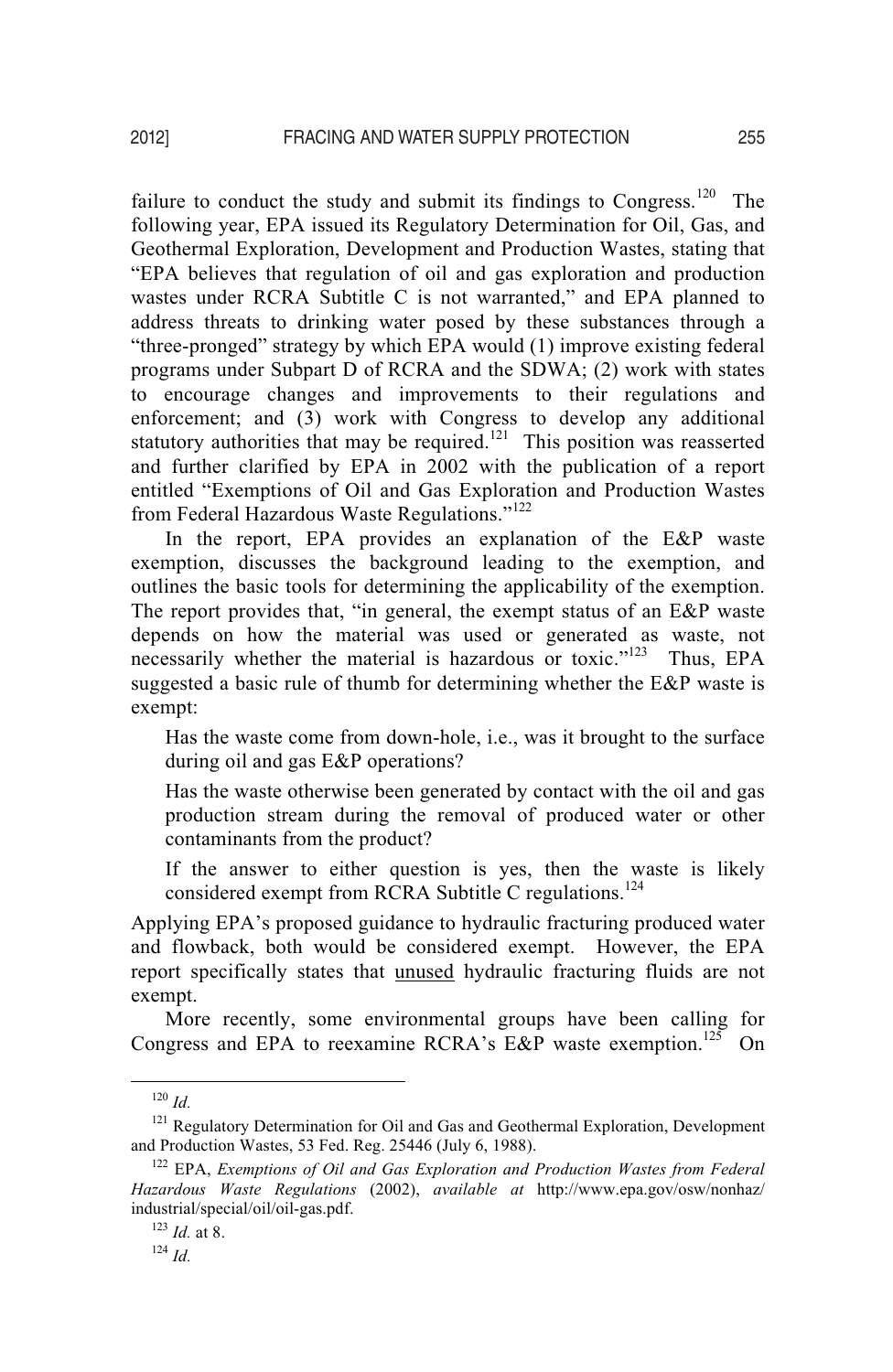September 10, 2010, the NRDC submitted a petition to the EPA requesting a reconsideration of the E&P exemption.<sup>126</sup> The NRDC petition makes specific reference to hydraulic fracturing and disposal of flowback water, and argues that "while . . . information demonstrates that these wastes [hydraulic fracturing wastewater] contain toxic compounds, the true extent of the risks associated with hydraulic fracturing wastewaters is currently unknown" and should therefore be regulated under subpart C of RCRA.<sup>127</sup> As of September 2012, EPA had taken no action on the NRDC petition, although it reported that EPA is still considering the issues raised in the petition.128

# **2. The Comprehensive Environmental Response, Compensation, and Liability Act**

CERCLA, commonly known as "Superfund," was enacted by Congress in 1980 and has three major components: (1) establishing prohibitions and requirements concerning closed and abandoned hazardous waste sites; (2) providing for liability of persons responsible for releases of hazardous waste at these sites; and (3) establishing a trust fund to provide for cleanup when no responsible party can be identified. Similar to RCRA, the major provisions of CERCLA do not apply to oil and gas E&P wastes. CERCLA's definition of "hazardous substance":

does not include petroleum, including crude oil or any fraction thereof which is not otherwise specifically listed or designated as a hazardous substance [in the first sentence] of this paragraph, and the term does not include natural gas, natural gas liquids, liquefied natural gas, or synthetic gas usable for fuel (or mixtures of natural gas and such synthetic gas). $^{129}$ 

Thus, CERCLA is largely inapplicable to E&P waste and other oil and gas byproducts.

Despite this history, because hydraulic fracturing fluids contain certain non-petroleum substances, the EPA may have some existing authority under CERCLA to impose remedial measures for contamination caused by

 <sup>125</sup> *See e.g.*, Independent Petroleum Association of America Washington Report, *Oil and Natural Gas RCRA Exemption Under Attack* (Sept. 24, 2010), *available at* http://www.ipaa.org/news/wr/2010/WR-2010-09-24.pdf; Environmental Working Group, *Free Pass for Oil and Gas Environmental Protections Rolled Back as Western Drilling Surges* (2010), *available at* http://www.ewg.org/reports/Free-Pass-for-Oil-and-Gas/Oil-and-

 $126$  Petition for Rulemaking Pursuant to Section 6974(a) of the Resource Conservation and Recovery Act Concerning the Regulation of Wastes Associated with the Exploration, Development, or Production of Crude Oil or Natural Gas or Geothermal Energy (Sept. 8,

<sup>&</sup>lt;sup>127</sup> *Id.* at 8-9. <sup>128</sup> EPA telephone conversation with author (July 17, 2012). <sup>129</sup> 42 U.S.C. § 9601(14).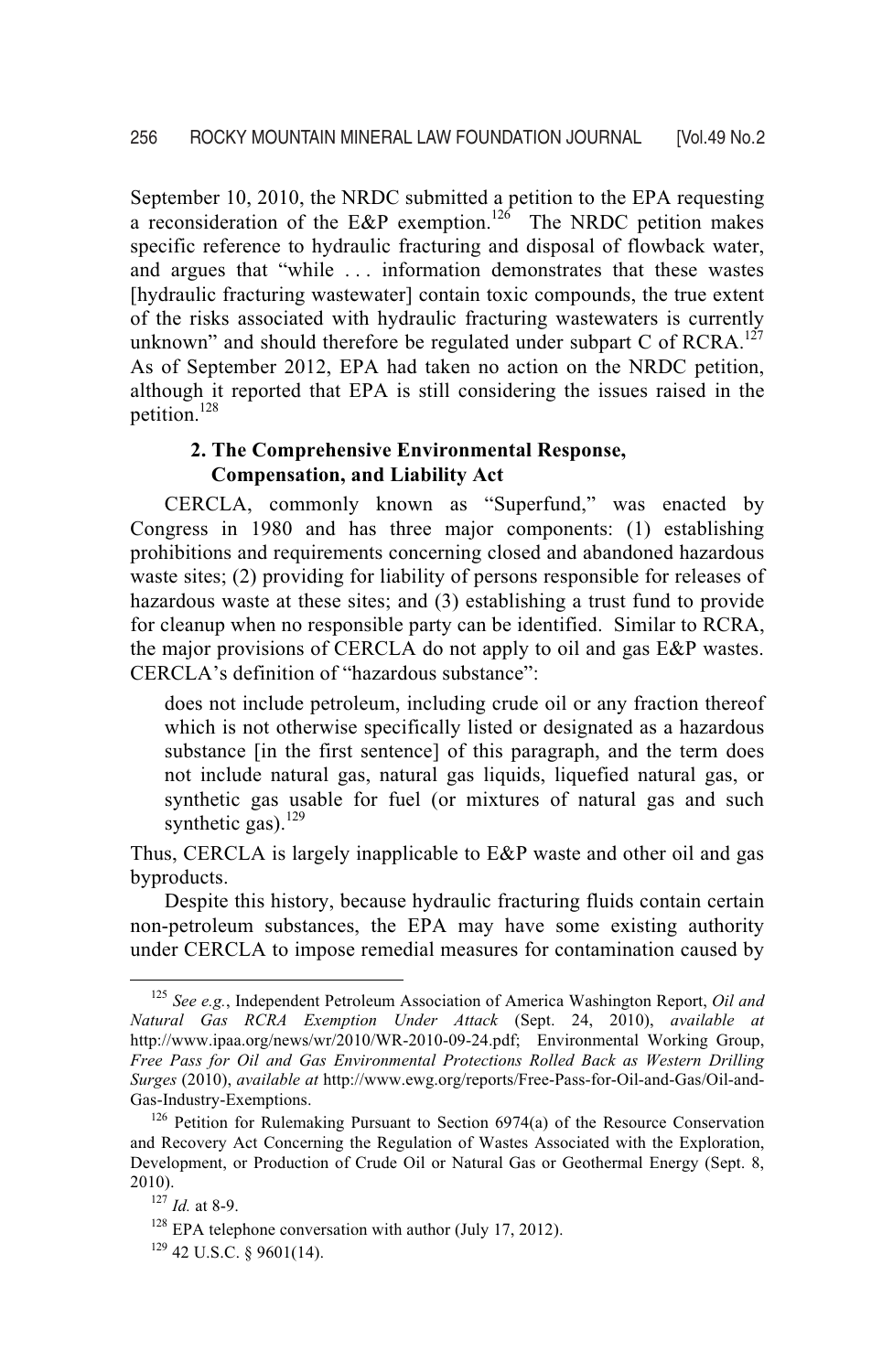hydraulic fracturing fluids. It should be noted that, while EPA has not imposed monetary penalties under CERCLA related to contamination caused by hydraulic fracturing fluids, it has used its CERCLA section 104(e) authority to investigate allegations of water well contamination allegedly caused by hydraulic fracturing operations in Pavillion, Wyoming.<sup>130</sup> In the Pavillion EPA study, a draft of which was released in January 2011, EPA identified the presence of several "hazardous substances" within 11 of the 39 wells tested and noted that many of these substances were used in nearby hydraulic fracturing operations.<sup>131</sup> However, the draft study made clear that EPA "has not reached any conclusions about how constituents of concern are occurring in domestic wells." $^{132}$ 

These findings have been challenged by the oil and gas industry as well as the Governor of Wyoming,<sup>133</sup> and EPA agreed to delay its analysis of the study while its partners, Wyoming, the Northern Arapahoe and Eastern Shoshone tribes, and the United States Geological Survey, perform further tests.<sup>134</sup> EPA also agreed to extend the notice and comment period for the draft report through October 2012.<sup>135</sup>

It will be interesting to see whether EPA continues to use its CERCLA investigatory powers to study future allegations of groundwater contamination. The Pavillion study has received a great deal of attention, from both industry groups and opponents of fracing, $136$  regarding EPA's

RSSFeedDetailedNews/RSSFeed/NaturalGas/8732954; Shauna Theel, "Myths and Facts

<sup>&</sup>lt;sup>130</sup> John C. Martin et al., "Fractured Fairy Tales: The Context and Regulatory Constraints for Hydraulic Fracturing," *Development Issues in the Major Shale Plays* 3-1, 3-8 (Rocky Mt. Min. L. Fdn. (2010). 131 EPA, *Expanded Site Investigation - Analytical Results Report, Pavillion Area* 

*Groundwater Investigation, Pavillion, Fremont County, Wyoming* (Aug. 30, 2010),

<sup>&</sup>lt;sup>132</sup> Id. at 38.<br><sup>133</sup> Jennifer Haessig, *Governor Discusses Wyoming Energy*, Kemmerer Gazette (July 5, 2012). In an interesting twist, in June 2012, Wyoming Oil and Gas Conservation Commission supervisor Tom Doll resigned following a comment he made regarding possible groundwater contamination in the Pavillion area: "I believe greed is driving a lot of this . . . I think they are just looking to be compensated." Governor Matt Mead's office immediately distanced itself from Doll's remarks, stating that Doll's comments do not reflect Governor Mead's views. *Wyoming Oil and Gas Supervisor Resigns after Pavillion Remark*, Oil and Gas Journal (June 18, 2012).<br><sup>134</sup> Press Release, EPA, "EPA Statement on Pavillion, Wyoming Groundwater

Investigation" (Mar. 8, 2012), *available at* http://yosemite.epa.gov/opa/admpress.nsf/

<sup>&</sup>lt;sup>135</sup> Draft Research Report: Investigation of Ground Water Contamination near Pavillion, WY, 77 Fed. Reg. 3770 (Jan. 25, 2012).

WY, 77 Fed. Reg. 3770 (Jan. 25, 2012).<br><sup>136</sup> *See, e.g.*, Kirk Johnson, "EPA Links Tainted Water in Wyoming to Hydraulic Fracturing for Natural Gas," PLATTS DAILY (Dec. 8, 2011), *available at* http://www.platts.com/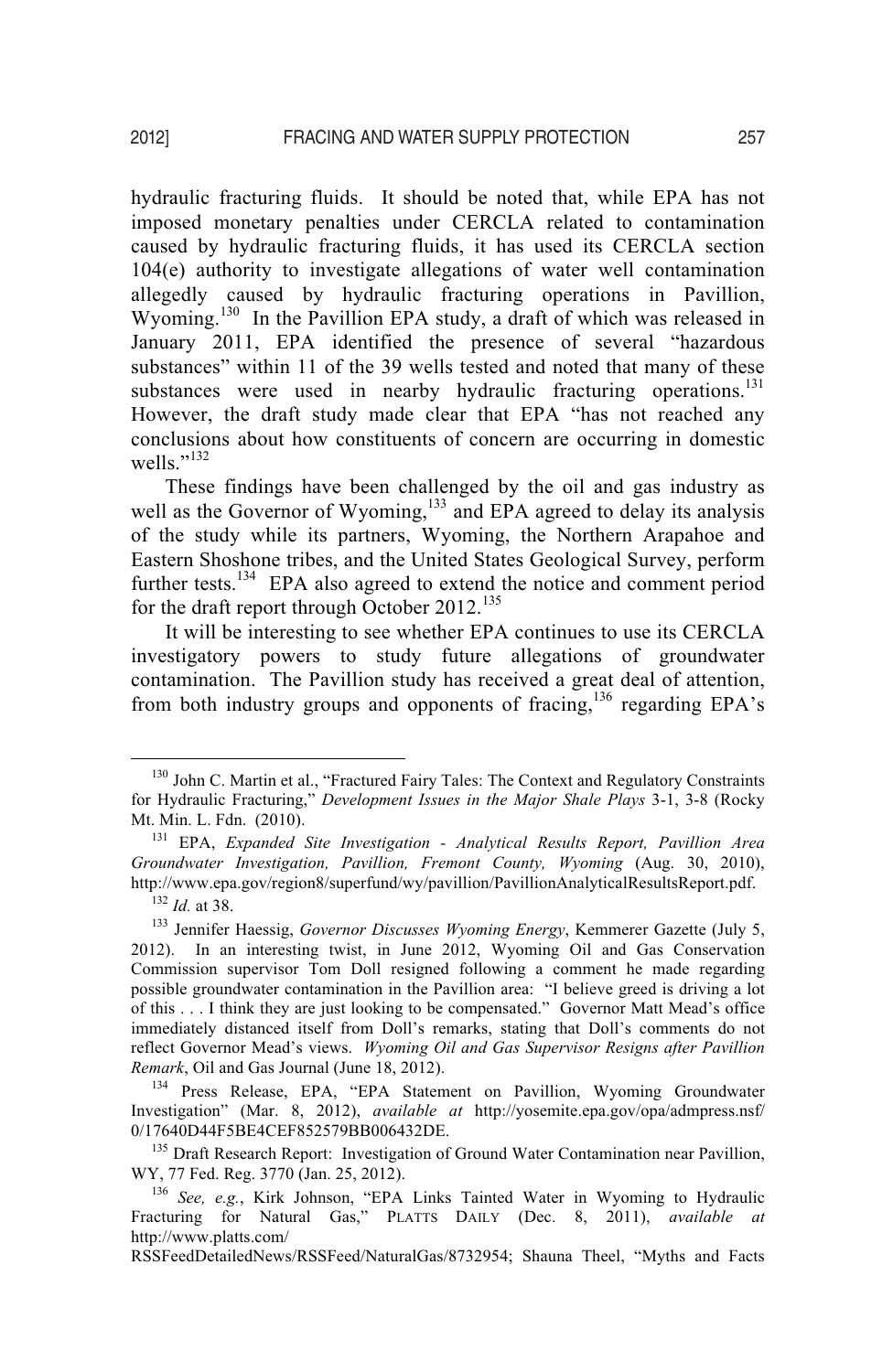use of its CERCLA investigatory power to pursue allegations of fracing groundwater contamination. There is a fair amount of significance (both political and scientific) on the outcome of the Pavillion study and EPA's final determination.

# **III. RECENT, PROPOSED, AND PENDING FEDERAL STATUTES, REGULATIONS, AND STUDIES**

 The media and public and political attention paid to hydraulic fracturing have resulted in a number of federal regulatory initiatives aimed at direct regulation of hydraulic fracturing. Many of these come from agencies that have had no prior role in regulation of oil and gas or from agencies that have in the past regulated issues ancillary to oil and gas production, but are now asserting regulatory authority over these issues in new ways.

 One common theme in the new and proposed statutes and regulations is the focus on gaining information about the interplay between hydraulic fracturing and groundwater and on disclosure to the public of information regarding the process, particularly the constituents of the frac fluid.

#### **A. Proposed Federal Legislation**

In 2009, Representative Diana DeGette (D-CO) and Senator Robert Casey (D-PA) introduced the Fracturing Responsibility and Awareness of Chemicals Act, commonly referred to as the "FRAC Act," in the House and Senate.<sup>137</sup> The FRAC Act would have imposed federal regulation on hydraulic fracturing in two ways: (1) repealing the SDWA's hydraulic fracturing exception and (2) requiring disclosure of the chemical constituents, but not the proprietary chemical formulas, of hydraulic fracturing fluids to the public at large and requiring complete disclosure of the formulas to the EPA, states, and medical personnel in cases of medical emergency. The FRAC Act failed to make it out of either body's committee in 2009. Representative DeGette and Senator Casey introduced substantially identical versions of the bills in  $2011$ ,<sup>138</sup> with the bills once again dying in committee. It is not yet clear whether the legislation will be proposed again in the coming congressional session, but it is likely.

On the opposite side of the aisle, on March 29, 2012, Republican House and Senate members introduced legislation entitled Fracturing Regulations are Effective in State Hands Act, aimed at giving states sole authority to regulate hydraulic fracturing activities on federal public lands.<sup>139</sup> This legislation appears to be an attempt to head off draft rules

 $\overline{a}$ 

about Natural Gas," MEDIA MATTERS (June 21, 2012), http://mediamatters.org/ mobile/research/2012/06/21/myths-and-facts-about-natural-gas/184994.<br><sup>137</sup> FRAC Act, S. 1215, H.R. 2766, 111th Cong. (2009).<br><sup>138</sup> S. 587, H.R. 1084, 112th Cong. (2011).<br><sup>139</sup> S. 2248, H.R. 4322, 112th Cong. (2012).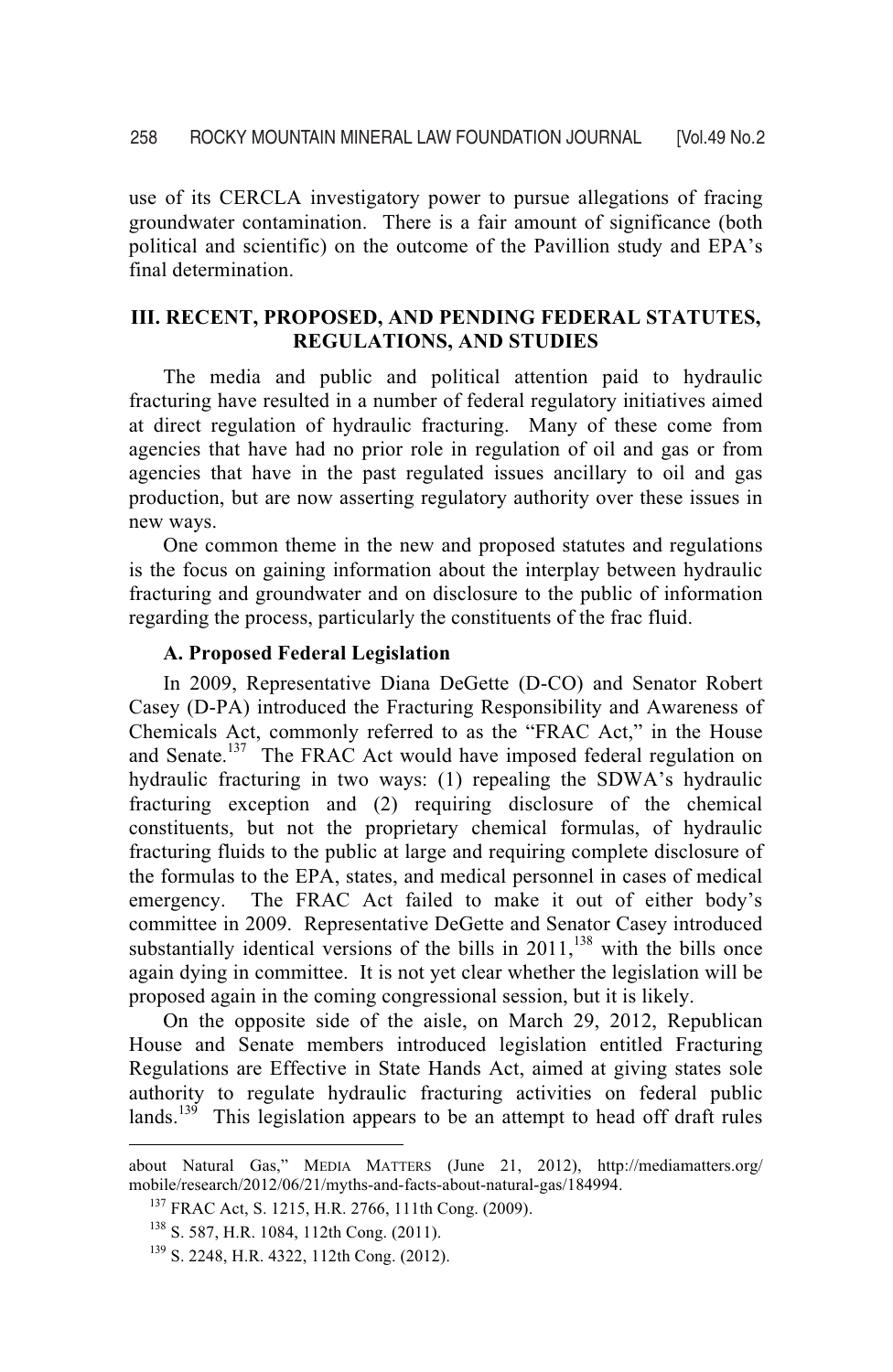for hydraulic fracturing that were signaled by the President in his 2012 State of the Union address and announced by the Department of the Interior ("DOI") in early May 2012. The DOI draft rules are discussed more thoroughly *infra.* 

The body of the Act provides as follows:

(a) In General- A State shall have the sole authority to promulgate or enforce any regulation, guidance, or permit requirement regarding the underground injection of fluids or propping agents pursuant to the hydraulic fracturing process, or any component of that process, relating to oil, gas, or geothermal production activities on or under any land within the boundaries of the State.

(b) Federal Land- The underground injection of fluids or propping agents pursuant to the hydraulic fracturing process, or any components of that process, relating to oil, gas, or geothermal production activities on Federal land shall be subject to the law of the State in which the land is located.<sup>140</sup>

The proposed legislation has received relatively little media attention or any promotion by its sponsors and remains in Committee.

#### **B. Recent, Pending, and Proposed EPA Actions**

# **1. New Source Performance Standards and Emission Standards for Oil and Gas Industry**

On April 17, 2012, in response to a court-imposed deadline, EPA released new standards to reduce air pollution associated with natural gas production. The updated standards, which became effective on October 15, 2012, are required by the Clean Air Act and would target emissions from compressors, oil storage tanks, and other oil-and-gas sector equipment.<sup>141</sup> Most of the regulations are aimed at capturing emissions that escape during natural gas production and, according to EPA, the regulations will cut 95 percent of smog-forming or ozone-forming and toxic emissions from hydraulically fractured wells.<sup>142</sup> According to EPA, as wells are being prepared to be hydraulically fraced, they emit volatile organic compounds ("VOCs") that contribute to ozone formation and air toxins, including benzene and hexane.<sup>143</sup>

The new regulations significantly curtail the ability of operators to use flaring to comply with air quality regulations.<sup>144</sup> After January 1, 2015,

<sup>&</sup>lt;sup>140</sup> *Id.* § 4.<br><sup>141</sup> *See* News Release, EPA, *EPA Issues Updated, Achievable Air Pollution Standards for Oil and Natural Gas* (Apr. 18, 2012); 77 Fed. Reg. 49490 (Aug. 16, 2012).<br><sup>142</sup> *See* News Release, *supra* note 141.<br><sup>143</sup> *Id* 

<sup>144</sup>*See* 77 Fed. Reg. 49490.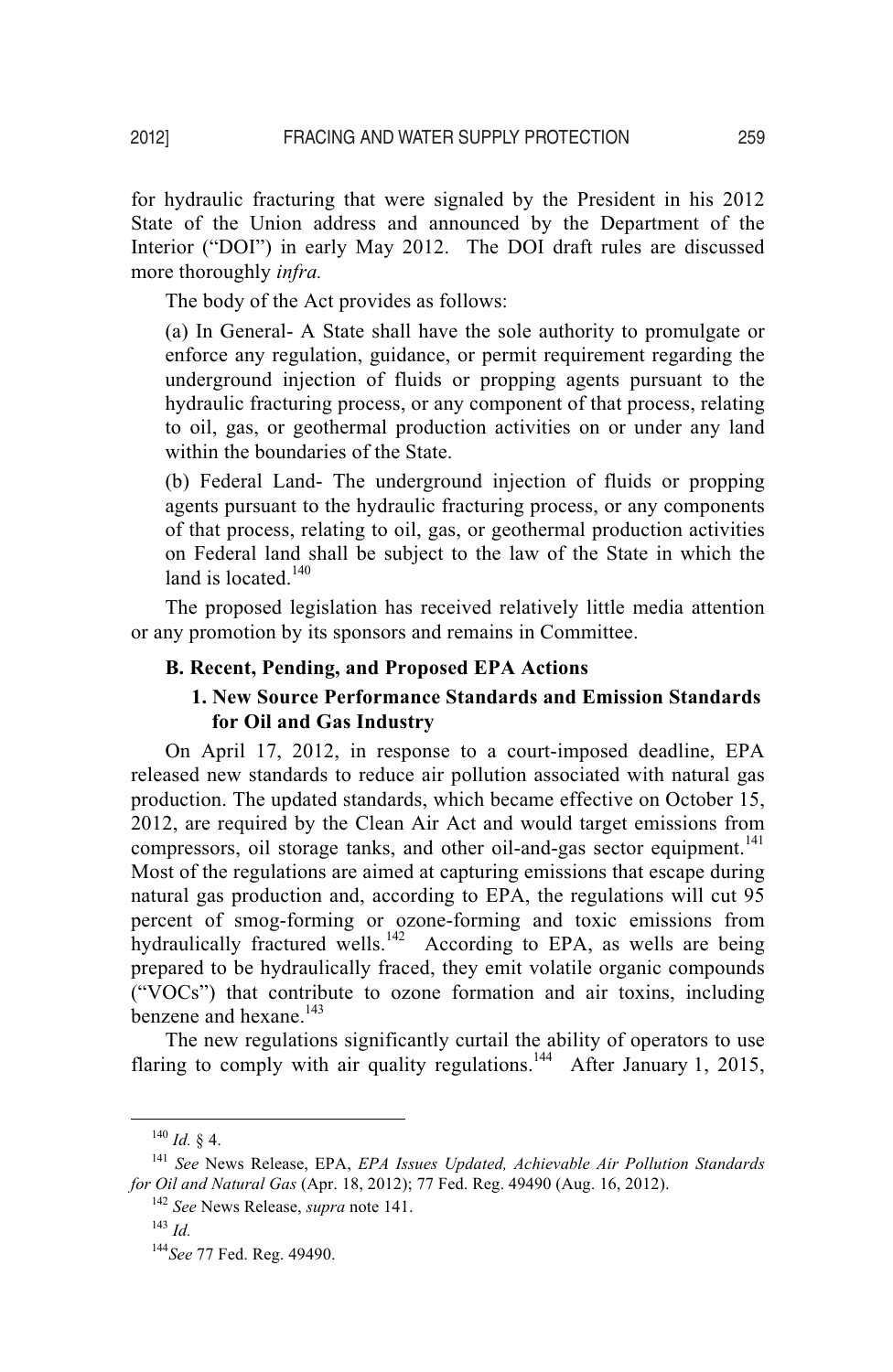operators will need to install so-called "green completions," which are technologies that capture harmful emissions.<sup>145</sup>

# **2. Congressionally Ordered Studies on Hydraulic Fracturing and Drinking Water**

## **a. EPA Frac Study**

 In the EPA 2010 appropriations bill, "Congress directed EPA to prepare a study on 'the relationship between hydraulic fracturing and drinking water, using a credible approach that relies on the best available science, as well as independent sources of information."<sup>146</sup> Congress required that the study was to be peer-reviewed and that EPA was to consult with "other Federal agencies as well as appropriate State and interstate regulatory agencies."<sup>147</sup> In its scoping materials, EPA announced three major research categories on which the study would focus: (1) characterization of the hydraulic fracturing lifecycle; (2) potential relationships to drinking water resources; and (3) potential health and environmental risks.<sup>148</sup> Although EPA initially envisioned a broader study with a longer-term horizon for completion, in June 2010, the EPA's Science Advisory Board thought the analysis should be narrowed and completed more rapidly. The Board's advisory statement concluded that "hydraulic fracturing potentially affects water resources and drinking water supplies and has potential to pose human health and environmental risks," but advised EPA to narrow the focus of the study in light of time and budgetary concerns.<sup>149</sup>

 Following a series of meetings and requests for information from nine major energy companies regarding the chemical components used in their fracing operations,<sup>150</sup> the final EPA study plan was released to Congress on November 7, 2011.<sup>151</sup> Interestingly, the study plan focuses, in several parts, on the relationship between groundwater and surface waters and the potential for contaminants present in one to spread to another. This wholewater systems approach could signal a change in the way in which EPA has traditionally regulated waters, with the CWA applicable to surface

*Resources*, *available at* http://water.epa.gov/type/groundwater/uic/class2/hydraulic fracturing/upload/hf\_study\_plan\_110211\_final\_508.pdf.

<sup>145</sup> *Id.* at 49497. 146 Martin et al., *supra* note 130, at 3-8; *see* 75 Fed. Reg. 42087 (July 20, 2010). 147 Martin et al., *supra* note 130, at 3-8.

 $\frac{^{148}}{^{149}}$  *Id.* at 3-9.

<sup>&</sup>lt;sup>150</sup> *Id.* While eight of the nine companies agreed to provide information on the chemical components of their frac fluid voluntarily, Halliburton declined to disclose its chemical mixture. Utilizing its § 11(c) authority under the Toxic Substances Control Act, 15 U.S.C. § 2607(c), EPA subpoenaed Halliburton seeking such information. 151 EPA, *Plan to Study the Potential Impacts of Hydraulic Fracturing on Drinking Water*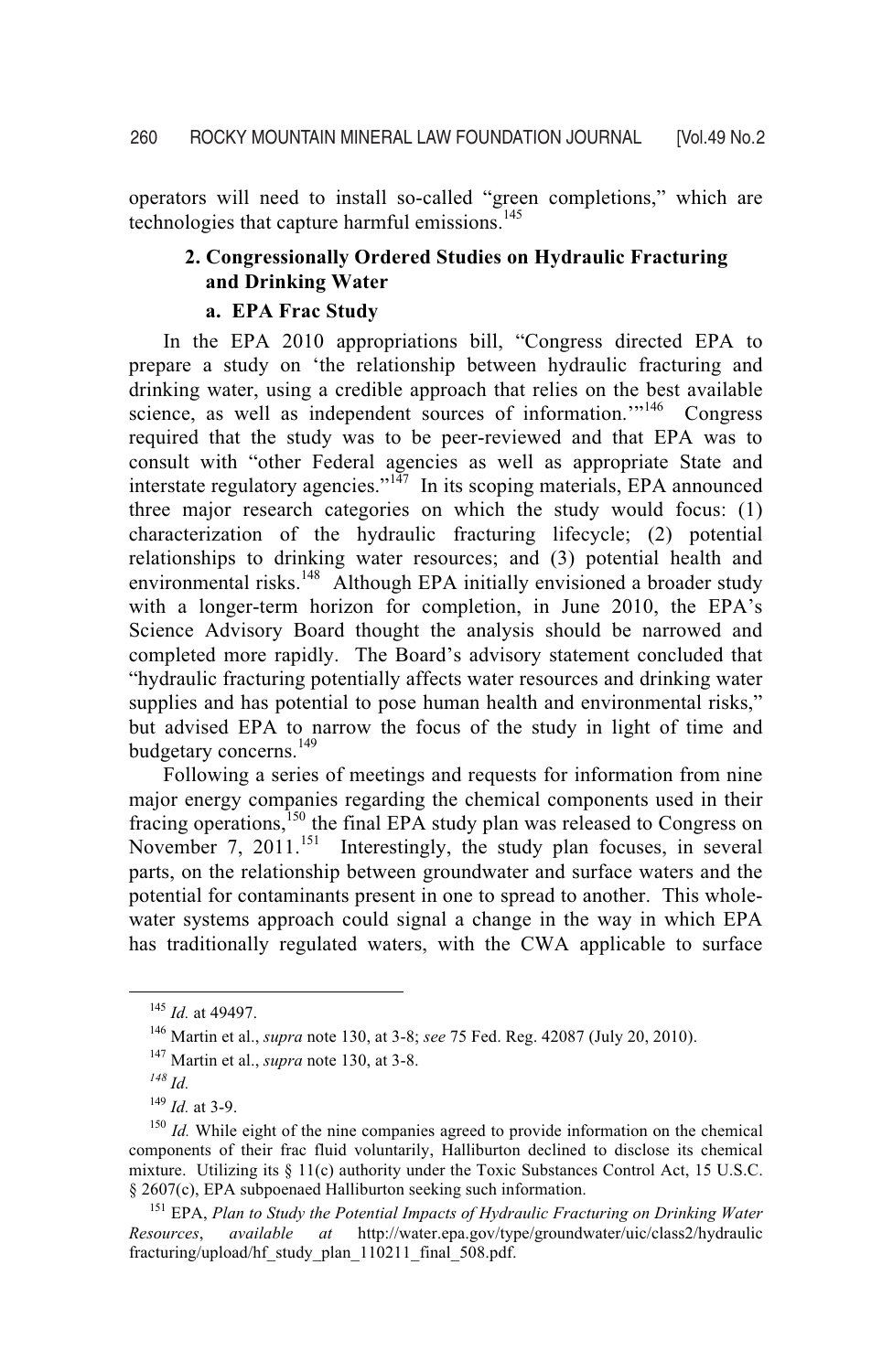waters and the SDWA largely applicable to groundwater. EPA estimates that a first report on the study will be released for peer review in late 2012, with additional portions following in  $2014$ <sup>152</sup>

#### **b. NAS Frac Study**

 In addition to the EPA study, the National Academy of Sciences ("NAS") undertook a study beginning in 2010 to evaluate the connection between hydraulic fracturing and shallow groundwater contamination in northwestern Pennsylvania. The NAS study, released on July 9, 2012, acknowledged the existence of pathways between deep formations where fracing occurs and shallow drinking water aquifers.<sup>153</sup> However, the study found that these pathways were not caused by the hydraulic fracturing process, but rather existed before any fracing activities began. The study found that there have been some instances of brine contamination in the shallow aquifers and that it was possible that the contamination was the result of migration from the deeper formations; however, the NAS found that the contamination did not correlate with the locations of existing shale gas wells.154 Accordingly, the study concluded that there was no "direct link" between hydraulic fracturing and the studied aquifers.

# **3. Request for Regulation under the Toxic Substances Control Act**

 In late summer 2011, Earthjustice, the Environmental Defense Fund, the NRDC, and other organizations filed a petition with EPA requesting that it promulgate rules under section 21 of the Toxic Substances Control Act (" $TSCA$ ")<sup>155</sup> regulating chemicals used in oil and gas exploration and production activities.<sup>156</sup> The Petition requests EPA to adopt a rule, under section 4 of the TSCA, requiring manufacturers and distributors (and notably not drilling or well completion companies) to conduct toxicity testing of all E&P chemicals and make that information publicly available. The Petition also requests a rule under TSCA section 8 requiring maintenance and production of various records related to E&P chemicals,

<sup>&</sup>lt;sup>152</sup> See EPA webpage addressing EPA's study of hydraulic fracturing and its potential impact on drinking water resources, *available at* http://www.epa.gov/hfstudy/index.html.<br><sup>153</sup> Nathan R. Warner et al., "Geochemical Evidence for Possible Natural Migration of

Marcellus Formation Brine to Shallow Aquifers in Pennsylvania, Proceedings of the National Academy of Sciences of the United States of America," *available at* http://www.pnas.org/content/early/2012/07/03/1121181109.full.pdf+html. 154 *Id.* 

<sup>&</sup>lt;sup>155</sup> 15 U.S.C. § 2620.<br><sup>156</sup> Earth Justice, "Citizen Petition under Toxic Substances Control Act Regarding the Chemical Substances and Mixtures Used in Oil and Gas Exploration or Production" (Aug. 4, 2011), *available at* http://www.frackinginsider.com/Earthjustice%20TSCA%20 Petition.pdf.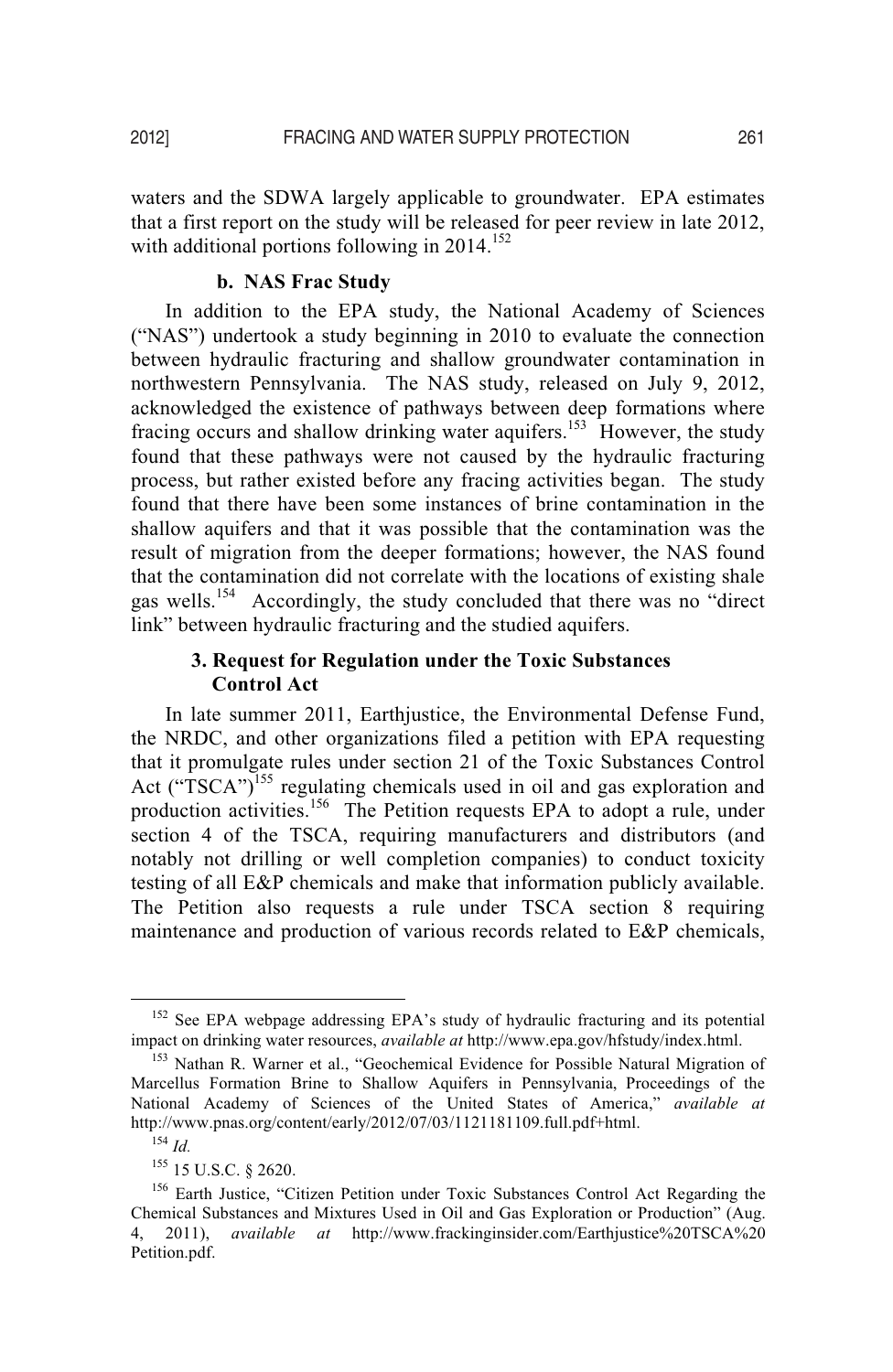including submission of existing health and safety studies related to E&P chemicals.<sup>157</sup>

The Petition specifically notes that, because of the "the multiple loopholes" in the current regulatory scheme, including the E&P exemptions under RCRA and the SDWA, more stringent regulation under the TSCA is required.<sup>158</sup> The Petition also claims that TSCA disclosure rules are needed to fill gaps in state regulation, arguing that disclosure rules like the recently adopted Wyoming Oil and Gas Conservation Commission rules relating to chemical disclosure "fall short of what a rulemaking under TSCA sections 4 and 8 would provide."<sup>159</sup>

In November 2011, EPA announced that it would deny the portion of the Petition requesting that manufacturers and distributors conduct toxicity testing of E&P chemicals, but would partially grant the portion of the Petition requesting that EPA conduct rulemaking under TSCA section 8 to develop rules aimed at obtaining data on chemical substances and mixtures used in hydraulic fracturing.<sup>160</sup> Notably, the Petition requested that EPA also seek to collect information on chemicals used in the E&P sector in addition to those used in hydraulic fracturing; however, EPA granted the petition *only* as to chemicals used in the hydraulic fracturing process.<sup>161</sup> In the letter partially granting the Petition, EPA stated that it would begin formal rulemaking, but noted that "our expectation is that the TSCA proposal would focus on providing aggregate pictures of the chemical substances and mixtures used in hydraulic fracturing. This would not duplicate, but instead complement, the well-by-well disclosure programs of states."<sup>162</sup>

 EPA has announced plans to develop an Advance Notice of Proposed Rulemaking and initiate a stakeholder process to provide input on the design and scope of the TSCA reporting requirements.<sup>163</sup> However, EPA has not set a timetable for beginning formal rulemaking or issuance of proposed or final rules.

 <sup>157</sup> *Id.*

<sup>&</sup>lt;sup>158</sup> *Id.* at 5-7.<br><sup>159</sup> *Id.* at 9-10.<br><sup>160</sup> Stephen A. Owens, EPA Decision Letter Re: TSCA Section 21 Petition Concerning Chemical Substances and Mixtures Used in Oil and Gas Exploration and Production (Nov. 3, 2011), *available at* http://www.epa.gov/oppt/chemtest/pubs/EPA-Letter-to-Earthjusticeon-TSCA-Petition.pdf.<br><sup>161</sup> *Id.* at 2.<br><sup>162</sup> *Id.* at 2.<br><sup>163</sup> EPA, "Hydraulic Fracturing Chemicals; Chemical Information Reporting under

TSCA section 8(a) and Health and Safety Data Reporting under TSCA section 8(d)," *available at* http://yosemite.epa.gov/opei/RuleGate.nsf/byRIN/2070-AJ93#3.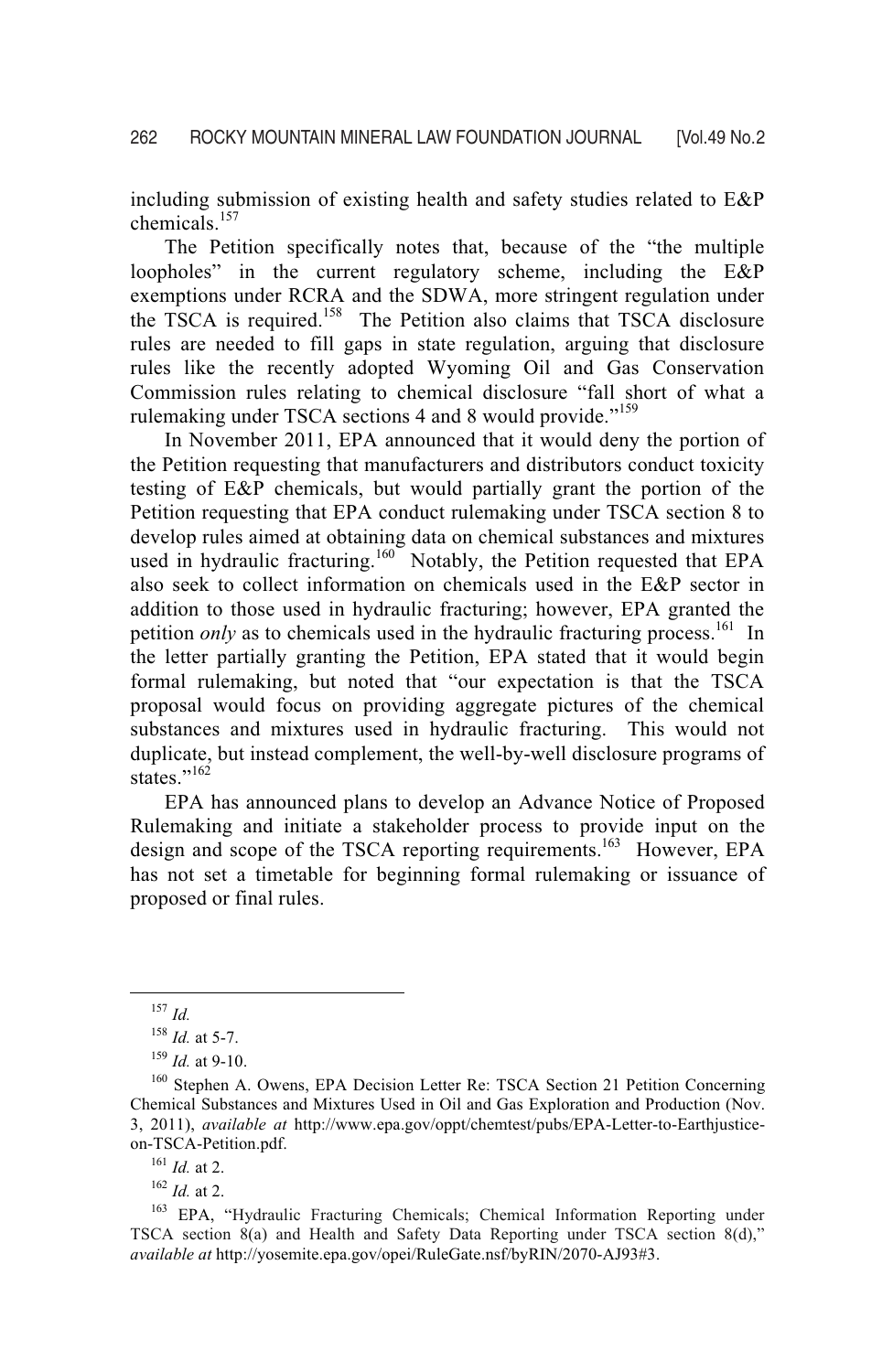# **4. EPA Draft Guidance of the Definition of "Waters of the United States"**

As discussed above, the CWA applies only to "navigable waters," and defines "navigable waters" as "the waters of the United States, including its territorial seas."164 In the 2006 Supreme Court case of *Rapanos v.*  United States,<sup>165</sup> the Court issued a plurality opinion outlining what waters constitute "waters of the United States" under the CWA, holding that the phrase "the waters of the United States" includes only those "relatively permanent, standing or continuously flowing bodies of water 'forming geographic features' that are described in ordinary parlance as 'streams,' 'oceans, rivers, [and] lakes,'. . . and does not include channels through which water flows intermittently or ephemerally, or channels that periodically provide drainage for rainfall."166 The *Rapanos* decision had the effect of narrowing the definition of "waters of the United States" that had been applied by both the EPA and the Army Corps of Engineers.

In response to the narrowing of the definition of "waters of the United States," and disagreement with the Bush-era guidance in April 2011, the EPA and Army Corps of Engineers developed draft guidance for determining whether a waterway, water body, or wetland is a "waters of the United States."<sup>167</sup> Under the proposed guidance, the following five water bodies are defined as "waters of the United States": (1) traditional navigable waters; (2) interstate waters; (3) wetlands adjacent to traditional navigable waters or interstate waters; (4) non-navigable tributaries to traditional navigable waters that are relatively permanent, meaning they contain water at least seasonally; and (5) wetlands that directly abut relatively permanent waters.<sup>168</sup>

In addition, waters that upon fact-specific inquiry are determined to have a "significant nexus" to traditional navigable or interstate waters would be considered "waters of the United States." Of particular interest in the context of hydraulic fracturing is that, although the "significant nexus" test is utilized, the draft guidance does *not* contemplate inclusion of groundwater that is hydrologically connected to tributary or surface waters within the definition of "waters of the United States." However, a number of comments have urged expansion of the draft guidance to include such waters, and, if EPA chose to expand the definition to include groundwater, this would have significant impacts on regulation of hydraulic fracturing and completely re-order the regulatory framework.

<sup>164 33</sup> U.S.C. § 1362(7).<br><sup>165</sup> 547 U.S. 715(2006).<br><sup>166</sup> *Id.* at 716 (alteration in original).<br><sup>167</sup> *See* EPA CWA Draft Guidance, *supra* note 78; *see also* 76 Fed. Reg. 24479 (May 2, 2011). 168 EPA CWA Draft Guidance, *supra* note 78.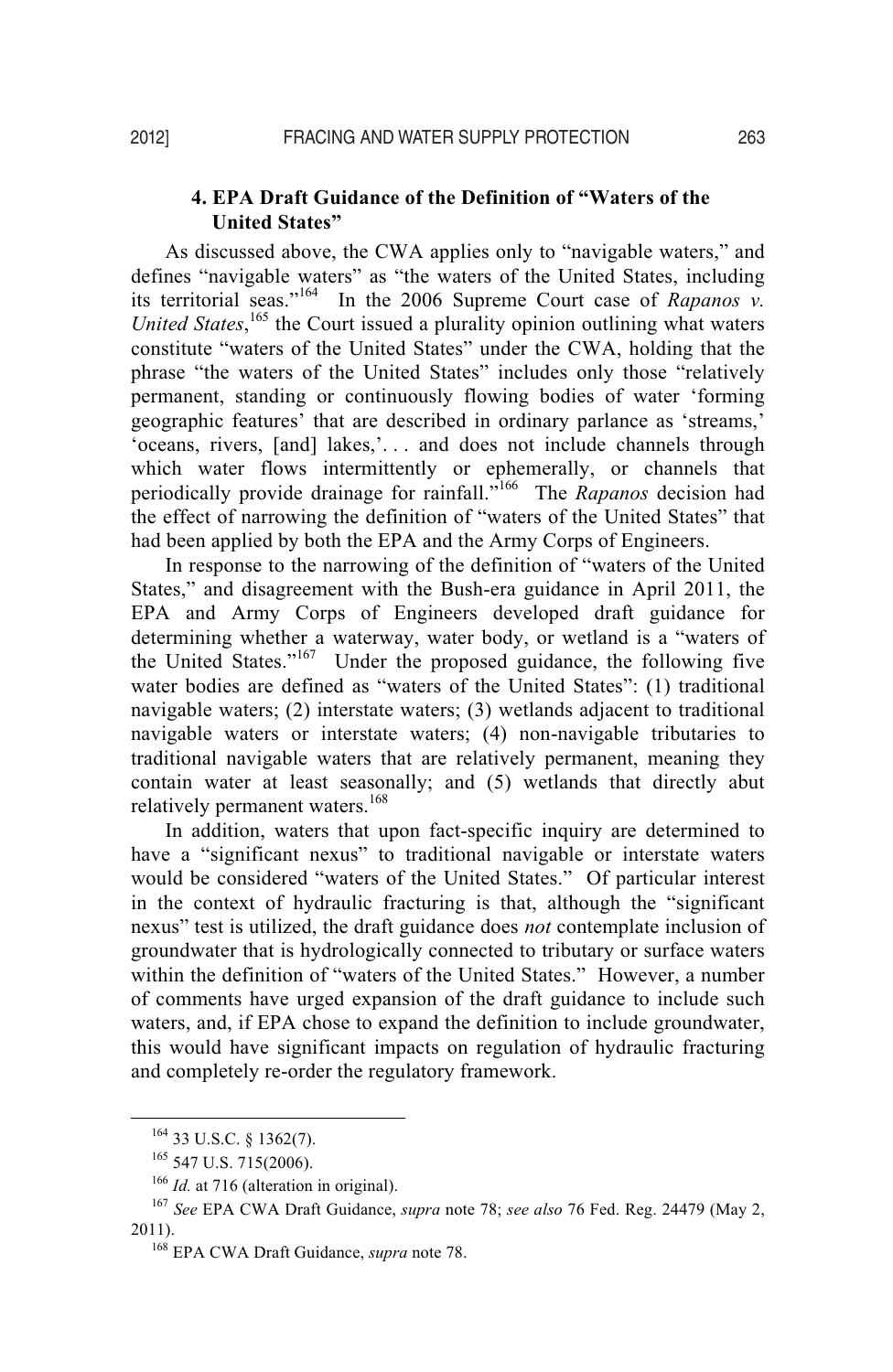In March 2011, President Obama released a "Blueprint for a Secure Energy Future,"<sup>169</sup> outlining the administration's "all-of-the-above" approach to American energy. The Blueprint directs the Department of Energy to establish a Secretary of Energy Advisory Board ("SEAB") to, among other things, "provide advice and recommendations to the Secretary of Energy on the Department's basic and applied research and development activities, economic and national security policy, educational issues, [and] operational issues." The Blueprint called for establishing a Natural Gas Subcommittee within the SEAB, tasked with "making recommendations to improve the safety and environmental performance of natural gas hydraulic fracturing from shale formations."<sup>170</sup> The subcommittee was required to make two 90-day reports, identifying "any immediate steps that can be taken to improve the safety and environmental performance of fracking and to develop, within six months, consensus recommended advice to the agencies on the practices for shale extraction to ensure the protection of public health and the environment."<sup>171</sup>

The first 90-day report was filed on August 18, 2011, and included 20 recommendations on what federal and state agencies and industry should do to ensure safer operating practices. These recommendations include, among other things: (1) improving the public's access to information about shale gas development through creation of a web-based portal; (2) improving communication among state and federal regulators; (3) reducing emissions of air pollutants through adoption of rigorous standards for new and existing sources of toxins; (4) protecting water quality through adoption of "a systems" approach to water management "based on consistent measurement and public disclosure of the flow and composition of water at every stage of the shale gas production process"; (5) disclosing of the composition of hydraulic fracturing fluids; (6) reducing in the use of diesel fuels; and (7) managing the "short term and cumulative impacts on communities, land use, wildlife and ecologies" through use of "multi-well drilling pads," evaluation of water use, preservation of sensitive areas, and establishment of effective field monitoring and enforcement.<sup>172</sup>

The final report was released on November 18, 2011, and focused on how and when to implement the recommendations outlined in the first

 <sup>169</sup> White House, "Blueprint for a Secure Energy Future" (Mar. 30, 2011), *available at*http://www.whitehouse.gov/sites/default/files/blueprint\_secure\_energy\_future.pdf. 170 Memorandum for William J. Perry, Charge to Secretary of Energy Advisory Board

Natural Gas Subcommittee to Examine Fracking Issues (May 5, 2011), *available at*  http://www.shalegas.energy.gov/resources/Natural Gas Subcommittee Charge Memo 5 5\_11.pdf.<br><sup>171</sup> Blueprint, *supra* note 169, at 13.<br><sup>172</sup> SEAB Shale Gas Production Subcommittee 90-Day Report (Aug. 18, 2011),

http://www.shalegas.energy.gov/resources/081811\_90\_day\_report\_final.pdf.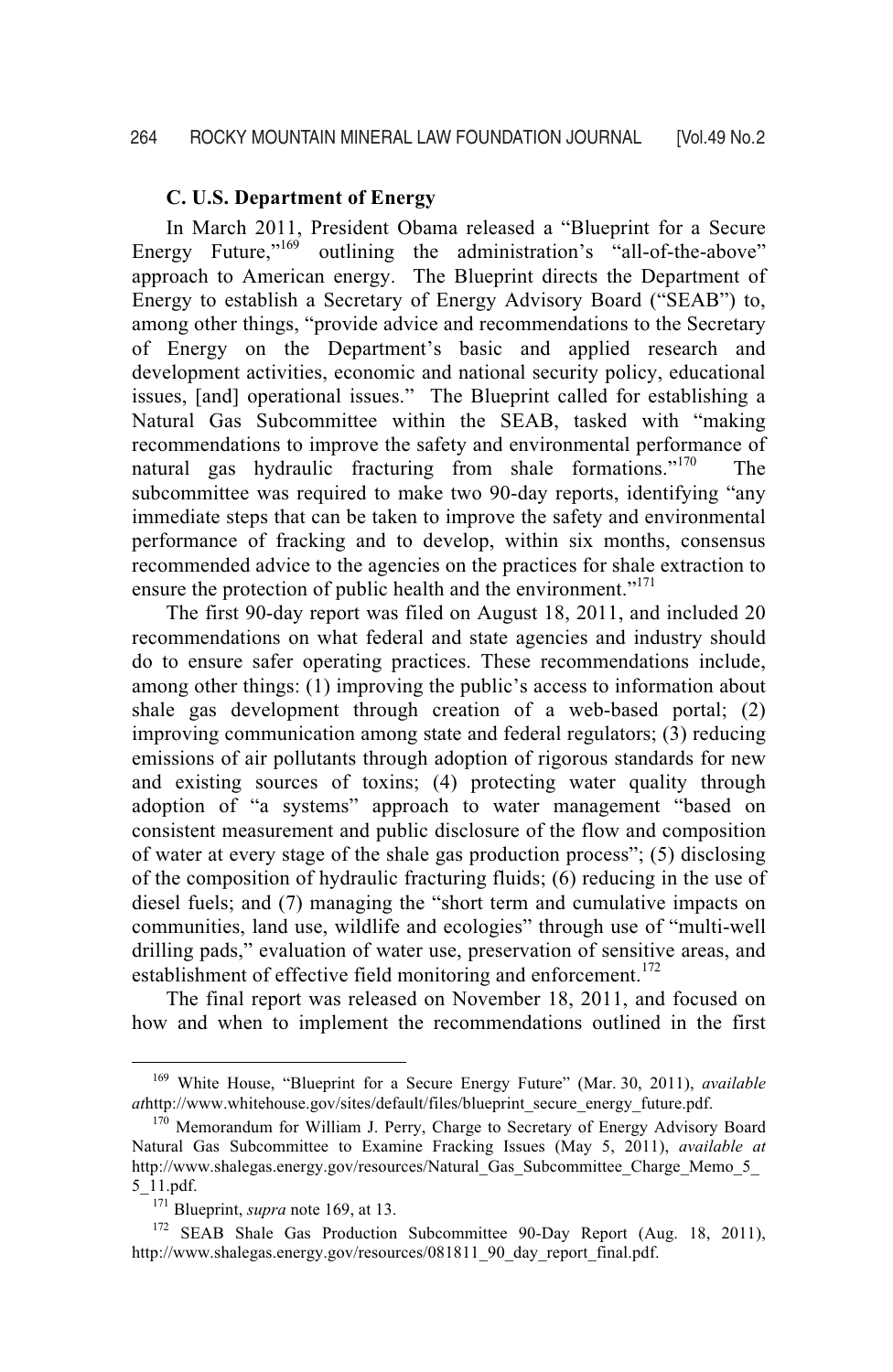report.<sup>173</sup> The second report breaks the 20 recommendations into three groups: (1) recommendations ready for implementation by federal agencies; (2) recommendations ready for implementation by states; and (3) recommendations that will require new partnerships and mechanisms. As to the first category, the subcommittee recommended that the Federal government, the Department of Energy and the Department of the Interior, in partnership with industry groups and non-governmental organizations, undertake measures to improve public access to information (including disclosure of chemicals), begin water and air quality testing around fracing operations, launch an interagency planning effort to acquire data about the overall greenhouse gas footprint of natural gas use, and eliminate the use of diesel fuels in fracing fluids.<sup>174</sup>

#### **D. U.S. Department of the Interior**

#### **1. BLM's Oil and Gas Regulatory Authority and Approach**

 The Bureau of Land Management ("BLM") is an agency of the Department of the Interior and is charged with managing approximately 258 million surface acres and over 700 million acres of subsurface mineral estate throughout the United States.<sup>175</sup> With limited exceptions under the Federal Land Policy and Management Act (FLPMA), all public lands are managed for multiple use, including for oil and gas development.<sup>176</sup> In 2009, roughly eleven percent of the nation's natural gas supply was produced from lands managed by the BLM.<sup>177</sup>

The Mineral Leasing Act ("MLA") provides authority for BLM management and development of federal mineral interests through a leasing program.<sup>178</sup> All oil and gas extraction activities on federal public lands, including hydraulic fracturing, are subject to BLM permitting requirements. Under BLM regulations and the MLA, once a party obtains a lease to extract oil and gas from public lands, the lessee must then obtain a federal permit, or application for permit to drill, commonly referred to as an "APD."<sup>179</sup> The APD process itself and associated permitting procedures necessary for the development of federal minerals are guided by a detailed

<sup>&</sup>lt;sup>173</sup> SEAB Shale Gas Production Subcommittee Second 90-Day Report (Nov. 18, 2011), *available at* http://www.shalegas.energy.gov/resources/111811\_final\_report.pdf. <sup>174</sup> *Id.* at 4. 175 Report to Congress, U.S. Department of Interior, "Framework for Geological Carbon

Sequestration on Public Land," at 10 (June 3, 2009), http://groundwork.iogcc.org/sites/ default/files/Framework%20for%20Geological%20Storage.pdf.<br><sup>176</sup> 43 U.S.C. §§ 1701-1782.<br><sup>177</sup> David B. Hatch, *BLM, Stop Dithering Over Federal Oil and Gas Leases: Why The* 

*Leases Must Be Issued Within 60 Days*, 31 UTAH ENVTL. L. REV. 461, 463 (2011).

<sup>&</sup>lt;sup>178</sup> 30 U.S.C. § 226.<br><sup>179</sup>*See* 72 Fed. Reg. 10329 (Mar. 7, 2007).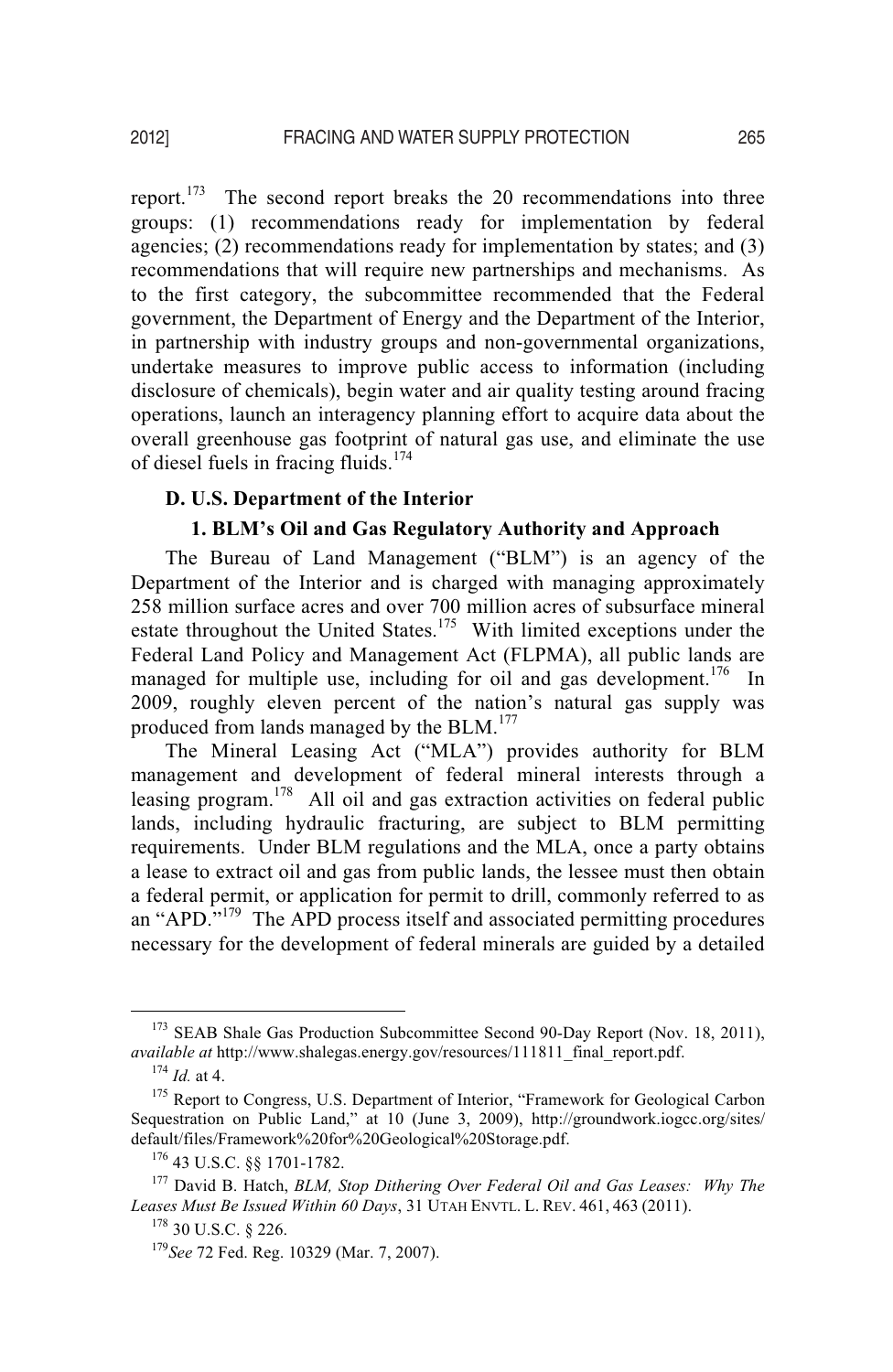statutory and regulatory scheme, $180$  the details of which are beyond the scope of this article.<sup>181</sup>

In contrast to EPA's somewhat nebulous authority to directly regulate hydraulic fracturing, under the MLA and FLPMA, the BLM has direct authority to regulate such operations when they occur on federal lands, $182$ and in fact has a robust regulatory scheme in place.<sup>183</sup> However, the BLM frequently acts in tandem with state governments in oil and gas development occurring on federal public lands. "[T]he federal oil and gas lease forms and regulations promulgated under the Mineral Leasing Act are far from silent on the conservation, health, and safety objectives of the various states."<sup>184</sup> Although general principles of preemption apply to development of oil and gas on federal lands, meaning that any state laws that conflict with federal law or regulation must yield to the federal law, there is a "long history of comity and cooperation among federal, state, and local governments in respect to oil and gas operations of federal lands."<sup>185</sup>

The practice of cooperation between BLM and particular states is often formalized with the execution of a Memorandum of Understanding ("MOU") between the BLM and a state oil and gas conservation agency.<sup>186</sup> The MOUs are entered into pursuant to FLPMA, which authorizes cooperation between the Secretary of the Interior and state officials to enforce state law<sup>187</sup> and cooperative federal-state agreements to manage public lands.<sup>188</sup> Generally, the MOU will authorize the state commission to exercise jurisdiction over federal lands in the absence of a specific protest by the BLM. Specifically, the MOU may delegate to the state agency regulation of downhole activities, well spacing, or any other activity addressed by the state's conservation laws. For example, the MOU between the BLM and the Colorado Oil and Gas Conservation Commission allows the Commission to undertake any regulatory action affecting both fee and federal lands in the absence of a BLM protest. However, if the BLM does protest an action, the Commission must either

 <sup>180</sup> *See, e.g.*, 30 U.S.C. §§ 181 *et seq.*; BLM Onshore Oil and Gas Orders Nos. 1, 7; 43 C.F.R. subpts. 3160 *et seq.*

<sup>&</sup>lt;sup>181</sup> See generally Law of Fed. Oil & Gas Leases (2012).<br><sup>182</sup> See 30 U.S.C. § 181; Ebner, *supra* note 13, at 24-10.<br><sup>183</sup> See, e.g., BLM Onshore Oil and Gas Orders Nos. 1, 7; 43 C.F.R. subpts. 3160 *et seq.* 

<sup>&</sup>lt;sup>184</sup> Ebner, *supra* note 13, at 24-9.<br><sup>185</sup> *Id.* at 24-13. <sup>186</sup> *See generally* Kemp Wilson, "State Spacing and Jurisdiction Over Conservation," Federal Onshore Oil and Gas Pooling and Unitization II § 2.05 (Rocky Mt. Min. L. Fdn. 1990)

 $^{187}$  43 U.S.C. § 1733(d).<br><sup>188</sup> 43 U.S.C. § 1737(b).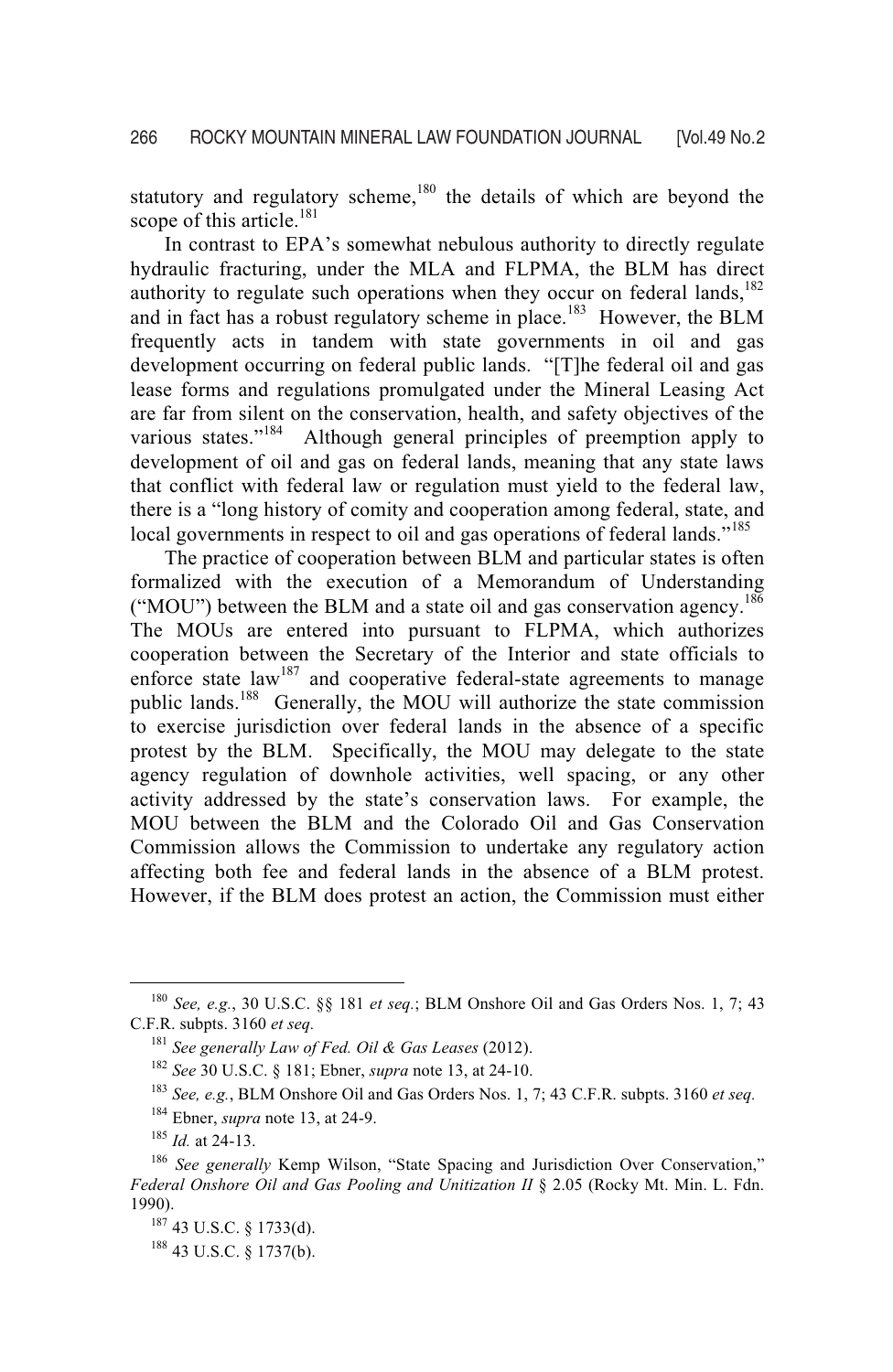incorporate the conditions of the protest into its order or relinquish jurisdiction over the matter.<sup>189</sup>

Thus, although the BLM clearly has the authority to regulate the technical aspects of oil and gas development on public lands, and in fact does so in detail through its statutory and regulatory scheme, it has often chosen to do so within the state's already existing regulatory process. However, with the increased attention being paid to oil and gas development on federal lands, the hydraulic fracturing process generally and the SEAB reports encouraging federal agency action, BLM recently released a proposed rule directly aimed at regulation of hydraulic fracturing.

# **2. BLM Hydraulic Fracturing Rules**

In May 2012, pursuant to authority granted it by the Federal Land Policy and Management Act ("FLPMA") and the Mineral Leasing Act, the BLM released the text of a proposed rule governing hydraulic fracturing on BLM and Indian lands.<sup>190</sup> An earlier version of the rule was leaked to the public in January 2012, and was met with significant resistance from members of the oil and gas industry and certain Native American tribes.<sup>191</sup> Each proposed version of the rule includes three major components: (1) disclosure of the chemical constituents of hydraulic fracturing fluid; (2) a broadened definition of waters to be protected during fracing operations; and (3) strengthened wellbore integrity requirements.

As to disclosure, much of the oil and gas industry push-back against the January version of the draft rule centered around the timing of the chemical disclosure requirement. Under the earlier draft, pre-frac chemical disclosure was required, meaning that operators would have to provide notice of the chemicals they would utilize in their frac fluids prior to beginning the frac. Numerous environmental groups had pushed for this requirement, arguing that it would more adequately inform the public of what was going to occur.<sup>192</sup> Oil and gas groups argued that it would

<sup>&</sup>lt;sup>189</sup> Wilson, *supra* note 186, at 2-36 n.128; Memorandum of Understanding Between the Colorado Bureau of Land Management and the Colorado Oil and Gas Conservation Commission (Aug. 22, 1991), *available at* http://cogcc.state.co.us/Library/mou-moa/MOU-BLM.htm.

<sup>&</sup>lt;sup>190</sup> See 77 Fed. Reg. 27691 (May 11, 2012).

<sup>&</sup>lt;sup>191</sup> See, e.g., Letter from Jimmy R. Newton, Jr., Chairman of Southern Ute Indian Tribal Council to Jim Stockbridge, Bureau of Land Management, Re: Government-to-Government Consultation Concerning BLM Development of Hydraulic Fracturing Regulations for Federal and Tribal Trust Lands (Jan. 18, 2012), *available at* http://www.whitehouse. gov/sites/default/files/omb/assets/oira\_1004/1004\_02292012-1.pdf.<br><sup>192</sup> See, e.g., Brianna Mordlick, "A Tale of Two Agencies: How the BLM and EPA Will

<sup>&</sup>lt;sup>192</sup> See, e.g., Brianna Mordlick, "A Tale of Two Agencies: How the BLM and EPA Will (and Won't) Regulate Hydraulic Fracturing," SWITCHBOARD: NATURAL RESOURCES DEFENSE COUNCIL STAFF BLOG, May 10, 2012, *available at* http://switchboard.nrdc. org/blogs/bmordick/a\_tale\_of\_two\_agencies\_how\_the.html.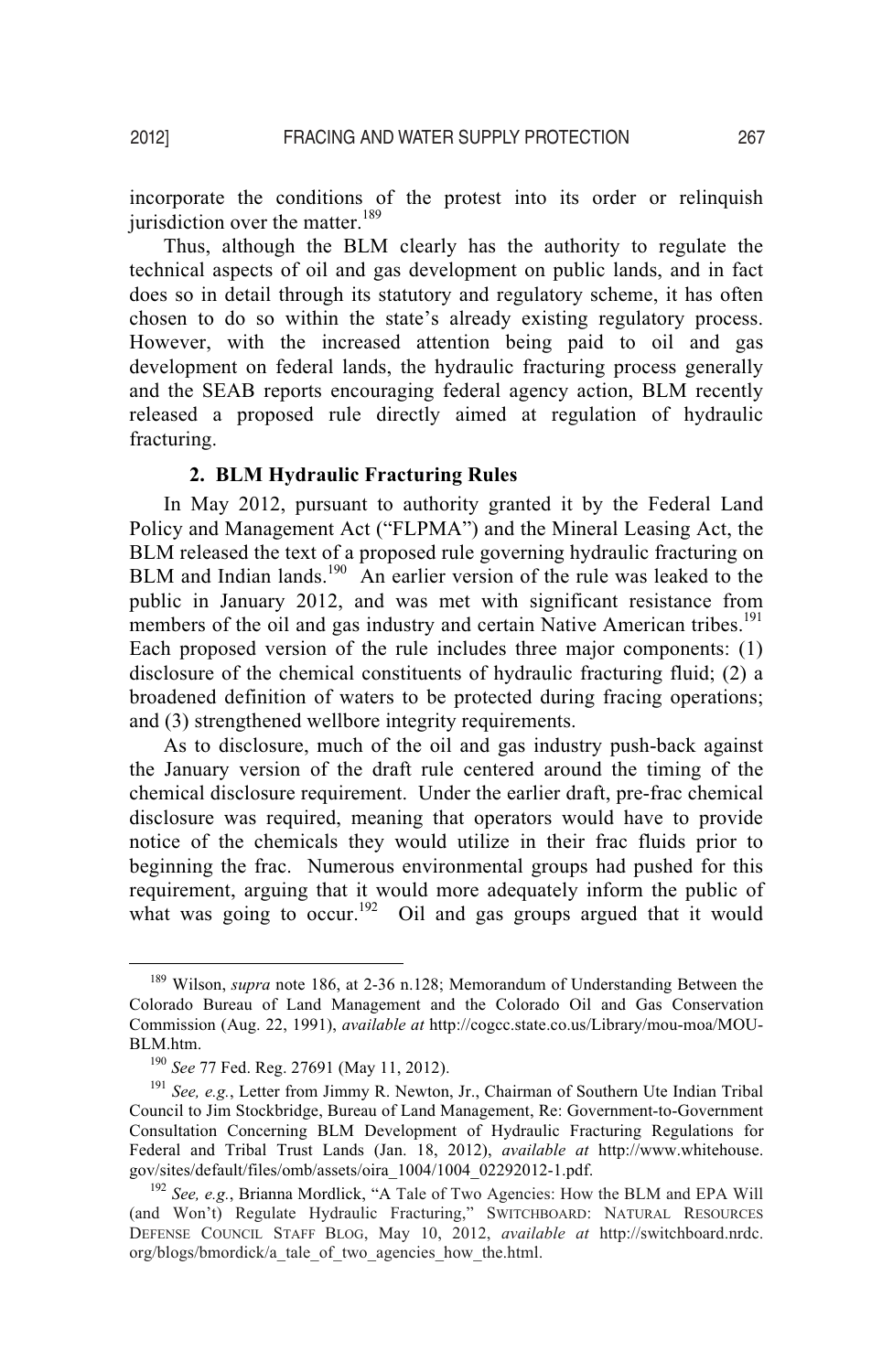significantly interfere with their operations by preventing them from changing their frac mixture during the course of a frac job in response to geologic conditions.<sup>193</sup> The question of whether the rules would require pre-frac or post-frac chemical disclosure was a major point of contention between environmental and industry groups.<sup>194</sup>

BLM significantly re-worked certain provisions of the draft rules, particularly those related to the timing of any chemical disclosure. Under the May draft rule, 30 days *after* the fracturing is completed, operators would have to provide a Subsequent Report Sundry Notice detailing the total volume of fracturing fluid, the fracturing additives, the chemical makeup of all materials used in the fracturing fluid, the volume of recovered flowback water, the actual disposal method for those fluids, and reports of deviations from the originally approved plans.

Disclosure of the chemical components of the fracturing fluid is to be accomplished through use of the already-existing FracFocus website and  $database$ <sup>195</sup> FracFocus is a hydraulic fracturing chemical registry website, which is a joint project of the Ground Water Protection Council and the Interstate Oil and Gas Compact Commission. Currently, the information contained on the FracFocus website is provided voluntarily by operators and well completion companies. Many of the states that require disclosure of fracing fluid under state law require FracFocus for disclosure of data.<sup>196</sup>

Secondly, the DOI rule broadens the definition of waters to be protected during the drilling process from "fresh waters" to "usable waters," thus encompassing water used for construction, agriculture, and other purposes. Existing BLM regulations state that "fresh water" is to be protected during the hydraulic fracturing process. <sup>197</sup> However, in its oil and gas onshore orders, BLM has "sought to protect all usable waters during drilling operations, not just fresh water."<sup>198</sup> Thus, through the new rule, BLM has enlarged the category of waters to be protected to include both "fresh water and water that is of lower quality than fresh water. The BLM intends to be more protective when it seeks to protect all usable water during drilling operations, not just fresh water."<sup>199</sup>

<sup>&</sup>lt;sup>193</sup> Dennis Webb, "BLM Frack DisclosureProposal Similar to Colorado's Regulation," THE DAILY SENTINEL, May 4, 2012, http://www.gjsentinel.com/news/articles/blm-frackdisclosure-proposal-similar-to-colorados.<br><sup>194</sup> John M. Broder, "New Proposal on Fracking Gives Ground to Industry," N.Y. TIMES,

May 4, 2012, *available at* http://www.nytimes.com/2012/05/05/us/new-fracking-rule-isissued-by-obama-administration.html?\_r=2&hp.<br><sup>195</sup> *Id.* <sup>196</sup> Some environmental groups have expressed concern with the regulatory utilization of

FracFocus, specifically arguing that a governmentally run database would be more accountable to the public, and that the site does not allow for aggregation of information.<br><sup>197</sup> 43 C.F.R. § 3162.5-2(d).<br><sup>198</sup> 77 Fed. Reg. 27691, 27695 (May 11, 2012).<br><sup>199</sup> *Id*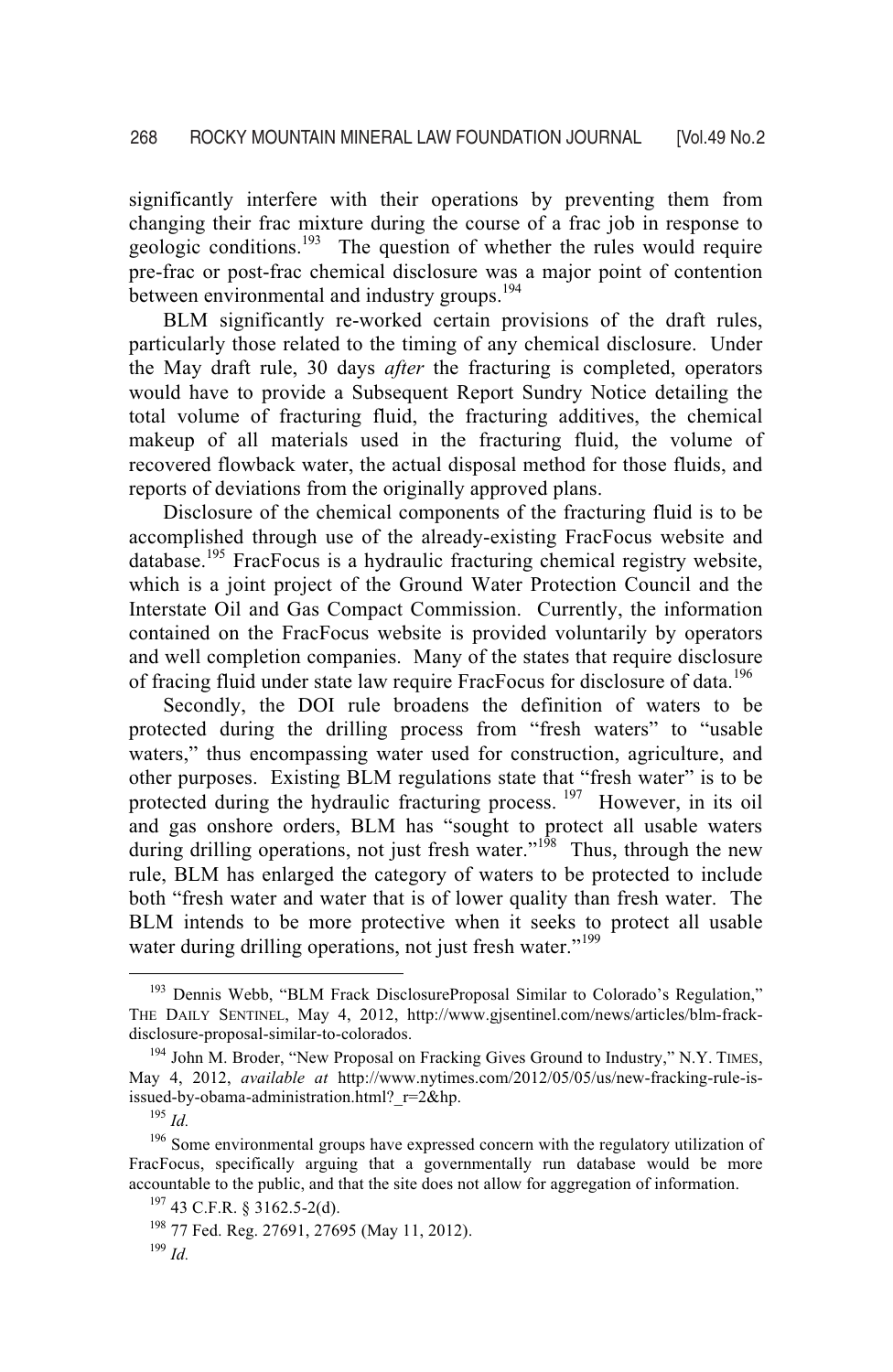The BLM rule contains strengthened requirements aimed at ensuring wellbore integrity, and requires BLM approval for all "well stimulation" activities. "Well stimulation" is defined as "those activities conducted in an individual well bore designed to increase the flow of hydrocarbons from the rock formation to the well bore by modifying the permeability of the reservoir rock. Examples of well stimulation operations are acidizing and hydraulic fracturing."<sup>200</sup>

For new wells, the operator can obtain BLM approval for "well stimulation activities" at the APD stage, and for wells permitted prior to the effective date of the new rule, the operator would be required to submit a Sundry Notice and Report on Wells prior to commencement of stimulation activities. As part of the approval process, operators would have to detail their hydraulic fracturing plans, including engineering designs, water use estimates, and a disposal plan for the flowback of water used to fracture a well. Existing and future wells would also be required to pass a mechanical integrity test before any subsequent fracturing operations. Operators would have to reapply for preapproval either if operations did not commence within five years after receiving approval or if the operator has "significant new information" about the area's geology, the well stimulation technology to be used, or the anticipated impacts. The proposal does not, however, define what information would be considered "significant new information."<sup>201</sup>

The rule also requires additional record keeping, requiring, among other things, the operator to submit a report that includes the geological names, geological description, and depth of the top and bottom of the formation into which hydraulic fracturing fluids would be injected. The operator would also be required to submit a cement bond log, consisting of reports and data from required wellbore probes.<sup>202</sup> "The log is a document that reports the data from a probe of the wellbore that uses sonic technology to detect gaps or voids in the cement and the casing," and would be used by BLM "to verify that the operator has taken the required precautions to prevent migration of fluids in the annulus from the fracture zone to the usable water horizons."<sup>203</sup> The BLM could grant a variance to allow for the use of logs other than cement bond logs (e.g., slim array sonic tool, ultrasonic imager tool) if it was satisfied that the alternative logs would meet or exceed the objectives outlined in the rule.

The proposed rule also contains requirements for disclosure of information relating to produced and flowback water. For example, the rule would require the operator to submit to the BLM an estimate of the

 $200$  *Id.* 

 $201$  *Id.* 

 $^{202}$  *Id.* 

<sup>203</sup> *Id.* at 27696.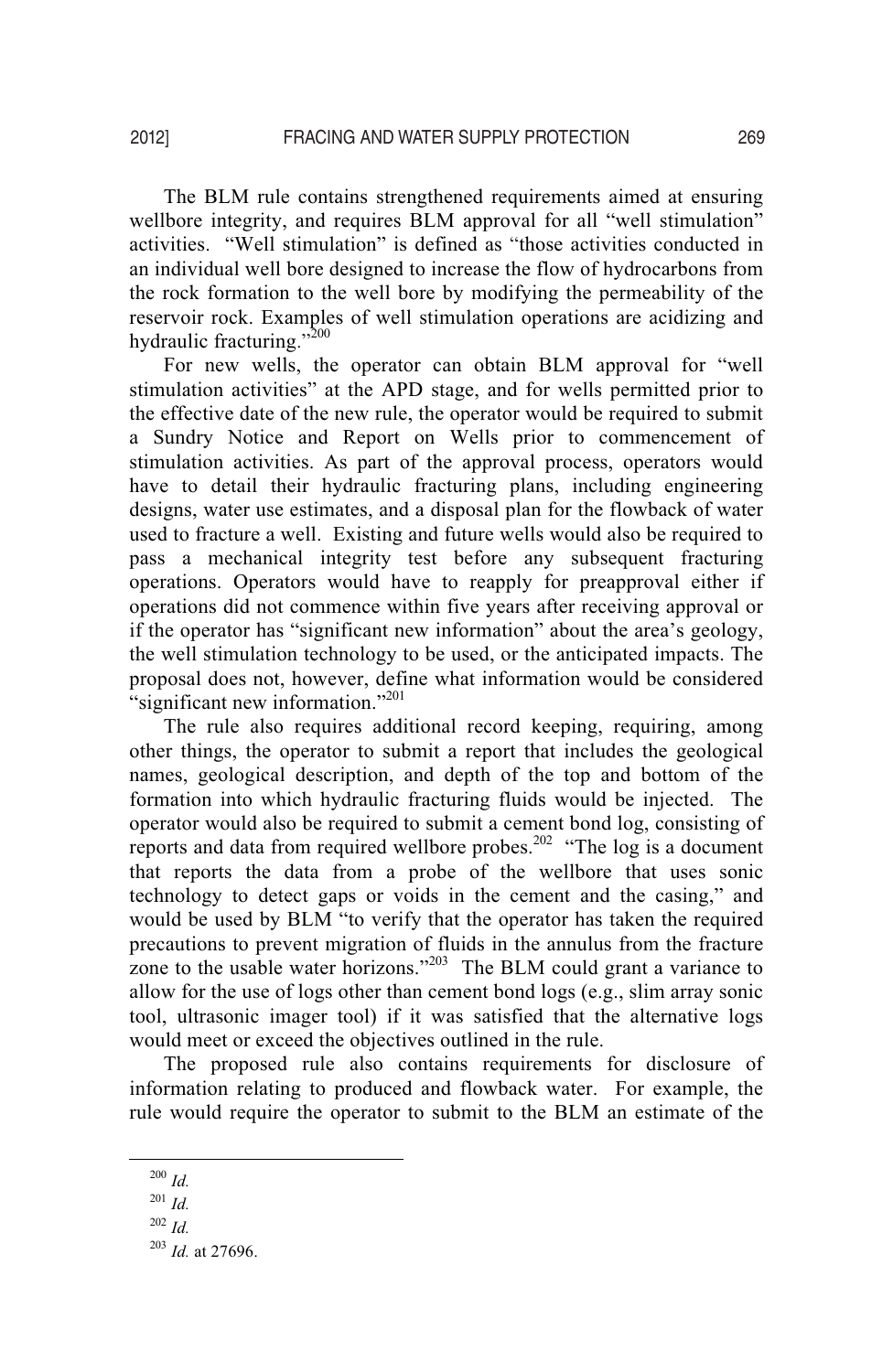volume of fluid to be recovered during flow back, swabbing, and recovery from production facility vessels. "This information is required to ensure that the facilities needed to process or contain the estimated volume of fluid will be available on location."<sup>204</sup> Similarly, the operator would be required to submit to the BLM the proposed methods of managing the recovered fluids and a "description of the proposed disposal method of the recovered fluids." A description of the disposal method is currently required by existing BLM regulations (i.e., Onshore Order Number 7, Disposal of Produced Water (58 Fed. Reg. 47354 (Sept. 8, 1993)), but is requested in connection with the new BLM rule "so that the BLM has all necessary information regarding disposal of chemicals used in the event it is needed to protect the environment and human health and safety and to prevent unnecessary or undue degradation of the public lands."<sup>205</sup>

Although the industry has argued that the BLM rule contains new requirements with which it will be costly to comply, BLM has taken the position that the rule imposes few new regulatory requirements that are not already being met at the state level and that it would not slow the granting of drilling permits.206 The draft rules were accompanied by an economic analysis gauging the potential costs of disclosure and compliance with the flowback pit requirements, putting the cost of compliance per well stimulation event at roughly \$11,833 when the rules' "benefits" are calculated.<sup>207</sup> The energy industry has uniformly expressed doubt at this optimistic figure, estimating it to be significantly lower than the actual cost of compliance.<sup>208</sup> The industry points out that BLM's calculations do not factor in the delay that will result from these requirements.<sup>209</sup>

Energy industry groups have also estimated that not only will it be costly for industry to comply with the new BLM regulations, but that compliance will impose a "cost to society," measured in terms of benefits

 $^{204}$  *Id.* 

<sup>205</sup> *Id.* 

<sup>&</sup>lt;sup>206</sup> Broder, *supra* note 194.<br><sup>207</sup> 77 Fed. Reg. at 27702.<br><sup>208</sup> Phil Taylor, *BLM Releases Chemical Disclosure, Well Bore Safety Rules*, E&ENEws, May 4, 2012, http://www.eenews.net/public/Greenwire/2012/05/04/1. 209 *See, e.g.*, Letter from Paul N. Cicio, President, Industrial Energy Consumers of

America to BLM, Re: Oil and Gas; Well Stimulation, Including Hydraulic Fracturing, on Federal and Indian Lands (June 20, 2012), http://www.ieca-us.com/wpcontent/uploads/06.20.12\_BLM-Hydraulic-Fracturing-Comments.pdf. Permitting delay is already a major concern for oil and gas operators. For example, in 2011, the average wait time for issuance of an APD was 289 days. *See* BLM Report on APD Processing (Apr. 2012). *See also* Anardarko Petroleum Corporation presentation to United States Office of Management and Budget (Apr. 3, 2012), *available at* http://www.whitehouse.gov/ sites/default/files/omb/assets/oira\_1004/1004\_04032012-1.pdf.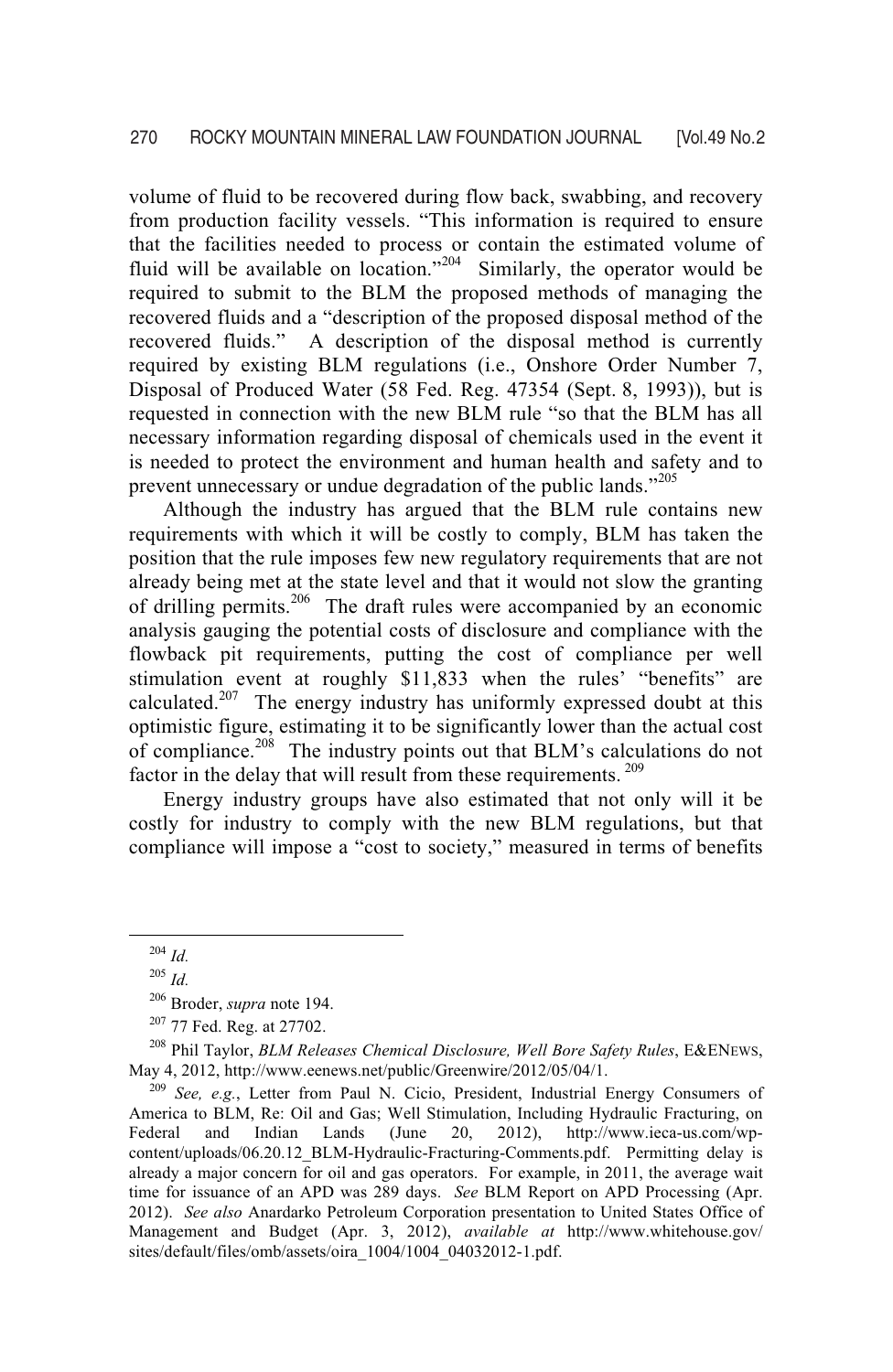to the economy and surrounding community, of approximately \$253,000 per new well. $^{210}$ 

BLM initially scheduled the proposed rule for a 60-day comment period; however, in response to requests from states BLM elected to extend the period to September 10, 2012.<sup>211</sup> Nonetheless, shortly after extending the comment period, a top Obama administration energy aide, told reporters that the administration expects the BLM regulations to be completed by the end of 2012 and that finalization of the regulations are an administration priority, particularly given the upcoming election.<sup>212</sup>

#### **E. United States Department of Agriculture**

 Although there has been relatively little discussion of hydraulic fracturing within the Department of Agriculture (in large part, a function of the fact that the minerals underlying U.S. Forest Service lands are managed by BLM), a few forests have addressed issues relating to fracing.

The George Washington National Forest, located in the Appalachian Mountains of Virginia, West Virginia, and Kentucky, and over the Marcellus shale formation recently included a ban on horizontal drilling in its draft Forest Plan. It is odd that the Forest Plan framed the prohibition in terms of horizontal drilling (which, because the draft plan permits oil and gas leasing, would have the effect of requiring more well pads and more surface impacts), but it is clear that the aim of the ban was to prevent hydraulic fracturing in the Forest, over half of which sits atop the Marcellus.<sup>213</sup> The draft environmental impact statement for the Forest's revised land and resource manage plan, containing the proposed ban, was released in May 2011.<sup>214</sup>

In response to the draft plan, on July 8, 2011, the House held a joint hearing before the House Committee on Natural Resources, Subcommittee on Energy and Mineral Resources and the House Agricultural Committee, Subcommittee on Conservation, Energy and Forestry, addressing the

 <sup>210</sup> Western Energy Alliance, BLM Hydraulic Fracturing Rule Position Paper (June 2012), *available at* http://westernenergyalliance.org/wp-content/uploads/2009/05/Western-Energy-Alliance-BLM-Hydraulic-Fracturing-Rules.pdf.<br><sup>211</sup> Press Release, BLM, "BLM Extends Public Comment Period for Proposed Hydraulic

Fracturing Rule" (June 28, 2012), *available at* http://www.blm.gov/wo/st/en/info/ newsroom/2012/june/NR\_06\_25\_2012.html.<br><sup>212</sup> Ben Geman, "Top Obama Energy Aide: 'Fracking' Rules Coming by Year's End,"

THE HILL (June 25, 2012), *available at* http://thehill.com/blogs/e2-wire/e2-wire/234577 white-house-gas-fracking-rule-on-track-.<br><sup>213</sup> *Virginia Residents Back Horizontal Drilling Ban in National Forest*, RICHMOND

TIMES-DISPATCH, Apr. 24, 2012, http://www2.timesdispatch.com/news/2012/apr/24/varesidents-back-horizontal-drilling-ban-national-ar-1864564/. 214 *See* 76 Fed. Reg. 32197 (June 3, 2011).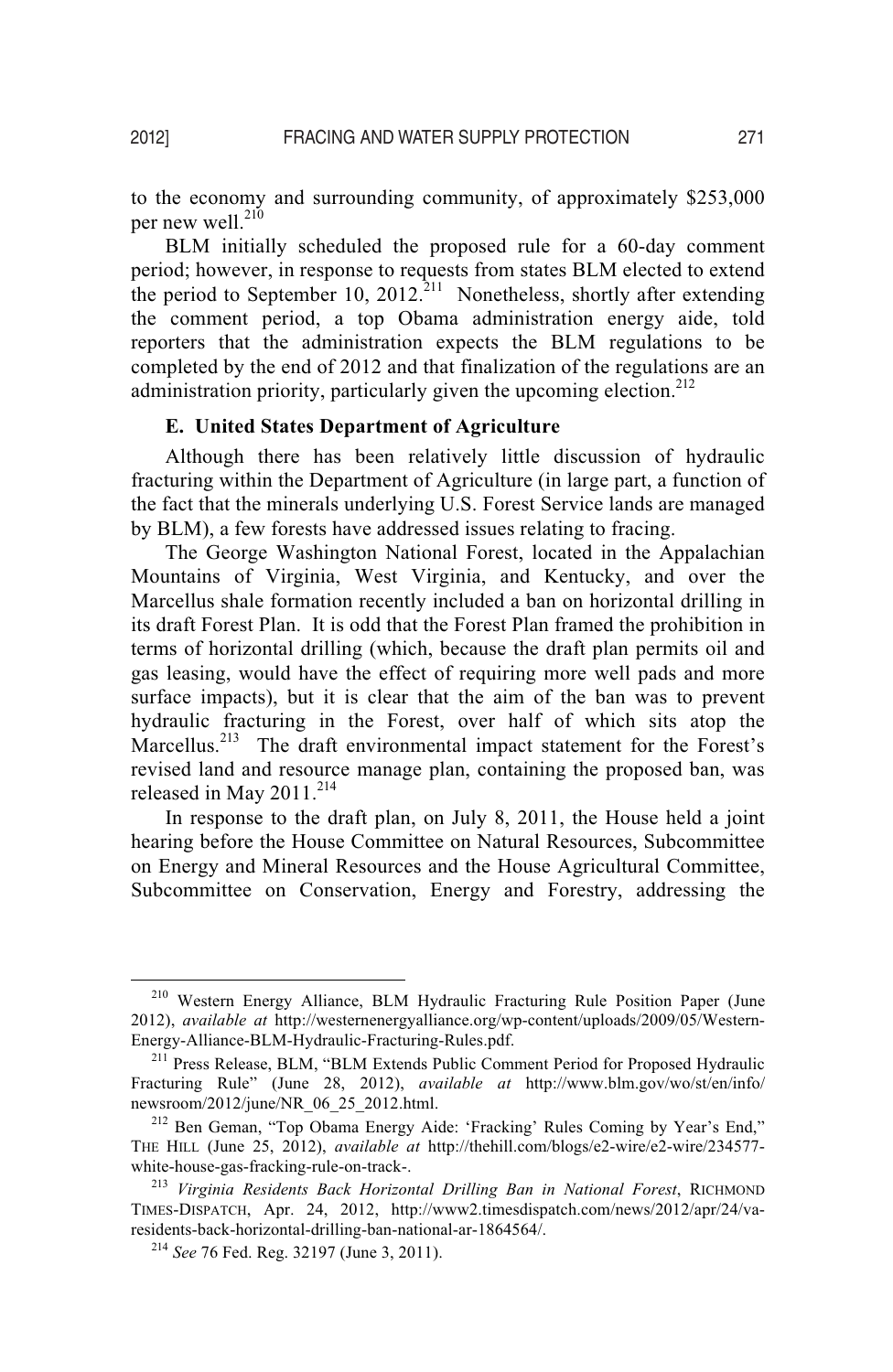proposed ban on horizontal drilling.<sup>215</sup> At the hearing, Joel Holtrop, Deputy Chief, National Forest System, testified that the proposed ban is "place-specific based on the particular circumstances of the [George Washington National Forest], and does not represent a broader policy with regard to hydraulic fracturing . . . . There are no Forest Service discussions or efforts under way to develop a national policy to ban horizontal drilling."<sup>216</sup> In response to a question regarding why horizontal drilling and hydraulic fracturing within the George Washington National Forest is being singularly targeted, Tony Ferguson, director of Minerals and Geology Management at the U.S. Forest Service, explained that vertical drilling has occurred in the forest for decades but horizontal drilling would be new to the area and indicated that more time was needed to study the process.<sup>217</sup>

 No record of decision on the George Washington National Forest Plan has been released as of yet. However, interestingly, other forests may be following suit. In November 2011, 3,000 acres of public land in the Wayne National Forest, located in central Ohio and overlying the Utica shale formation, were scheduled to be auctioned at a federal oil and gas lease sale.<sup>218</sup> However, forest managers cancelled the sale pending a Forest Service review of "the best scientific information available" regarding the surface effects of hydraulic fracturing. After the review of information has been completed, forest managers will then determine whether the Forest Plan should be revised to ban hydraulic fracturing. In a comment on the sale cancellation, Wayne National Forest Supervisor Anne Carey stated that "conditions have changed since the 2006 Forest Plan was developed. The technology used in the Utica and Marcellus Shale formations need[s] to be studied to see if potential effects to the surface are significantly different than those identified in the Forest Plan."<sup>219</sup>

 <sup>215</sup> *See* Natural Resources Committee: Joint Subcommittee Oversight Hearing on "Challenges Facing Domestic Oil and Gas Development: Review of Bureau of Land Management/U.S. Forest Service Ban on Horizontal Drilling on Federal Lands" (July 8, 2011), http://naturalresources.house.gov/Calendar/EventSingle.aspx?EventID=249479.

<sup>216</sup> Statement of Joel Holtrop, Deputy Chief, National Forest System, testimony before the House Committee on Natural Resources, Subcommittee on Energy and Mineral Resources, Re: *Challenges Facing Domestic Oil and Gas Development: Review of Bureau of Land Management/U.S. Forest Service Ban on Horizontal Drilling on Federal Lands* (July 8, 2011), *available at* http://naturalresources.house.gov/UploadedFiles/Holtrop

<sup>&</sup>lt;sup>217</sup> *Id.* 218 *Id.* 218 *Id.* 218 Press Release, U.S. Forest Service, "Forest Service Halts Sale of Mineral Leases until Further Review," (Nov. 15, 2011), http://www.fs.usda.gov/detail/wayne/news-events/? cid=STELPRDB5339420. 219 *Id.*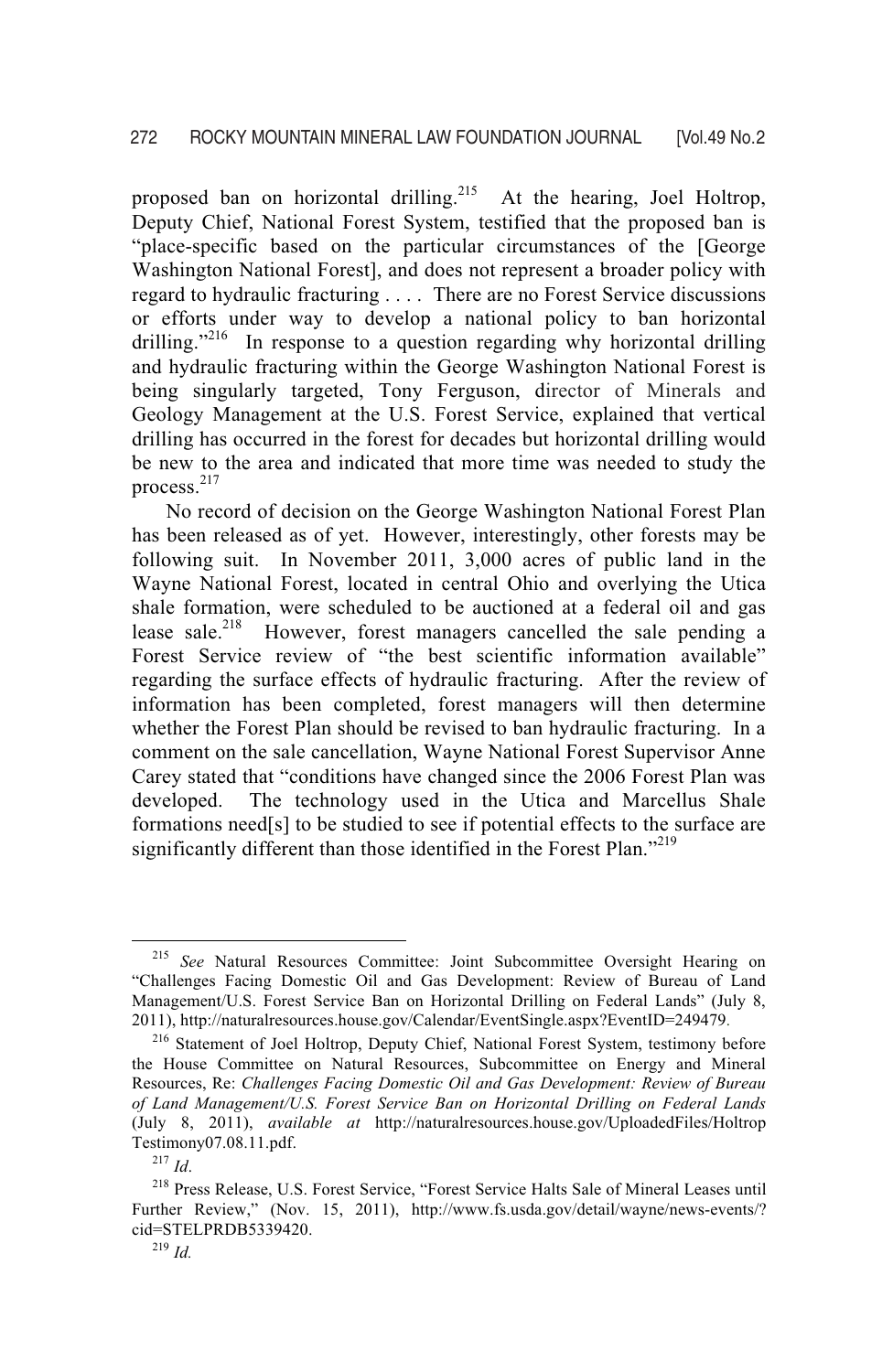#### **F. U.S. Department of Defense—U.S. Army Corps of Engineers**

In November 2011, the Delaware River Basin Commission, a commission established by the U.S. Army Corps of Engineers, which oversees the water supply for Philadelphia, half the population of New York City, and surrounding communities, issued revised draft natural gas drilling regulations.<sup>220</sup> The draft regulations significantly increase the financial security operators must post prior to commencing drilling, from \$125,000 per well to \$5 million per well, and change well set-back requirements.221 Pending finalization of the regulations, the Commission has ordered a moratorium on all Marcellus shale drilling projects in the four states making up the Delaware River basin—Delaware, New York, Pennsylvania, and New Jersey. At the May 5, 2012 meeting, the Commission chair announced that the commissioners would be convening further meetings to discuss the draft rules and hoped to have a final rule in place by the end of 2012. However, until that time, the moratorium remains in effect.

Similarly, the Susquehanna River Basin Commission, also established and overseen by the Army Corps of Engineers, issued proposed natural gas drilling regulations in June 2011 that went into effect in April 2012.<sup>222</sup> These rules provide a number of technical requirements for inter- and intrabasin transfers of flowback water, outline a process for approval of water sources that may be utilized for hydraulic fracturing, and "memorialize the current practice of requiring post-hydrofracture reporting."<sup>223</sup>

#### **G. U.S. Securities and Exchange Commission**

In August 2011, the Securities and Exchange Commission ("SEC") began requesting detailed information from publicly traded natural gas companies regarding their use of specific hydraulic fracturing chemicals and their efforts to minimize water use and other environmental impacts of the process. According to the *Wall Street Journal*, government officials have said the SEC's interest in fracing is in ensuring investors are being told about risks a company may face related to its operations, such as lawsuits, compliance costs and other uncertainties.<sup>224</sup> At this point in time, rather than requiring broad, standardized disclosure of hydraulic fracturing information, the requests are voluntary and treated as confidential by the SEC. Notably, the financial sector has been largely supportive of the

 <sup>220</sup> *DRBC Tweaks Proposed Gas Drilling Regulations*, WALL ST. J., Nov. 8, 2011, http://online.wsj.com/article/AP7f80ad53e651483eb2130415309ab5cb.html. 221 *Id.* 

<sup>222 77</sup> Fed. Reg. 8095 (Feb. 14, 2012). 223 *Id.* 

<sup>224</sup> Deborah Solomon, *SEC Bears Down on Fracking*, WALL STREET J., Aug. 25, 2011,*available at* http://online.wsj.com/article/SB1000142405311190400930457652848 4179638702.html.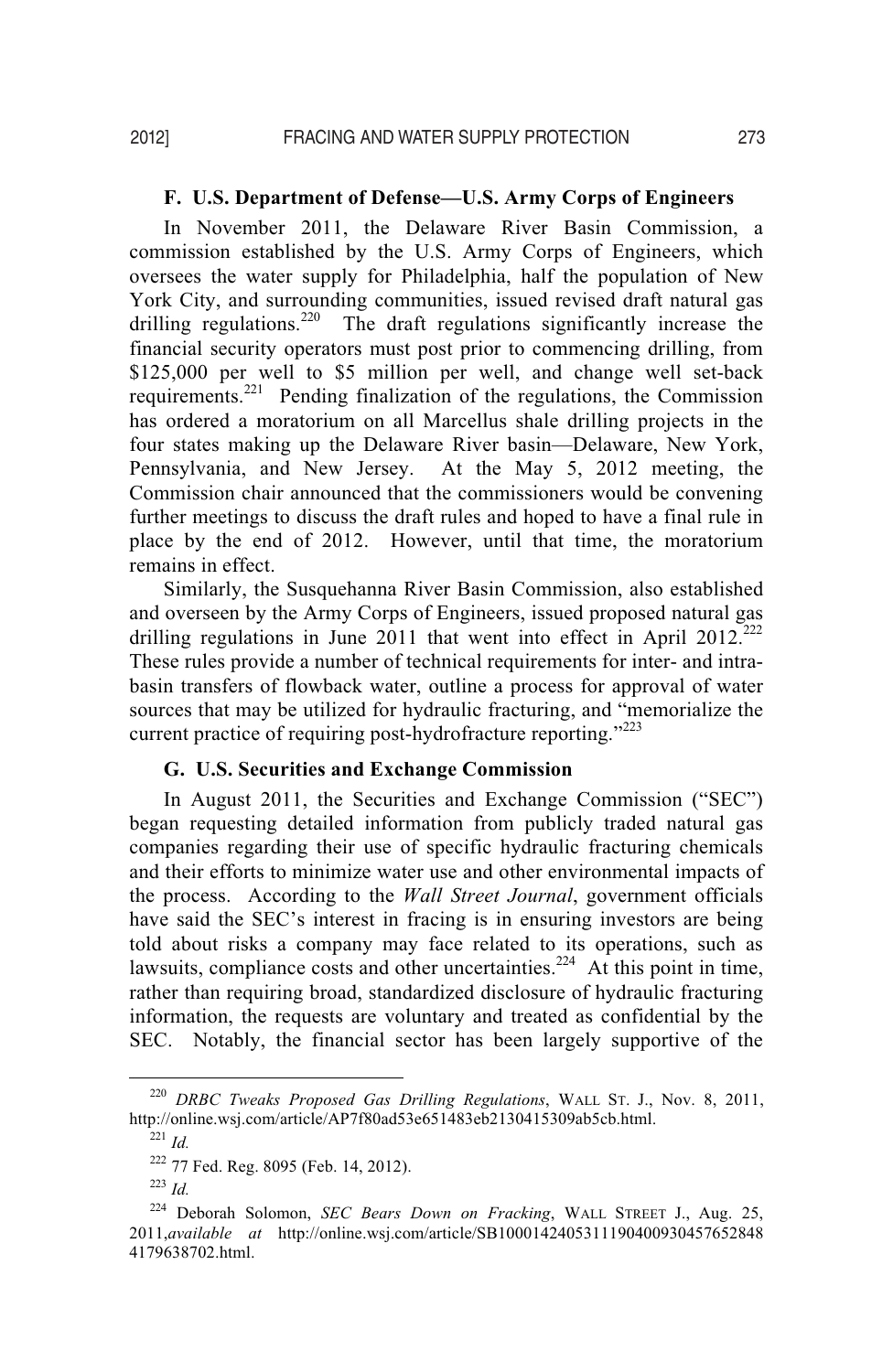SEC's increased interest in disclosure and Institutional Shareholder Services, an influential proxy advisory firm, finalized a new policy supporting shareholder requests for greater disclosure related to hydraulic fracturing.<sup>225</sup>

#### **H. U.S. Department of Health and Human Services**

 The U.S. Department of Health and Human Services, through the Center for Disease Control and Prevention ("CDC") and the Agency for Toxic Substances and Disease Registry ("ATSDR"), issued a public media statement in May 2012 calling for further study on hydraulic fracturing and its effects on human health.<sup>226</sup> The statement, which has received The statement, which has received widespread media attention, states: "CDC and ATSDR do not have enough information to say with certainty whether natural gas extraction and production activities including hydraulic fracturing pose a threat to public health. We believe that further study is warranted to fully understand potential public health impacts."

 ATSDR, whose charge is to "serve[] the public by using the best science, taking responsive public health actions, and providing trusted health information to prevent harmful exposures and diseases related to toxic substances,"227 has only recently become involved in the hydraulic fracturing debate. In 2010, ATSDR began its own study of the toxicity and possible adverse health effects that could be caused by exposure to fracing fluids and is also working in conjunction with EPA on related studies. In 2011, ATSDR participated in the analysis of groundwater samples from incidents involving allegations of fracing-caused groundwater contamination in Pavillion, Wyoming and Bradford County, Pennsylvania. As with EPA's findings in the Pavillion and Bradford County studies, ATSDR was unable to make a determination as to whether the claimed groundwater contamination was in fact a result of hydraulic fracturing activities in the area. $228$ 

# **I. U.S. Occupational Safety and Health Administration and Workplace Safety Regulations**

 Certain federal regulations and statutes require workplaces to disclose any hazardous chemicals to which employees could be exposed.

 <sup>225</sup> Institutional Shareholder Services, "Hydraulic Fracturing Proposals (U.S.),"*available at* http://issgovernance.com/policy/2012comment/FrackingProposals.

<sup>226</sup> Media Statement, CDC & ATSDR, "CDC/ATSDR Hydraulic Fracturing Statement" (May 3, 2012), *available at* http://www.cdc.gov/media/releases/2012/s0503\_hydraulic\_ fracturing.html.<br><sup>227</sup> *See* http://www.atsdr.cdc.gov/.<br><sup>228</sup> ATSDR, "Health Consultation—Chesapeake ATGAS 2H Well Site" (Nov. 4, 2011),

*available* at a *available* and *at* 

http://www.atsdr.cdc.gov/hac/pha/ChesapeakeATGASWellSite/ChesapeakeATGASWellSit eHC110411Final.pdf.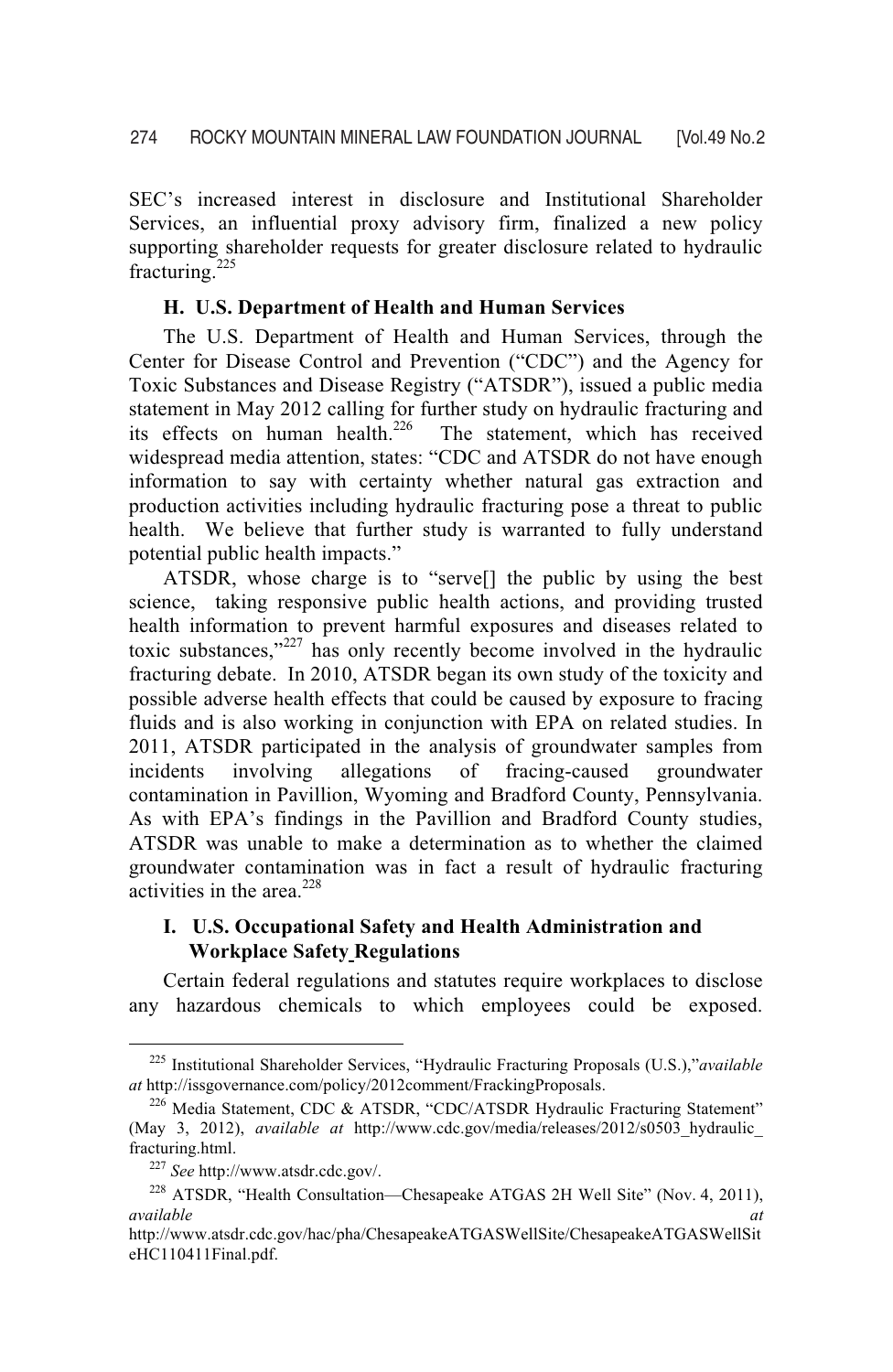Specifically, the Occupational Safety and Health Administration ("OSHA") requires the employer to identify these chemicals using a form of set data sheets that identify the chemicals but do not require the disclosure of the specific chemical constituents or the quantities that may be present at the worksite.<sup>229</sup> On June 21, 2012, OSHA issued a hazard alert to workers involved in hydraulic fracturing activities stating that "employers must ensure that workers are properly protected from overexposure to silica."230 The alert goes on to describe how a combination of engineering controls, work practices, protective equipment and product substitution, where feasible, along with worker training, can protect workers who are exposed to silica. $231$ 

#### **J. White House**

The importance of natural gas to the United States economy and the public debate over hydraulic fracturing has clearly caught the attention of the White House. In the 2012 State of the Union address, President Obama laid out his plans for the expanded role that natural gas will play in the future, but also noted the need for public disclosure of chemicals used to produce natural gas:

We have a supply of natural gas that can last America nearly one hundred years, and my Administration will take every possible action to safely develop this energy. Experts believe this will support more than 600,000 jobs by the end of the decade. And I'm requiring all companies that drill for gas on public lands to disclose the chemicals they use. $232$ 

In response to federal agency "piling on" of regulations specific to hydraulic fracturing, on May 13, 2012, President Obama signed an executive order establishing a high-level task force charged with coordinating federal oversight of domestic natural-gas development.<sup>233</sup> The order, titled "Supporting Safe and Responsible Development of Unconventional Domestic Natural Gas Resources," states its purposes are "to coordinate the efforts of Federal agencies responsible for overseeing the safe and responsible development of unconventional domestic natural

<sup>&</sup>lt;sup>229</sup> Kramer, *supra* note 1, at 20 (citing 29 C.F.R. § 1910.120).<br><sup>230</sup> OSHA Notice, "Worker Exposure to Silica During Hydraulic Fracturing" (June 21, 2012), *available at* http://www.osha.gov/dts/hazardalerts/hydraulic\_frac\_hazard\_alert.html; this was followed in July by NIOSH and OSHA research on silica sand exposure in oil and gas operations. 231 *Id.* 

<sup>232</sup> President Barack Obama, 2012 State of the Union Address (Jan. 24, 2012), *available at* http://www.whitehouse.gov/state-of-the-union-2012.

<sup>233</sup> Exec. Order No. 13605, 77 Fed. Reg. 23107 (Apr. 13, 2012).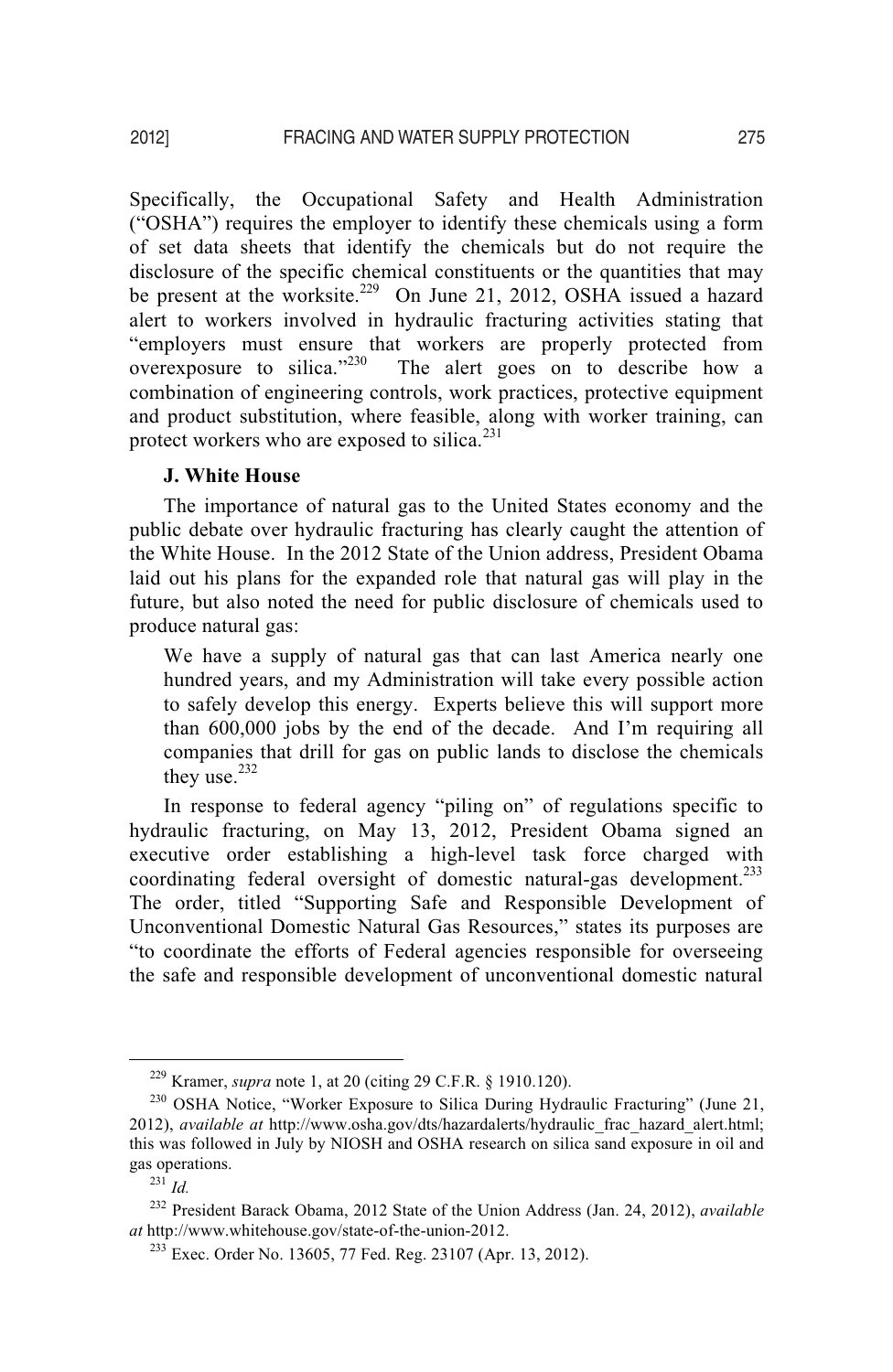gas resources and associated infrastructure and to help reduce our dependence on oil."<sup>234</sup>

The Order establishes an "Interagency Working Group" to be chaired by the Director of the Domestic Policy Council, and membership is to be comprised of deputy-level representatives or equivalent officers from the following Departments: Defense; Interior; Agriculture; Commerce; Health and Human Services; Transportation; Energy; Homeland Security; EPA; the Council on Environmental Quality; the Office of Science and Technology Policy; the Office of Management and Budget; the National Economic Council; and "such other agencies or offices as the Chair may invite to participate.<sup> $2^{235}$ </sup> The working group is tasked with coordinating agency policy activities, "ensuring [] efficient and effective operation and facilitating cooperation among agencies," coordinating the sharing of "scientific, environmental, and related technical and economic information" among agencies, and engaging in "long-term planning" to promote responsible development of natural research and infrastructure.<sup>236</sup>

Although nothing in the Executive Order specifically references hydraulic fracturing, coordination of fracing regulations and studies is clearly one of the primary objectives of the Order. The formation of the Working Group has largely been met favorably from within the oil and gas industry. For example, the American Petroleum Institute claimed the formation of the Working Group as a victory, stating "[w]e're pleased that the White House recognizes the need to coordinate the efforts of the ten federal agencies that are reviewing, studying or proposing new regulations on natural gas development and hydraulic fracturing. . . . We have called on the White House to rein in these uncoordinated activities to avoid unnecessary and overlapping federal regulatory efforts and are pleased to see forward progress."<sup>237</sup>

However, one point of particular note is the Executive Order's silence regarding state regulation of hydraulic fracturing or efforts aimed at coordination with states or their oil and gas commissions. It is perhaps a negative sign that the White House elected not to include any specific requirement that the Working Group should coordinate with states, particularly those with robust regulatory requirements already in place.

 <sup>234</sup> *Id.* 

 $^{235}$  *Id.* 

<sup>&</sup>lt;sup>236</sup> *Id*.<br><sup>237</sup> "API Applauds New Unconventional Natural Gas Interagency Working Group," EAGLE INDUSTRY NEWS AND EVENTS (Apr. 17, 2012), *available at* http://eaglemap. com/news/bid/77091/API-Applauds-New-Unconventional-Natural-Gas-Interagency-Working-Group.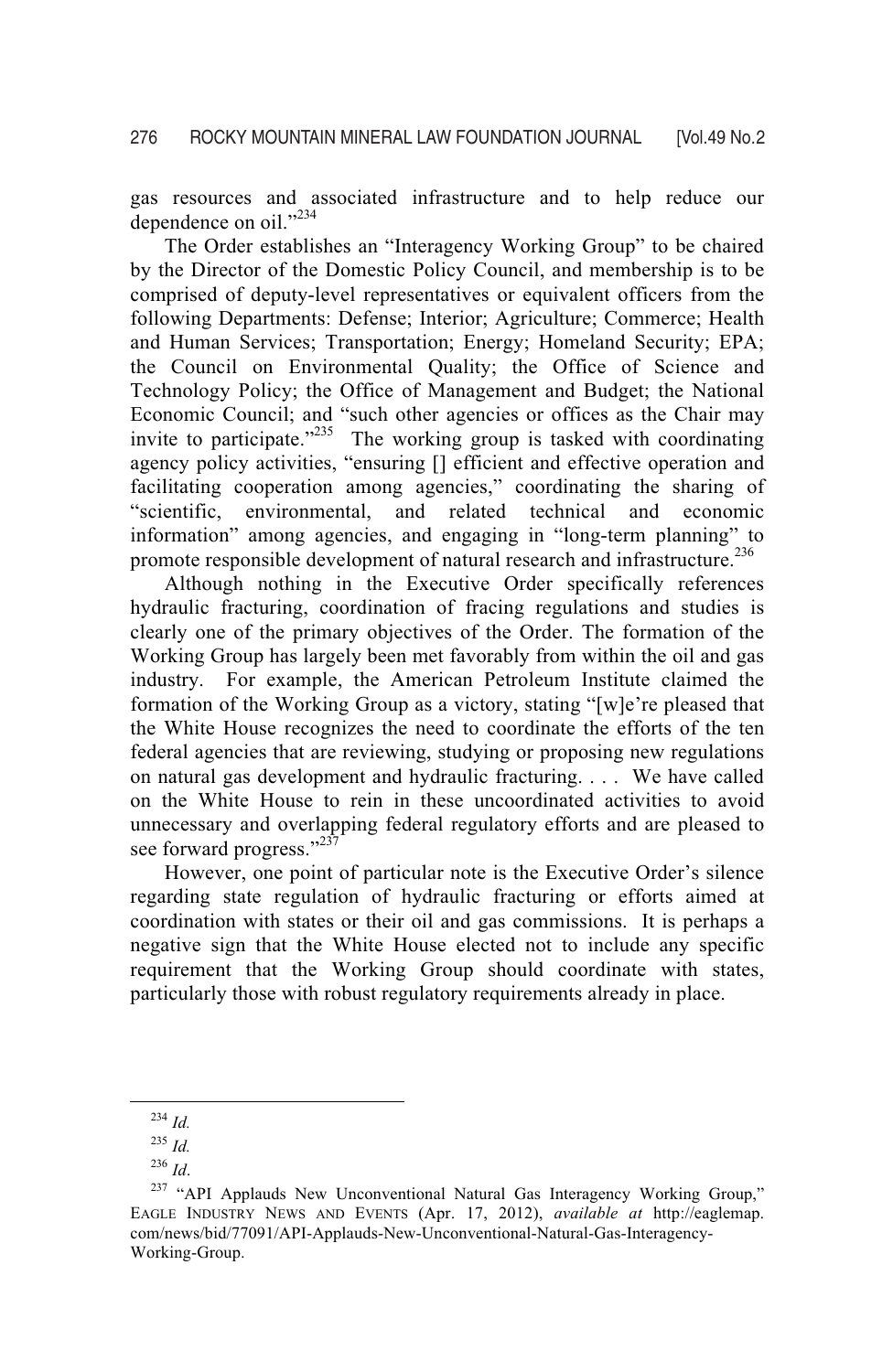# **IV. LARGER CONTEXT**

 The recent federal studies and regulations aimed at hydraulic fracturing are just one piece of the regulatory framework that is being written for hydraulic fracturing. There has been substantial development of regulation for hydraulic fracturing within several important oil and gas producing states such as Colorado, Pennsylvania, Wyoming, Montana, Texas and New Mexico. There has also been a raft of hydraulic fracturing-specific regulations at the local governmental level, and, while many of these have yet to pass constitutional muster, many attempt to ban use of hydraulic fracturing within the community.<sup>238</sup> The state of Vermont has also imposed an all-out ban on hydraulic fracturing and New York has only begun to consider whether and how to lift a ban on fracing.<sup>239</sup> These extreme regulatory examples show that there is a growing unease about use of the process, something that the new federal regulatory efforts are no doubt intended to quell. These efforts come along at a time when there is a growing awareness about the importance of natural gas to the world's energy future, and the potential promise of shale gas for energy security, economic growth and carbon reduction. This was recently addressed in the International Energy Agency's ("IEA") "Golden Rule Report," where the IEA acknowledged the incredible potential for shale gas development, but noted that "industry and other stakeholders must work together to address legitimate public concerns about the associated environmental and social impacts."<sup>240</sup> The federal regulatory efforts described in this paper will develop or not as part of this larger context. Events at a global or local level will have a significant impact on these federal efforts.

## **V. CONCLUSION**

One thing that has become clear through both the relatively new federal enactments and certain agencies' regulatory actions undertaken pursuant to older, already existing environmental statutes is that the federal government has an increased appetite to tackle regulation of the technical aspects of oil and gas production. This signals a shift away from the federal government's traditional deference to state regulation and likely

 <sup>238</sup> *See, e.g.*, Scott Rochat, Longmont Council Approves Oil/Gas Rules 5-2, LONGMONT TIMES-CALL, July 17, 2012, *available at* http://www.timescall.com/news/longmont-localnews/ci\_21098770/longmont-council-approves-oil-gas-rules-5-2?source=most\_viewed. In the November 2012 election, Longmont voters banned hydraulic fracturing within the City of Longmont by approving Ballot Ouestion 300.

<sup>&</sup>lt;sup>239</sup> Vermont's Legislature Votes to Ban Hydraulic Fracturing, PLATTS DAILY, May 4, 2012, *available at* http://www.platts.com/RSSFeedDetailedNews/RSSFeed/NaturalGas/ 6264761. 240 International Energy Agency, "IEA Sets Out the 'Golden Rules' Needed to Usher in a

Golden Age of Gas" (May 29, 2012), *available at* http://www.iea.org/newsroom andevents/pressreleases/2012/may/name,27266,en.html.